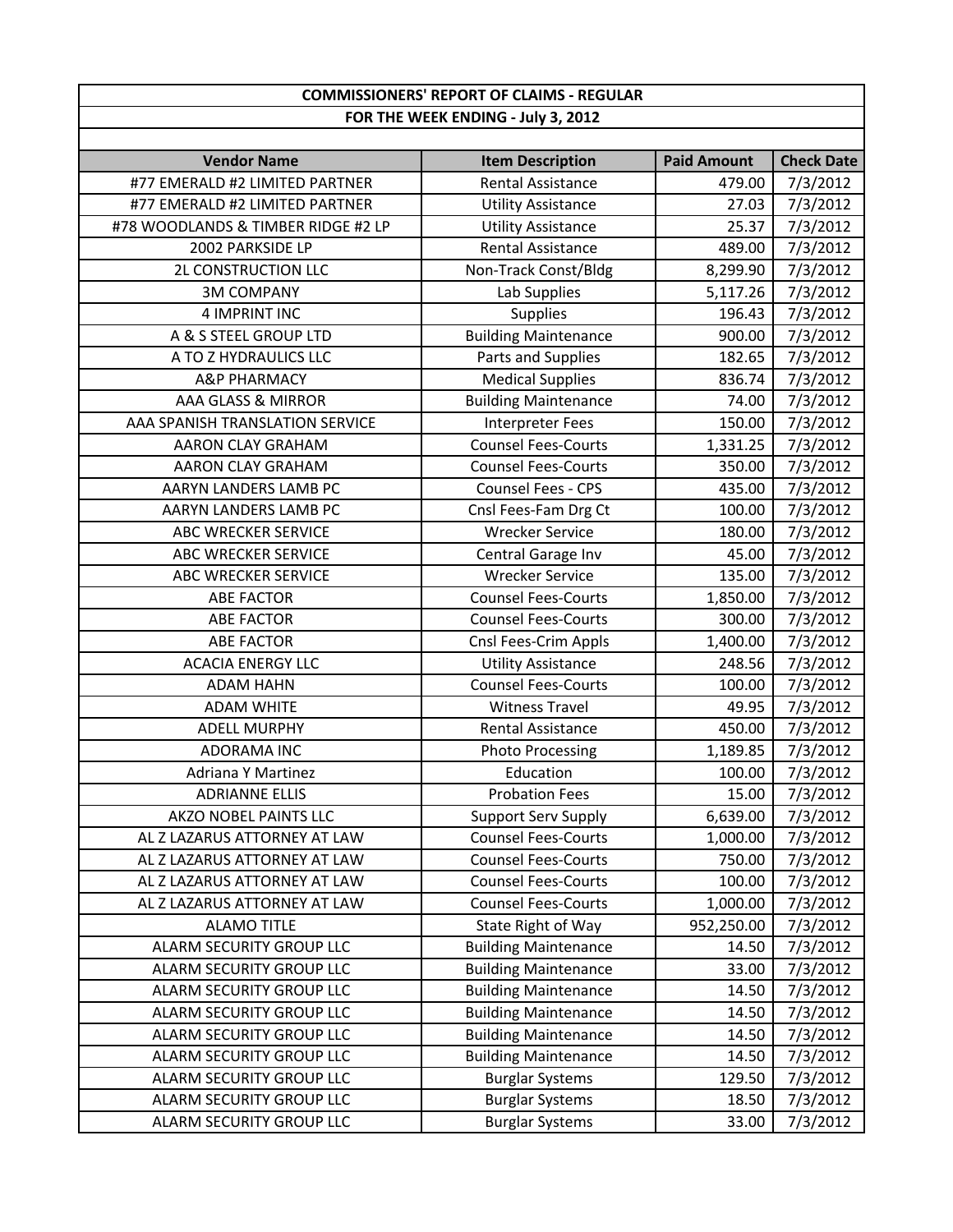| <b>ALARM SECURITY GROUP LLC</b>           | <b>Burglar Systems</b>      | 33.00     | 7/3/2012 |
|-------------------------------------------|-----------------------------|-----------|----------|
| ALARM SECURITY GROUP LLC                  | <b>Burglar Systems</b>      | 18.50     | 7/3/2012 |
| ALARM SECURITY GROUP LLC                  | <b>Burglar Systems</b>      | 47.50     | 7/3/2012 |
| ALARM SECURITY GROUP LLC                  | <b>Building Maintenance</b> | 33.00     | 7/3/2012 |
| ALARM SECURITY GROUP LLC                  | <b>Building Maintenance</b> | 14.50     | 7/3/2012 |
| ALARM SECURITY GROUP LLC                  | <b>Building Maintenance</b> | 217.50    | 7/3/2012 |
| ALARM SECURITY GROUP LLC                  | <b>Building Maintenance</b> | 65.00     | 7/3/2012 |
| ALBERTSON'S #4242                         | Food/Hygiene Assist         | 18.53     | 7/3/2012 |
| ALBERTSONS #4277                          | Food/Hygiene Assist         | 40.00     | 7/3/2012 |
| ALBERTSONS #4290                          | Food/Hygiene Assist         | 20.00     | 7/3/2012 |
| ALBERTSONS 4286                           | Food/Hygiene Assist         | 19.45     | 7/3/2012 |
| <b>ALBIN SLOVACEK</b>                     | <b>Rental Assistance</b>    | 2,175.00  | 7/3/2012 |
| <b>ALEXANDRA REYES</b>                    | <b>Restitution Payable</b>  | 25.00     | 7/3/2012 |
| <b>ALFONS KYLE KNAPP</b>                  | <b>Counsel Fees-Courts</b>  | 250.00    | 7/3/2012 |
| ALI OLIVER HASSIBI                        | <b>Counsel Fees-Courts</b>  | 550.00    | 7/3/2012 |
| <b>ALI OLIVER HASSIBI</b>                 | <b>Counsel Fees-Courts</b>  | 156.25    | 7/3/2012 |
| ALI OLIVER HASSIBI                        | <b>Counsel Fees-Courts</b>  | 350.00    | 7/3/2012 |
| ALI OLIVER HASSIBI                        | <b>Counsel Fees-Courts</b>  | 150.00    | 7/3/2012 |
| <b>ALICIA R JOHNSON</b>                   | <b>Counsel Fees-Courts</b>  | 225.00    | 7/3/2012 |
| ALL CHURCH HOME FOR CHILDREN INC          | Clothing                    | 122.89    | 7/3/2012 |
| <b>ALLEN &amp; WEAVER PC</b>              | Counsel Fees - CPS          | 100.00    | 7/3/2012 |
| <b>ALLEN LARSEN</b>                       | <b>Witness Travel</b>       | 80.56     | 7/3/2012 |
| <b>ALLIED COURT REPORTERS</b>             | <b>Professional Service</b> | 4,210.08  | 7/3/2012 |
| <b>ALONTI CAFE &amp; CATERING</b>         | Liaison Expense             | 78.72     | 7/3/2012 |
| <b>ALTERNATIVE MAILING &amp; SHIPPING</b> | <b>Supplies</b>             | 199.20    | 7/3/2012 |
| ALTMAN PSYCHOLOGICAL SERVICES PLLC        | Psych Exam/Testimony        | 400.00    | 7/3/2012 |
| <b>AMBER MEYERS</b>                       | Clothing                    | 125.00    | 7/3/2012 |
| <b>AMBIT ENERGY LLC</b>                   | <b>Utility Assistance</b>   | 598.11    | 7/3/2012 |
| AMERICAN LAW ENFORCEMENT RADAR &          | <b>Equipment Maint</b>      | 945.00    | 7/3/2012 |
| AMERICAN RED CROSS FT WORTH               | <b>Professional Service</b> | 7,686.53  | 7/3/2012 |
| Amiee C Nix                               | Travel                      | 5.00      | 7/3/2012 |
| <b>ANA FLORES</b>                         | <b>Probation Fees</b>       | 45.00     | 7/3/2012 |
| ANDRE COLEMAN                             | <b>Witness Travel</b>       | 606.06    | 7/3/2012 |
| <b>ANDREA JONES</b>                       | Clothing                    | 100.00    | 7/3/2012 |
| <b>ANDREA REED CSR</b>                    | <b>Professional Service</b> | 350.84    | 7/3/2012 |
| Angela L Parker                           | Education                   | 10.00     | 7/3/2012 |
| Anita G El Sakhawy                        | Education                   | 50.00     | 7/3/2012 |
| Anita K Kurian                            | Education                   | 160.00    | 7/3/2012 |
| ANNA J SLATON                             | <b>Professional Service</b> | 400.00    | 7/3/2012 |
| <b>ANTHONY GREEN</b>                      | Counsel Fees-Juv            | 200.00    | 7/3/2012 |
| <b>ANTHONY GREEN</b>                      | Cnsl Fees-Crim Appls        | 1,200.00  | 7/3/2012 |
| ANTIOCH MISSIONARY BAPTIST CHURCH         | Space Lease Rental          | 150.00    | 7/3/2012 |
| APAC TEXAS INC                            | Asphalt-Rock/Hot Mix        | 44,175.19 | 7/3/2012 |
| <b>April K Lemmons</b>                    |                             |           | 7/3/2012 |
|                                           | Education                   | 100.00    |          |
| ARAMARK UNIFORM SERVICES INC              | <b>Graphics Inventory</b>   | 6.00      | 7/3/2012 |
| ARAMARK UNIFORM SERVICES INC              | <b>Supplies</b>             | 7.60      | 7/3/2012 |
| ARAMARK UNIFORM SERVICES INC              | <b>Custodian Services</b>   | 10.00     | 7/3/2012 |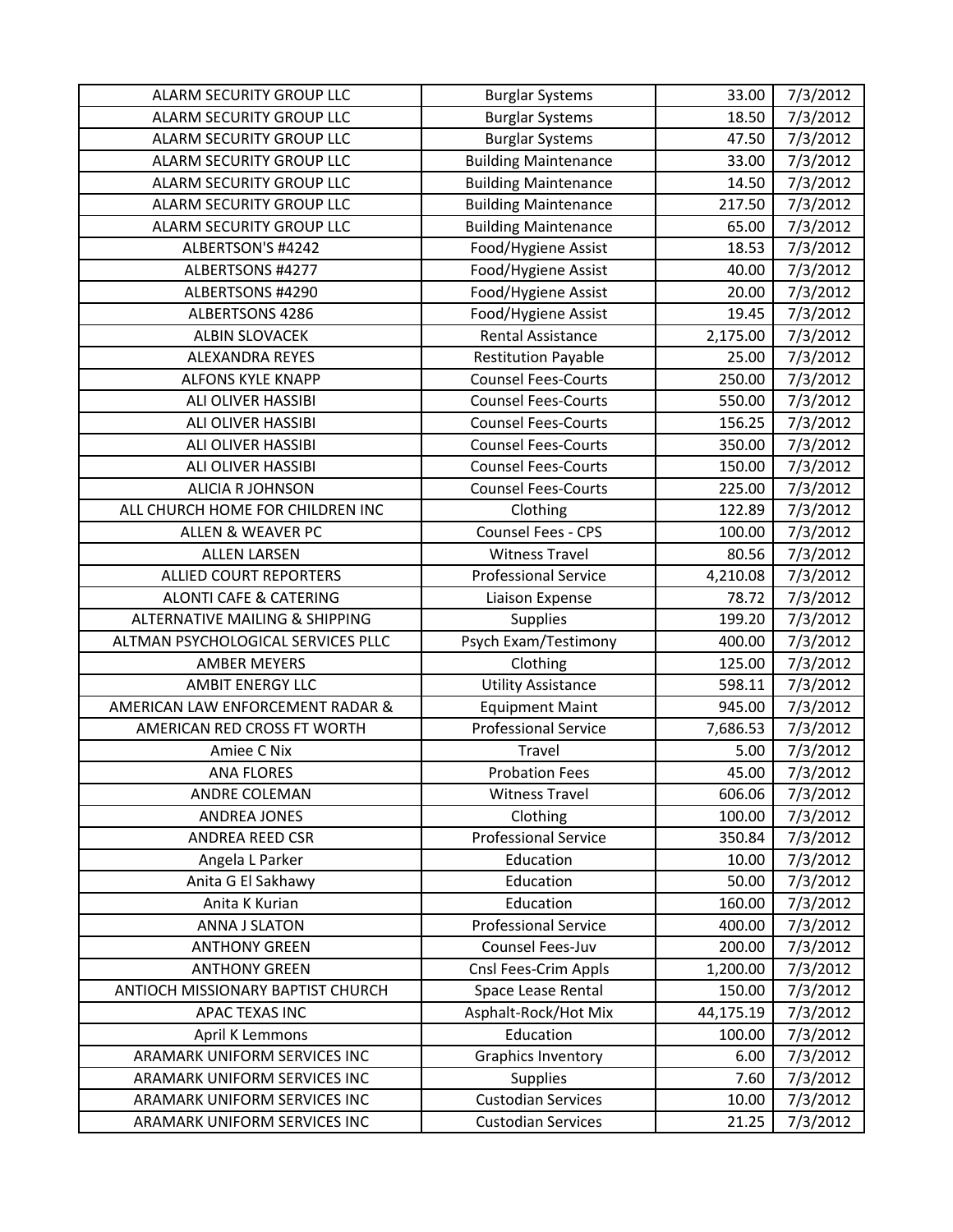| ARAMARK UNIFORM SERVICES INC       | <b>Custodian Services</b>   | 53.50     | 7/3/2012 |
|------------------------------------|-----------------------------|-----------|----------|
| ARAMARK UNIFORM SERVICES INC       | <b>Custodian Services</b>   | 144.00    | 7/3/2012 |
| ARAMARK UNIFORM SERVICES INC       | <b>Custodian Services</b>   | 15.43     | 7/3/2012 |
| ARAMARK UNIFORM SERVICES INC       | <b>Custodian Services</b>   | 16.65     | 7/3/2012 |
| ARAMARK UNIFORM SERVICES INC       | <b>Custodian Services</b>   | 36.50     | 7/3/2012 |
| ARAMARK UNIFORM SERVICES INC       | <b>Custodian Services</b>   | 8.00      | 7/3/2012 |
| ARAMARK UNIFORM SERVICES INC       | <b>Custodian Services</b>   | 21.00     | 7/3/2012 |
| ARAMARK UNIFORM SERVICES INC       | <b>Custodian Services</b>   | 4.50      | 7/3/2012 |
| ARAMARK UNIFORM SERVICES INC       | <b>Equipment Rentals</b>    | 153.80    | 7/3/2012 |
| ARAMARK UNIFORM SERVICES INC       | <b>Building Maintenance</b> | 20.75     | 7/3/2012 |
| ARAMARK UNIFORM SERVICES INC       | <b>Building Maintenance</b> | 20.95     | 7/3/2012 |
| ARAMARK UNIFORM SERVICES INC       | <b>Custodian Services</b>   | 2.75      | 7/3/2012 |
| ARAMARK UNIFORM SERVICES INC       | <b>Laundry Services</b>     | 2.75      | 7/3/2012 |
| ARC REAL ESTATE HOLDINGS LLC       | <b>Rental Assistance</b>    | 675.00    | 7/3/2012 |
| ARC/ AUSTIN RIBBON & COMPUTER      | Computers (Mod)             | 10,784.05 | 7/3/2012 |
| ARC/ AUSTIN RIBBON & COMPUTER      | LV Grnt Compter(Mod)        | 3,431.04  | 7/3/2012 |
| <b>ARCHIVE SUPPLIES INC</b>        | Graphics Inventory          | 101.25    | 7/3/2012 |
| ARCONAS CORPORATION                | Non-Track Equipment         | 3,129.00  | 7/3/2012 |
| ARLINGTON I.S.D.                   | Space Lease Rental          | 500.00    | 7/3/2012 |
| ARLINGTON POLICE DEPT.             | <b>Drug Seizures</b>        | 1,950.00  | 7/3/2012 |
| ARLINGTON POLICE DEPT.             | Drug Seizure Int            | 0.95      | 7/3/2012 |
| <b>ARLINGTON WATER UTILITIES</b>   | Water                       | 27.94     | 7/3/2012 |
| <b>ARLINGTON WATER UTILITIES</b>   | Water                       | 18.62     | 7/3/2012 |
| <b>ARLINGTON WATER UTILITIES</b>   | Water                       | 1,939.84  | 7/3/2012 |
| <b>ARLINGTON WATER UTILITIES</b>   | <b>Utility Assistance</b>   | 329.32    | 7/3/2012 |
| ARROW BOLT & SUPPLY CO             | Central Garage Inv          | 101.33    | 7/3/2012 |
| ARROW BOLT & SUPPLY CO             | Parts and Supplies          | 162.85    | 7/3/2012 |
| ARTEX OVERHEAD DOOR COMPANY        | <b>Building Maintenance</b> | 370.00    | 7/3/2012 |
| <b>ASHLEY WHITT</b>                | <b>Witness Travel</b>       | 244.20    | 7/3/2012 |
| ASSOCIATED TIME INSTRUMENTS CO INC | Supplies                    | 477.50    | 7/3/2012 |
| ASSOCIATED TIME INSTRUMENTS CO INC | <b>Equipment Maint</b>      | 256.40    | 7/3/2012 |
| <b>ATC FREIGHTLINER GROUP</b>      | Parts and Supplies          | 180.78    | 7/3/2012 |
| <b>ATMOS ENERGY CORP</b>           | Gas                         | 1.44      | 7/3/2012 |
| <b>ATMOS ENERGY CORP</b>           | Gas                         | 27.42     | 7/3/2012 |
| <b>ATMOS ENERGY CORP</b>           | Gas                         | 1.66      | 7/3/2012 |
| <b>ATMOS ENERGY CORP</b>           | Gas                         | 15.72     | 7/3/2012 |
| <b>ATMOS ENERGY CORP</b>           | Gas                         | (89.48)   | 7/3/2012 |
| <b>ATMOS ENERGY CORP</b>           | Gas                         | 4.93      | 7/3/2012 |
| <b>ATMOS ENERGY CORP</b>           | Gas                         | 455.17    | 7/3/2012 |
| <b>ATMOS ENERGY CORP</b>           | Gas                         | 24.99     | 7/3/2012 |
| <b>ATMOS ENERGY CORP</b>           | Gas                         | 36.02     | 7/3/2012 |
| <b>ATMOS ENERGY CORP</b>           | Gas                         | 55.15     | 7/3/2012 |
| <b>ATMOS ENERGY CORP</b>           | <b>Utility Assistance</b>   | 211.97    | 7/3/2012 |
| <b>ATMOS ENERGY CORP</b>           | <b>Utility Assistance</b>   | 18.66     | 7/3/2012 |
| <b>ATMOS ENERGY CORP</b>           | <b>Utility Assistance</b>   | 12.74     | 7/3/2012 |
| <b>ATMOS ENERGY CORP</b>           | Gas                         | 19.88     | 7/3/2012 |
| <b>ATMOS ENERGY CORP</b>           | Gas                         | 27.94     | 7/3/2012 |
| <b>ATMOS ENERGY CORP</b>           | Gas                         | 32.05     | 7/3/2012 |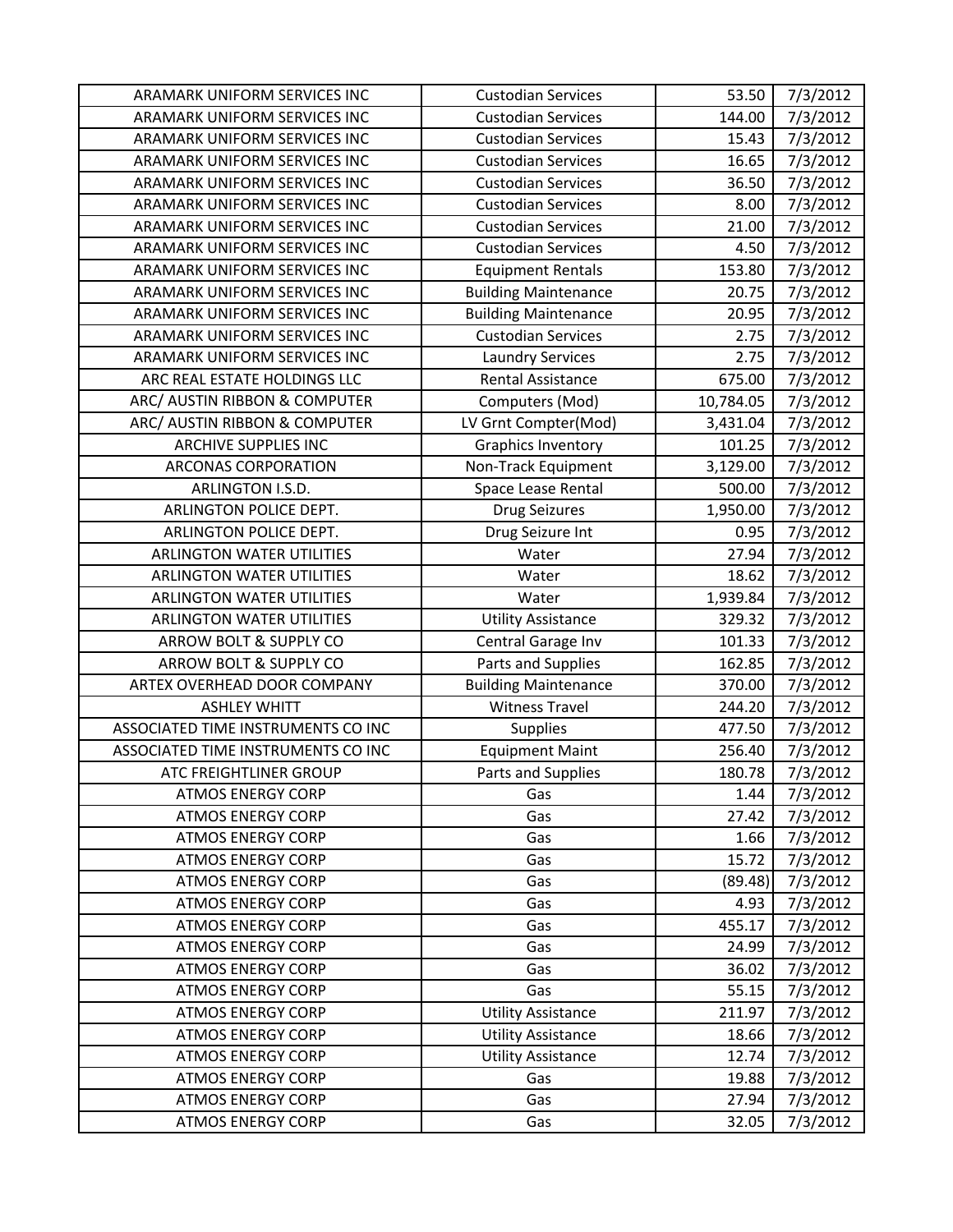| <b>ATMOS ENERGY CORP</b>            | Gas                         | 2,345.82  | 7/3/2012 |
|-------------------------------------|-----------------------------|-----------|----------|
| <b>ATMOS ENERGY CORP</b>            | Gas                         | 8.28      | 7/3/2012 |
| <b>ATMOS ENERGY CORP</b>            | <b>Utility Assistance</b>   | 263.32    | 7/3/2012 |
| <b>ATMOS ENERGY CORP</b>            | <b>Utility Assistance</b>   | 111.03    | 7/3/2012 |
| <b>ATTICUS J GILL</b>               | <b>Counsel Fees-Courts</b>  | 450.00    | 7/3/2012 |
| <b>AUSPICEON PROPERTIES LLC</b>     | Rental Assistance           | 650.00    | 7/3/2012 |
| AUTOMATIC SPRINKLER OF TEXAS INC    | <b>Building Maintenance</b> | 340.00    | 7/3/2012 |
| AUTOMATIC SPRINKLER OF TEXAS INC    | <b>Building Maintenance</b> | 280.00    | 7/3/2012 |
| AUTOMATIC SPRINKLER OF TEXAS INC    | Non-Track Equipment         | 754.06    | 7/3/2012 |
| <b>B &amp; B BAKERY INC</b>         | <b>Meeting Expenses</b>     | 132.10    | 7/3/2012 |
| <b>B &amp; H PHOTO VIDEO</b>        | <b>Supplies</b>             | 604.55    | 7/3/2012 |
| <b>BANE MACHINERY INC</b>           | Parts and Supplies          | 750.00    | 7/3/2012 |
| <b>BARNES PROX LAW PLLC</b>         | Counsel Fees - CPS          | 100.00    | 7/3/2012 |
| BARNEY HOLLAND OIL COMPANY          | Fuel                        | 3,132.81  | 7/3/2012 |
| BARNEY HOLLAND OIL COMPANY          | Fuel                        | 9,385.33  | 7/3/2012 |
| BARNEY HOLLAND OIL COMPANY          | Fuel                        | 688.28    | 7/3/2012 |
| BARNEY HOLLAND OIL COMPANY          | Fuel                        | 2,158.15  | 7/3/2012 |
| BARNEY HOLLAND OIL COMPANY          | Fuel                        | 1,635.56  | 7/3/2012 |
| <b>BARNEY HOLLAND OIL COMPANY</b>   | Fuel                        | 3,796.73  | 7/3/2012 |
| BARNEY HOLLAND OIL COMPANY          | Fuel                        | 7,902.63  | 7/3/2012 |
| BARNEY HOLLAND OIL COMPANY          | Fuel                        | 54.86     | 7/3/2012 |
| <b>BARRY ALFORD</b>                 | <b>Counsel Fees-Courts</b>  | 400.00    | 7/3/2012 |
| <b>BARSON UTILITIES</b>             | Non-Track Const/Bldg        | 37,086.75 | 7/3/2012 |
| <b>BASECOM INC</b>                  | <b>Building Maintenance</b> | 1,431.82  | 7/3/2012 |
| <b>BAYES ACHIEVEMENT CENTER</b>     | Clothing                    | 124.43    | 7/3/2012 |
| BEARDEN INVESTIGATIVE AGENCY        | Investigative               | 311.34    | 7/3/2012 |
| BEARDEN INVESTIGATIVE AGENCY        | Investigative               | 71.50     | 7/3/2012 |
| BELCHEFF & ASSOCIATES INC           | <b>Professional Service</b> | 2,480.00  | 7/3/2012 |
| <b>BEN E KEITH COMPANY</b>          | Food                        | 103.88    | 7/3/2012 |
| <b>BEN LEONARD PLLC</b>             | <b>Counsel Fees-Courts</b>  | 675.00    | 7/3/2012 |
| <b>BEN LEONARD PLLC</b>             | <b>Counsel Fees-Courts</b>  | 425.00    | 7/3/2012 |
| <b>BEN LEONARD PLLC</b>             | <b>Counsel Fees-Courts</b>  | 250.00    | 7/3/2012 |
| <b>BETTY DAVENPORT</b>              | Clothing                    | 400.00    | 7/3/2012 |
| <b>BEVERLY CLARK</b>                | Clothing                    | 123.46    | 7/3/2012 |
| Beverly H Dunn                      | Education                   | 10.00     | 7/3/2012 |
| BICKERSTAFF HEATH DELGADO ACOSTA    | <b>Professional Service</b> | 28,632.22 | 7/3/2012 |
| BIG BROTHERS BIG SISTERS OF NORTH T | <b>Subrecipient Service</b> | 3,203.80  | 7/3/2012 |
| <b>BIG COUNTRY SUPPLY</b>           | LV Grant Equip(Mod)         | 1,415.61  | 7/3/2012 |
| <b>BIG COUNTRY SUPPLY</b>           | Central Garage Inv          | 613.56    | 7/3/2012 |
| <b>BILL THORNBURG</b>               | <b>Court Visitor</b>        | 374.63    | 7/3/2012 |
| <b>BIMBO BAKERIES USA INC</b>       | Food                        | 92.41     | 7/3/2012 |
| <b>BLAGG TIRE AND SERVICE</b>       | <b>Tires and Tubes</b>      | 2,550.96  | 7/3/2012 |
| <b>BLAGG TIRE AND SERVICE</b>       | <b>Tires and Tubes</b>      | 1,940.00  | 7/3/2012 |
| <b>BLAGG TIRE AND SERVICE</b>       | Vehicle Maintenance         | 1,200.00  | 7/3/2012 |
| <b>BLAKE BURNS</b>                  | <b>Counsel Fees-Courts</b>  | 330.00    | 7/3/2012 |
| <b>BLAND HARPER</b>                 | <b>Probation Fees</b>       | 18.76     | 7/3/2012 |
| <b>BONNIE C WELLS</b>               | Investigative               | 181.13    | 7/3/2012 |
| <b>BONNIE C WELLS</b>               | Investigative               | 138.50    | 7/3/2012 |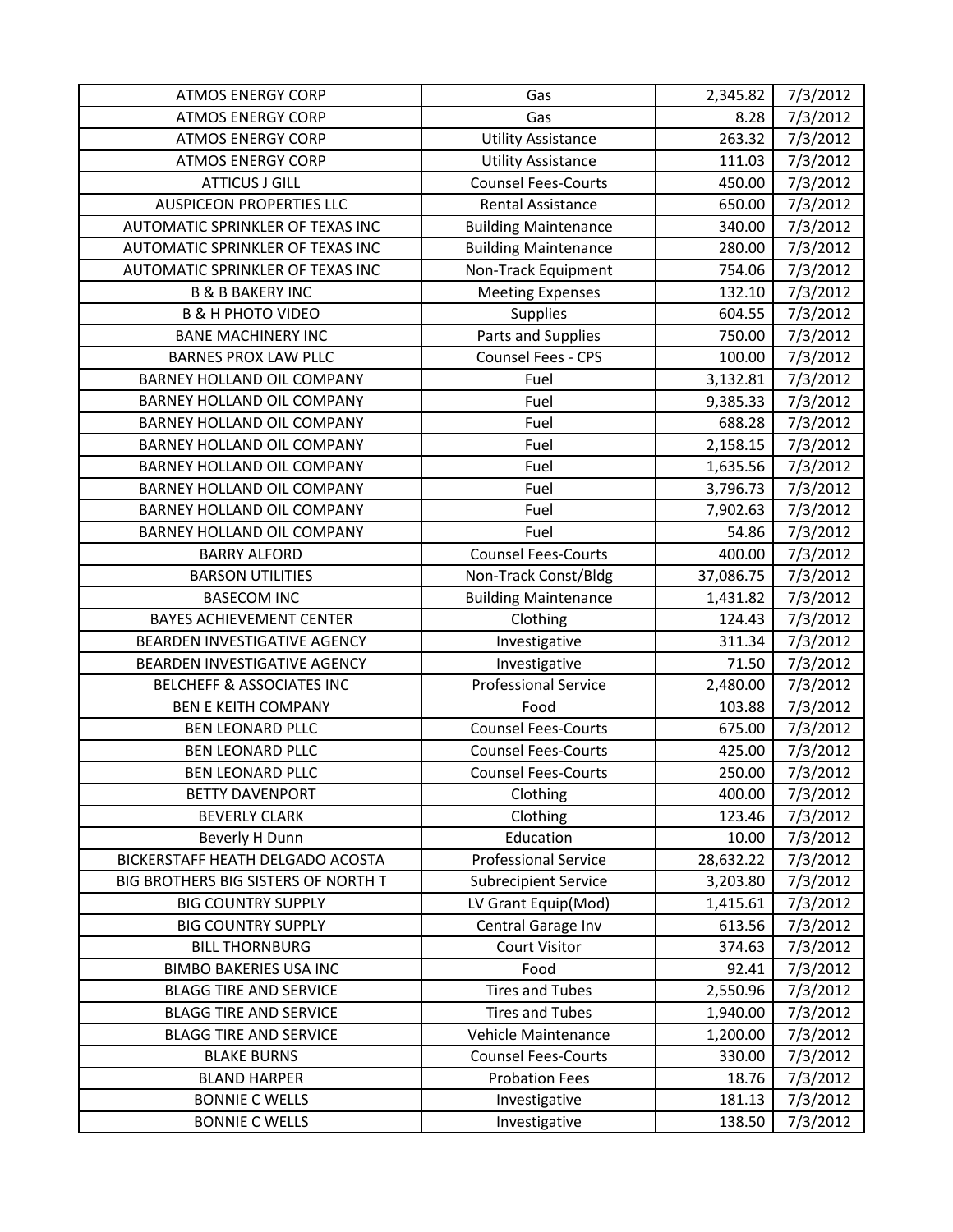| <b>BONNY MCMURROUGH LINK</b>            | Counsel Fees - CPS          | 100.00   | 7/3/2012 |
|-----------------------------------------|-----------------------------|----------|----------|
| <b>BOYD MOONEY</b>                      | Counsel Fees-Juv            | 200.00   | 7/3/2012 |
| <b>BOYS &amp; GIRLS CLUB OF GREATER</b> | <b>Subrecipient Service</b> | 6,696.42 | 7/3/2012 |
| <b>BRADFORD SHAW</b>                    | <b>Counsel Fees-Courts</b>  | 550.00   | 7/3/2012 |
| <b>BRADFORD SHAW</b>                    | Counsel Fees-Juv            | 200.00   | 7/3/2012 |
| <b>BRADFORD SHAW</b>                    | Counsel Fees - CPS          | 200.00   | 7/3/2012 |
| <b>BRENDA HANSEN</b>                    | <b>Counsel Fees-Courts</b>  | 200.00   | 7/3/2012 |
| <b>BRENDA HANSEN</b>                    | Counsel Fees-Juv            | 200.00   | 7/3/2012 |
| <b>BRENDA HANSEN</b>                    | Cnsl Fees-Fam Drg Ct        | 100.00   | 7/3/2012 |
| <b>BRENDA HEIN</b>                      | Reporter's Records          | 2,288.00 | 7/3/2012 |
| <b>BRETT BOONE</b>                      | <b>Counsel Fees-Courts</b>  | 1,450.00 | 7/3/2012 |
| <b>BRETT BOONE</b>                      | <b>Counsel Fees-Courts</b>  | 400.00   | 7/3/2012 |
| <b>BRIAN C SIMPSON</b>                  | Counsel Fees - CPS          | 1,835.00 | 7/3/2012 |
| <b>BRIAN J NEWMAN</b>                   | Counsel Fees-Juv            | 200.00   | 7/3/2012 |
| <b>BRIAN J WILLETT</b>                  | <b>Counsel Fees-Courts</b>  | 375.00   | 7/3/2012 |
| <b>BRIAN J WILLETT</b>                  | Counsel Fees-Juv            | 100.00   | 7/3/2012 |
| <b>BRIAN K WALKER</b>                   | <b>Counsel Fees-Courts</b>  | 125.00   | 7/3/2012 |
| <b>BRIAN K WALKER</b>                   | <b>Counsel Fees-Courts</b>  | 525.00   | 7/3/2012 |
| <b>BRIAN K WALKER</b>                   | <b>Counsel Fees-Courts</b>  | 300.00   | 7/3/2012 |
| <b>BRIAN SALVANT</b>                    | <b>Counsel Fees-Courts</b>  | 387.50   | 7/3/2012 |
| <b>BRITTAIN AND CRAWFORD</b>            | <b>Professional Service</b> | 5,480.00 | 7/3/2012 |
| BROWN, OWENS AND BRUMLEY                | <b>County Burials</b>       | 1,690.00 | 7/3/2012 |
| <b>BRUCE ASHWORTH</b>                   | <b>Counsel Fees-Courts</b>  | 150.00   | 7/3/2012 |
| <b>BRUCE ASHWORTH</b>                   | <b>Counsel Fees-Courts</b>  | 200.00   | 7/3/2012 |
| <b>BRUCE ASHWORTH</b>                   | <b>Counsel Fees-Courts</b>  | 450.00   | 7/3/2012 |
| <b>BRUNSWICK DOOR COMPANY</b>           | <b>Building Maintenance</b> | 420.00   | 7/3/2012 |
| <b>BUSH RUDNICKI SHELTON PC</b>         | <b>Counsel Fees-Courts</b>  | 240.00   | 7/3/2012 |
| C.D. HARTNETT CO                        | Food                        | 35.76    | 7/3/2012 |
| <b>C.R.'S AUTO REPAIR</b>               | Parts and Supplies          | 68.75    | 7/3/2012 |
| CALEB I MOORE                           | Counsel Fees - CPS          | 100.00   | 7/3/2012 |
| <b>CALICO INDUSTRIES INC</b>            | Sheriff Inventory           | 290.48   | 7/3/2012 |
| <b>CALICO INDUSTRIES INC</b>            | <b>Support Serv Supply</b>  | 64.50    | 7/3/2012 |
| CAMP FIRE USA FIRST TEXAS COUNCIL       | <b>Subrecipient Service</b> | 1,090.62 | 7/3/2012 |
| <b>CANAS &amp; FLORES</b>               | <b>Counsel Fees-Courts</b>  | 350.00   | 7/3/2012 |
| <b>CANAS &amp; FLORES</b>               | <b>Counsel Fees-Courts</b>  | 200.00   | 7/3/2012 |
| <b>CANAS &amp; FLORES</b>               | <b>Counsel Fees-Courts</b>  | 100.00   | 7/3/2012 |
| <b>CANAS &amp; FLORES</b>               | <b>Counsel Fees-Courts</b>  | 250.00   | 7/3/2012 |
| <b>CANAS &amp; FLORES</b>               | <b>Counsel Fees-Courts</b>  | 500.00   | 7/3/2012 |
| <b>CANAS &amp; FLORES</b>               | <b>Counsel Fees-Courts</b>  | 100.00   | 7/3/2012 |
| <b>CAREY WALKER</b>                     | <b>Counsel Fees-Courts</b>  | 225.00   | 7/3/2012 |
| <b>CARNIVAL FOOD STORES #78</b>         | Food/Hygiene Assist         | 20.00    | 7/3/2012 |
| <b>CAROL A BIRDWELL</b>                 | <b>Counsel Fees-Courts</b>  | 500.00   | 7/3/2012 |
| <b>CARQUEST AUTO PARTS</b>              | Parts and Supplies          | 31.30    | 7/3/2012 |
| <b>CASEY COLE</b>                       | <b>Counsel Fees-Courts</b>  | 300.00   | 7/3/2012 |
| <b>CATAPULT SYSTEMS INC</b>             | <b>Professional Service</b> | 9,450.00 | 7/3/2012 |
| <b>CATHERINE DUNNAVANT</b>              | <b>Counsel Fees-Courts</b>  | 450.00   | 7/3/2012 |
| <b>CATHERINE DUNNAVANT</b>              | <b>Counsel Fees-Courts</b>  | 850.00   | 7/3/2012 |
| CATHOLIC CHARITIES DIOCESE OF FTW       | Interpreter Fees            | 600.00   | 7/3/2012 |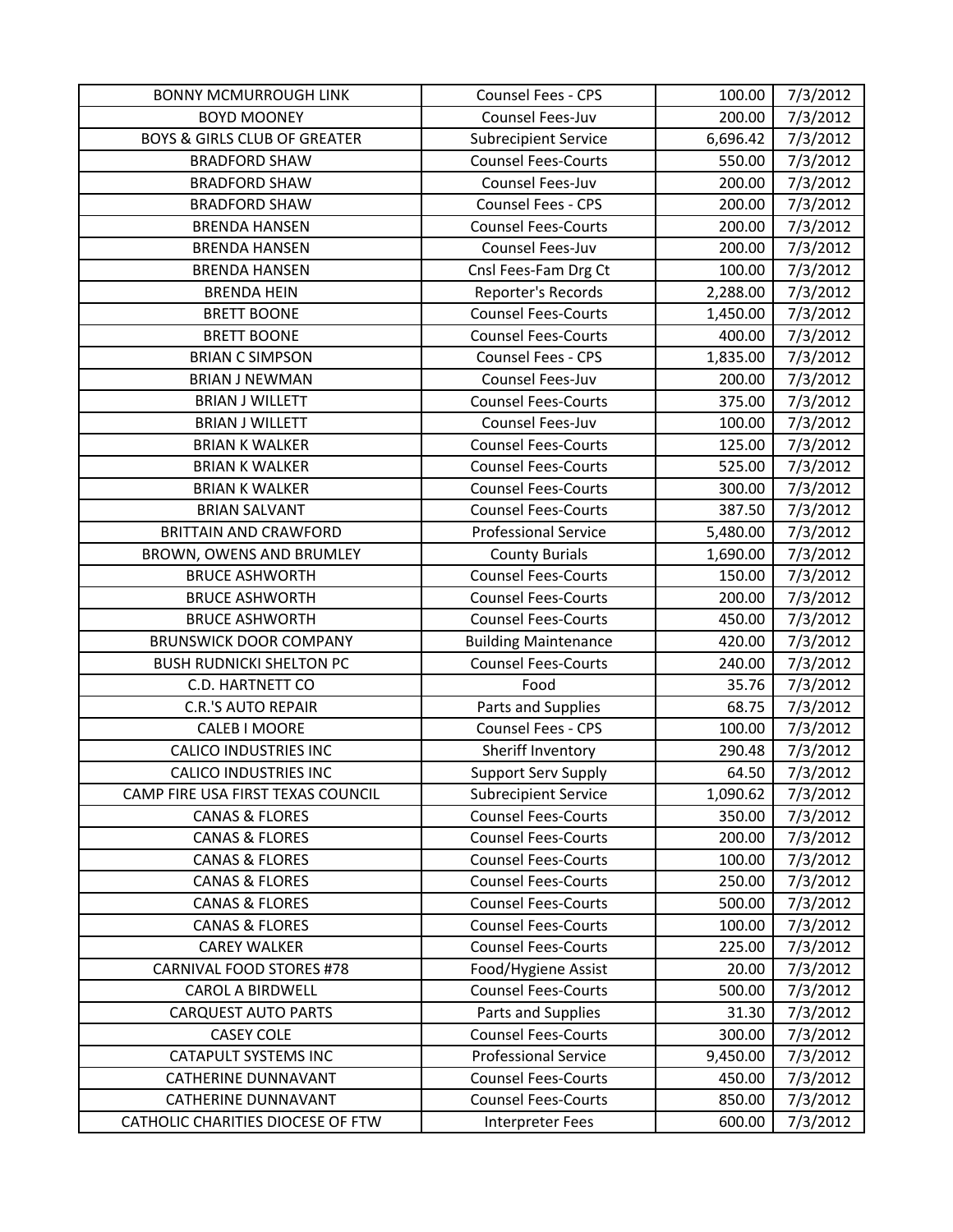| CATHOLIC CHARITIES DIOCESE OF FTW   | Interpreter Fees            | 320.00   | 7/3/2012 |
|-------------------------------------|-----------------------------|----------|----------|
| CBI SYSTEMS LTD                     | Software Maintenance        | 1,200.00 | 7/3/2012 |
| <b>CDW GOVERNMENT INC</b>           | Capital Outlay-Low V        | 1,583.30 | 7/3/2012 |
| CEDAR HILL MEMORIAL PARK            | <b>County Burials</b>       | 875.00   | 7/3/2012 |
| <b>CENTAURUS GF RIDGE LLC</b>       | <b>Rental Assistance</b>    | 540.00   | 7/3/2012 |
| <b>CENTAURUS GF RIDGE LLC</b>       | <b>Utility Assistance</b>   | 23.59    | 7/3/2012 |
| <b>CERILLIANT CORPORATION</b>       | Lab Supplies                | 2,015.30 | 7/3/2012 |
| <b>CHAD LEE</b>                     | <b>Counsel Fees-Courts</b>  | 100.00   | 7/3/2012 |
| <b>CHAD LEE</b>                     | <b>Counsel Fees-Courts</b>  | 100.00   | 7/3/2012 |
| <b>CHADWELL GROUP LP</b>            | <b>Professional Service</b> | 5,246.96 | 7/3/2012 |
| <b>CHADWELL GROUP LP</b>            | <b>Professional Service</b> | 928.19   | 7/3/2012 |
| <b>CHAMPION ENERGY SERVICES LLC</b> | <b>Utility Assistance</b>   | 64.70    | 7/3/2012 |
| <b>CHANNING BETE COMPANY INC</b>    | <b>Educational Material</b> | 3,694.73 | 7/3/2012 |
| <b>Charles A Boulware</b>           | Cert Copies/Trans           | 88.64    | 7/3/2012 |
| <b>CHARLES ROACH</b>                | <b>Counsel Fees-Courts</b>  | 300.00   | 7/3/2012 |
| <b>CHARLES T BEAVERS</b>            | <b>Rental Assistance</b>    | 560.00   | 7/3/2012 |
| <b>CHARLOTTE HALL</b>               | <b>Relative Assistance</b>  | 1,200.00 | 7/3/2012 |
| <b>CHARM SCIENCES</b>               | Lab Supplies                | 1,427.51 | 7/3/2012 |
| <b>CHARTER CAPITAL</b>              | Interpreter Fees            | 80.23    | 7/3/2012 |
| <b>CHARTER CAPITAL</b>              | <b>Professional Service</b> | 182.12   | 7/3/2012 |
| <b>CHARTER CAPITAL</b>              | <b>Professional Service</b> | 8.40     | 7/3/2012 |
| <b>CHARTER COMMUNICATIONS</b>       | <b>Computer Supplies</b>    | 186.98   | 7/3/2012 |
| <b>CHARTER COMMUNICATIONS</b>       | Subscriptions               | 66.49    | 7/3/2012 |
| <b>CHARTER COMMUNICATIONS</b>       | Subscriptions               | 72.88    | 7/3/2012 |
| <b>CHEM AQUA</b>                    | A/C Maint Contract          | 280.00   | 7/3/2012 |
| CHEM AQUA                           | A/C Maint Contract          | 1,050.00 | 7/3/2012 |
| CHEM AQUA                           | A/C Maint Contract          | 450.00   | 7/3/2012 |
| <b>CHEM AQUA</b>                    | A/C Maint Contract          | 80.00    | 7/3/2012 |
| <b>CHEM AQUA</b>                    | A/C Maint Contract          | 80.00    | 7/3/2012 |
| <b>CHEM AQUA</b>                    | A/C Maint Contract          | 980.00   | 7/3/2012 |
| <b>CHEM AQUA</b>                    | A/C Maint Contract          | 450.00   | 7/3/2012 |
| <b>CHEM AQUA</b>                    | A/C Maint Contract          | 240.00   | 7/3/2012 |
| <b>CHEM AQUA</b>                    | A/C Maint Contract          | 200.00   | 7/3/2012 |
| CHEMSEARCH                          | <b>Building Maintenance</b> | 370.00   | 7/3/2012 |
| CHEMSEARCH                          | Landscaping Expense         | 707.65   | 7/3/2012 |
| <b>CHRIS'S TRIM SHOP</b>            | Parts and Supplies          | 220.00   | 7/3/2012 |
| <b>CHRIS'S TRIM SHOP</b>            | Parts and Supplies          | 180.00   | 7/3/2012 |
| <b>CHRIS'S TRIM SHOP</b>            | Parts and Supplies          | 220.00   | 7/3/2012 |
| <b>CHRISTI AGUILAR</b>              | Clothing                    | 125.00   | 7/3/2012 |
| <b>CHRISTINA JOANNE WHIPPLE</b>     | <b>Counsel Fees-Courts</b>  | 450.00   | 7/3/2012 |
| CHRISTINA JOANNE WHIPPLE            | Counsel Fees - CPS          | 100.00   | 7/3/2012 |
| <b>CHRISTOPHER LEO CASTANON</b>     | <b>Counsel Fees-Courts</b>  | 650.00   | 7/3/2012 |
| <b>CHRISTOPHER LEO CASTANON</b>     | <b>Counsel Fees-Courts</b>  | 1,100.00 | 7/3/2012 |
| <b>CHRISTOPHER LEO CASTANON</b>     | <b>Counsel Fees-Courts</b>  | 325.00   | 7/3/2012 |
| Christopher W Ponder                | <b>Court Costs</b>          | 10.00    | 7/3/2012 |
| <b>CINDY BRIGHT</b>                 | Clothing                    | 300.00   | 7/3/2012 |
| <b>CIRRO ENERGY</b>                 | <b>Utility Assistance</b>   | 81.99    | 7/3/2012 |
| CITY CLUB OF FORT WORTH             | <b>Meeting Expenses</b>     | 263.49   | 7/3/2012 |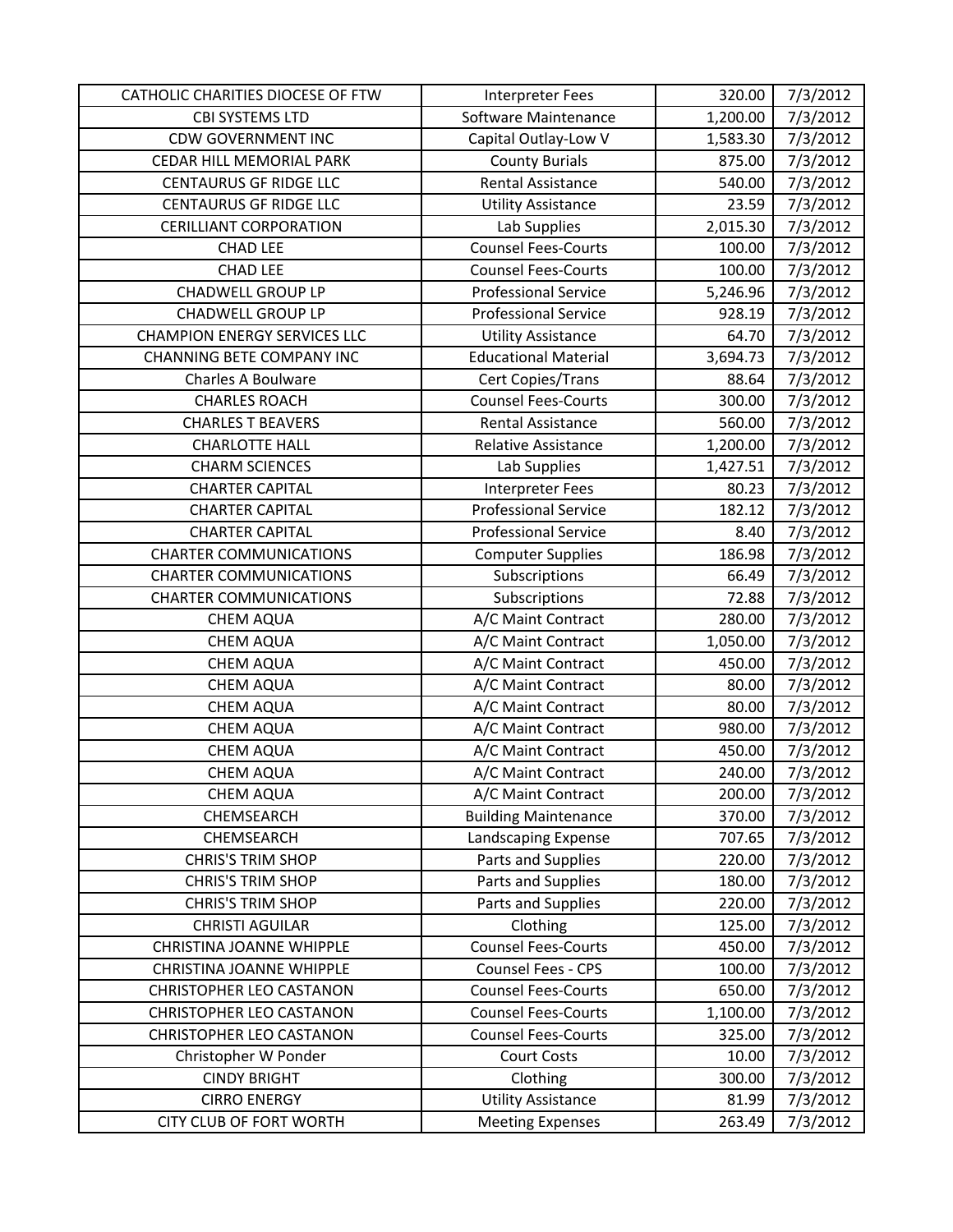| <b>CITY OF ARLINGTON</b>            | Fuel                        | 2,194.18   | 7/3/2012 |
|-------------------------------------|-----------------------------|------------|----------|
| <b>CITY OF ARLINGTON</b>            | Rent                        | 3,598.33   | 7/3/2012 |
| CITY OF AZLE UTILITY DEPT           | <b>Utility Assistance</b>   | 88.98      | 7/3/2012 |
| <b>CITY OF BEDFORD</b>              | <b>Restitution Payable</b>  | 1,210.07   | 7/3/2012 |
| <b>CITY OF CROWLEY UTILITIES</b>    | <b>Utility Assistance</b>   | 42.60      | 7/3/2012 |
| CITY OF FOREST HILL UTILITIES       | <b>Utility Assistance</b>   | 49.96      | 7/3/2012 |
| <b>CITY OF HURST</b>                | <b>Utility Assistance</b>   | 153.84     | 7/3/2012 |
| <b>CITY OF HURST WATER DEPT</b>     | Water                       | 249.80     | 7/3/2012 |
| <b>CITY OF HURST WATER DEPT</b>     | Water                       | 429.60     | 7/3/2012 |
| <b>CITY OF HURST WATER DEPT</b>     | Water                       | 317.58     | 7/3/2012 |
| <b>CITY OF KELLER</b>               | <b>County Projects</b>      | 8,503.76   | 7/3/2012 |
| <b>CITY OF KELLER</b>               | <b>County Projects</b>      | 134,755.87 | 7/3/2012 |
| <b>CITY OF KENNEDALE</b>            | <b>County Projects</b>      | 186,910.79 | 7/3/2012 |
| <b>CITY OF LAKE WORTH</b>           | Water                       | 878.50     | 7/3/2012 |
| <b>CITY OF LAKE WORTH</b>           | Water                       | 127.27     | 7/3/2012 |
| <b>CITY OF LAKE WORTH</b>           | Water                       | 109.43     | 7/3/2012 |
| <b>CITY OF LAKE WORTH</b>           | Water                       | 109.43     | 7/3/2012 |
| <b>CITY OF LAKE WORTH</b>           | Water                       | 45.85      | 7/3/2012 |
| <b>CITY OF LAKE WORTH</b>           | Water                       | 1,015.00   | 7/3/2012 |
| <b>CITY OF LAKE WORTH</b>           | Water                       | 73.75      | 7/3/2012 |
| CITY OF MANSFIELD WATER             | <b>Utility Assistance</b>   | 28.47      | 7/3/2012 |
| <b>CITY OF NORTH RICHLAND HILLS</b> | <b>Utility Assistance</b>   | 133.00     | 7/3/2012 |
| <b>CITY OF NORTH RICHLAND HILLS</b> | <b>County Projects</b>      | 487,884.51 | 7/3/2012 |
| CITY OF WESTWORTH VILLAGE           | <b>Utility Assistance</b>   | 60.15      | 7/3/2012 |
| <b>CLEMENTE DE LA CRUZ</b>          | Counsel Fees-Juv            | 200.00     | 7/3/2012 |
| <b>CLIFFORD D MACKENZIE</b>         | Cnsl Fees-Crim Appls        | 100.00     | 7/3/2012 |
| <b>CLIFTON DAY</b>                  | Rental Assistance           | 550.00     | 7/3/2012 |
| <b>COBURN CATERING SERVICE INC</b>  | <b>Meeting Expenses</b>     | 4,770.00   | 7/3/2012 |
| <b>CODY L COFER</b>                 | <b>Counsel Fees-Courts</b>  | 240.00     | 7/3/2012 |
| <b>CODY L COFER</b>                 | Counsel Fees-Juv            | 400.00     | 7/3/2012 |
| <b>COLONIAL HARDWARE CORP</b>       | Non-Track Const/Bldg        | 6,047.91   | 7/3/2012 |
| COMLINK WIRELESS TECHNOLOGIES INC   | Parts and Supplies          | 272.48     | 7/3/2012 |
| <b>COMMERCIAL RECORDER</b>          | Advertis/Leg Notice         | 15.50      | 7/3/2012 |
| <b>COMMERCIAL RECORDER</b>          | Advertis/Leg Notice         | 187.00     | 7/3/2012 |
| <b>COMMERCIAL RECORDER</b>          | Books/Pamphlets             | 108.00     | 7/3/2012 |
| <b>COMMERCIAL RECORDER</b>          | Advertis/Leg Notice         | 12.75      | 7/3/2012 |
| <b>COMMUNITY CHRISTIAN CHURCH</b>   | Space Lease Rental          | 300.00     | 7/3/2012 |
| <b>COMPLIANCE CONSORTIUM CORP</b>   | <b>Professional Service</b> | 58.74      | 7/3/2012 |
| COMPLIANCE CONSORTIUM CORP          | <b>Professional Service</b> | 576.66     | 7/3/2012 |
| COMPRESSED AIR SYSTEMS LLC          | Parts and Supplies          | 48.00      | 7/3/2012 |
| <b>CONCHO SUPPLY INC</b>            | Central Garage Inv          | 355.78     | 7/3/2012 |
| <b>CONCHO SUPPLY INC</b>            | Parts and Supplies          | 904.92     | 7/3/2012 |
| <b>CONNECTING URBAN FAMILIES</b>    | <b>Professional Service</b> | 5,000.00   | 7/3/2012 |
| <b>CONNIE HARRIS GILFEATHER</b>     | <b>Professional Service</b> | 350.84     | 7/3/2012 |
| COOK CHILDRENS MEDICAL CENTER       | <b>Subrecipient Service</b> | 8,943.70   | 7/3/2012 |
| COOK CHILDRENS MEDICAL CENTER       | <b>Subrecipient Service</b> | 10,043.47  | 7/3/2012 |
| COOK CHILDRENS MEDICAL CENTER       | <b>Subrecipient Service</b> | 841.50     | 7/3/2012 |
| COOK CHILDRENS MEDICAL CENTER       | <b>Subrecipient Service</b> | 548.09     | 7/3/2012 |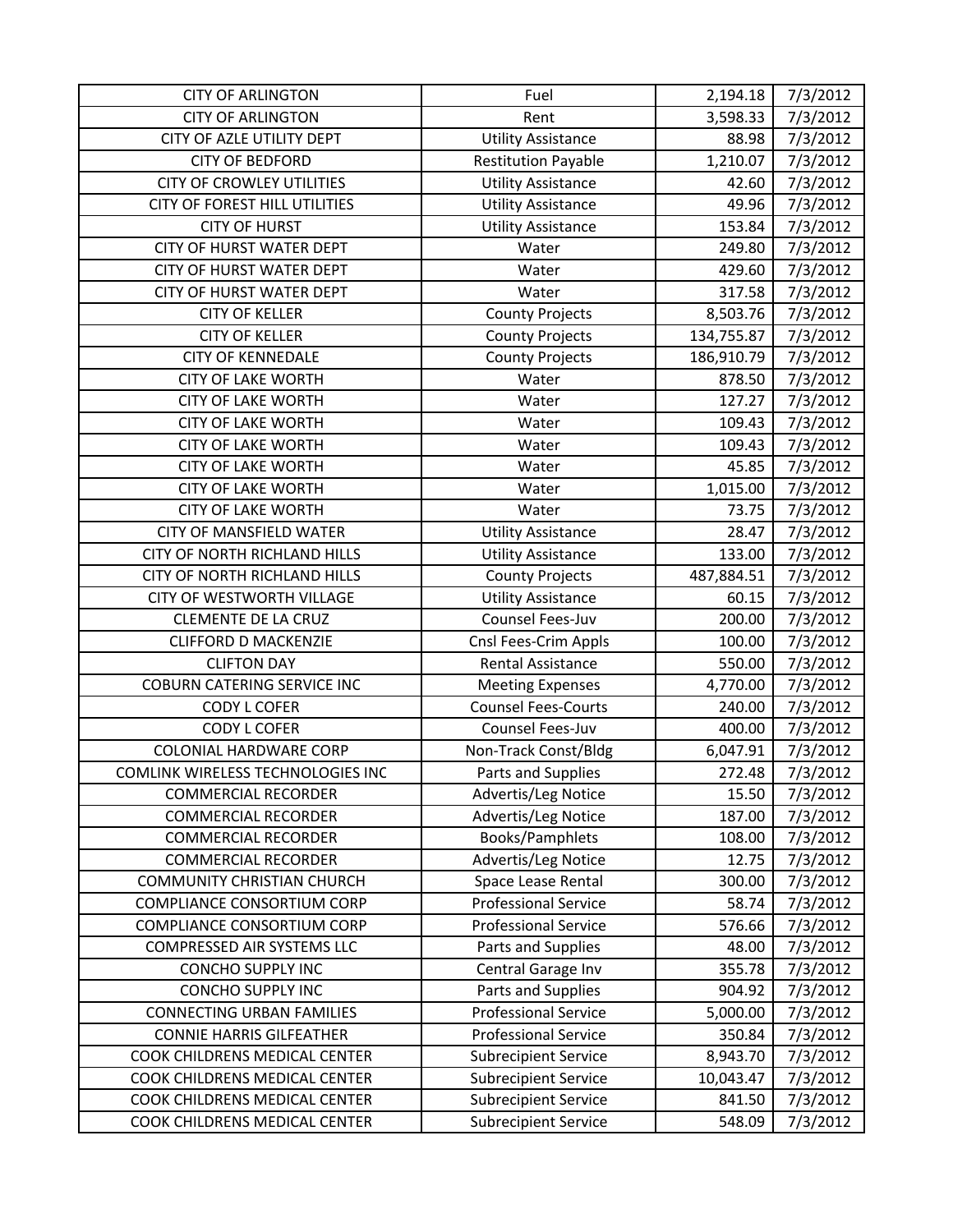| COOK CHILDRENS MEDICAL CENTER           | <b>Medical Exams</b>        | 1,666.67  | 7/3/2012 |
|-----------------------------------------|-----------------------------|-----------|----------|
| <b>COOK'S CORRECTIONAL KITCHEN</b>      | Kitchen Supplies            | 2,478.62  | 7/3/2012 |
| Courtney D Young                        | Travel                      | 80.52     | 7/3/2012 |
| <b>COURTYARD BY MARRIOTT BLACKSTONE</b> | <b>Witness Travel</b>       | 3,460.86  | 7/3/2012 |
| <b>COWTOWN MATERIALS</b>                | Non-Track Const/Bldg        | 357.96    | 7/3/2012 |
| <b>COWTOWN MATERIALS</b>                | Non-Track Const/Bldg        | 480.48    | 7/3/2012 |
| <b>CRAIG MACGREGOR</b>                  | <b>Witness Travel</b>       | 27.68     | 7/3/2012 |
| <b>CRAIG S MICHALK</b>                  | <b>Counsel Fees-Courts</b>  | 200.00    | 7/3/2012 |
| <b>CRASH DYNAMICS</b>                   | <b>Professional Service</b> | 1,700.00  | 7/3/2012 |
| <b>CRUCELL VACCINES INC</b>             | <b>Medical Supplies</b>     | 3,440.00  | 7/3/2012 |
| <b>CTJ MAINTENANCE INC</b>              | <b>Custodian Services</b>   | 12,776.89 | 7/3/2012 |
| <b>CVR COMPUTER SUPPLIES INC</b>        | <b>Computer Supplies</b>    | 184.00    | 7/3/2012 |
| <b>CYNTHIA MCKENZIE</b>                 | Counsel Fees-Juv            | 725.00    | 7/3/2012 |
| <b>D ROBIN MCCARTY</b>                  | <b>Counsel Fees-Courts</b>  | 425.00    | 7/3/2012 |
| <b>D ROBIN MCCARTY</b>                  | <b>Counsel Fees-Courts</b>  | 300.00    | 7/3/2012 |
| <b>DALE HEISCH</b>                      | <b>Counsel Fees-Courts</b>  | 1,575.00  | 7/3/2012 |
| <b>DALE HEISCH</b>                      | <b>Counsel Fees-Courts</b>  | 800.00    | 7/3/2012 |
| DANA A DUFFEY                           | <b>Counsel Fees - CPS</b>   | 600.00    | 7/3/2012 |
| DANETTE DEE ALVARADO                    | Counsel Fees-Juv            | 500.00    | 7/3/2012 |
| <b>DANIEL HERNANDEZ</b>                 | <b>Counsel Fees-Courts</b>  | 100.00    | 7/3/2012 |
| DANIEL HERNANDEZ                        | <b>Counsel Fees-Courts</b>  | 625.00    | 7/3/2012 |
| <b>DANIEL HERNANDEZ</b>                 | <b>Counsel Fees-Courts</b>  | 700.00    | 7/3/2012 |
| DANIEL HERNANDEZ                        | <b>Counsel Fees-Courts</b>  | 100.00    | 7/3/2012 |
| DANIEL HERNANDEZ                        | <b>Counsel Fees-Courts</b>  | 250.00    | 7/3/2012 |
| <b>DANIEL HERNANDEZ</b>                 | <b>Counsel Fees-Courts</b>  | 100.00    | 7/3/2012 |
| <b>DANIEL YOUNG</b>                     | <b>Counsel Fees-Courts</b>  | 150.00    | 7/3/2012 |
| <b>DANIEL YOUNG</b>                     | <b>Counsel Fees-Courts</b>  | 870.00    | 7/3/2012 |
| <b>DANIEL YOUNG</b>                     | <b>Counsel Fees-Courts</b>  | 125.00    | 7/3/2012 |
| <b>DANNELL WALKER</b>                   | Clothing                    | 100.00    | 7/3/2012 |
| <b>DANNY D PITZER</b>                   | <b>Counsel Fees-Courts</b>  | 600.00    | 7/3/2012 |
| <b>DANNY D PITZER</b>                   | <b>Counsel Fees-Courts</b>  | 450.00    | 7/3/2012 |
| Danny Wright                            | Education                   | 15.00     | 7/3/2012 |
| DARCY NILES DENO                        | Counsel Fees - CPS          | 200.00    | 7/3/2012 |
| DARCY NILES DENO                        | Cnsl Fees-Fam Drg Ct        | 100.00    | 7/3/2012 |
| <b>DARLENE JONES</b>                    | <b>Relative Assistance</b>  | 600.00    | 7/3/2012 |
| DARRYL D ANDERSON                       | Travel                      | 1,162.79  | 7/3/2012 |
| David L Evans                           | Education                   | 150.00    | 7/3/2012 |
| <b>DAVID PALMER</b>                     | <b>Counsel Fees-Courts</b>  | 125.00    | 7/3/2012 |
| DAVID PEARSON, IV                       | Cnsl Fees-Juv Det&Tr        | 100.00    | 7/3/2012 |
| DAVID PEARSON, IV                       | Cnsl Fees-Crim Appls        | 1,847.66  | 7/3/2012 |
| <b>DAVID RICHARDS</b>                   | <b>Counsel Fees-Courts</b>  | 550.00    | 7/3/2012 |
| <b>DAVID RICHARDS</b>                   | <b>Counsel Fees-Courts</b>  | 900.00    | 7/3/2012 |
| <b>DAVID RICHARDS</b>                   | <b>Counsel Fees-Courts</b>  | 400.00    | 7/3/2012 |
| <b>DAVID RICHARDS</b>                   | <b>Counsel Fees-Courts</b>  | 100.00    | 7/3/2012 |
| DAY RESOURCE CENTER FOR THE             | <b>Subrecipient Service</b> | 6,735.00  | 7/3/2012 |
| DBC FAMILY LAW                          | Counsel Fees-Juv            | 200.00    | 7/3/2012 |
| DBC FAMILY LAW                          | Counsel Fees - CPS          | 200.00    | 7/3/2012 |
| DBC FAMILY LAW                          | Cnsl Fees-Fam Drg Ct        | 100.00    | 7/3/2012 |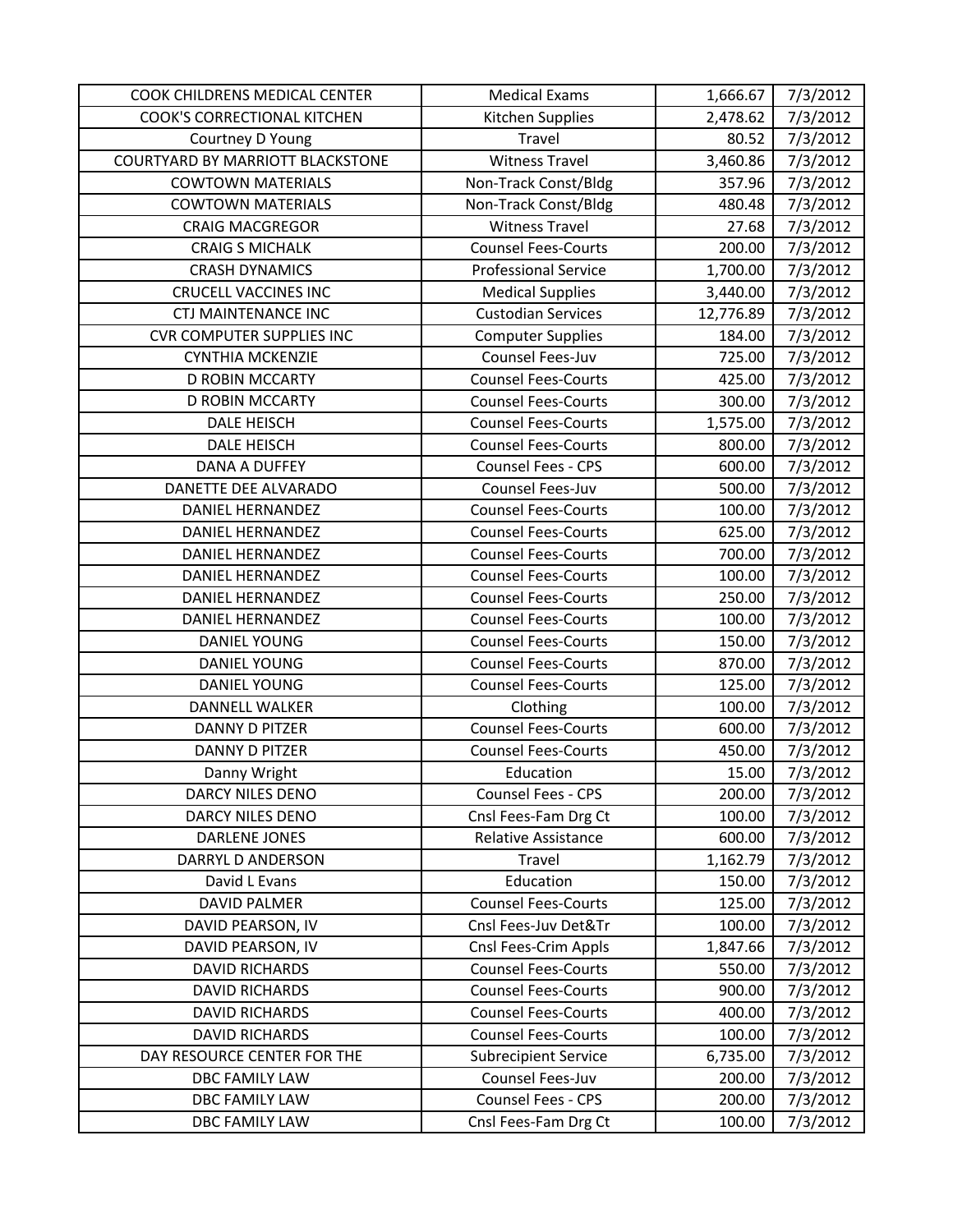| <b>DCS INFORMATION SYSTEMS</b>      | Subscriptions               | 32.00     | 7/3/2012 |
|-------------------------------------|-----------------------------|-----------|----------|
| Dean F Lampman                      | Prepaid - Travel            | (351.16)  | 7/3/2012 |
| Dean F Lampman                      | Travel                      | 401.16    | 7/3/2012 |
| <b>DEAN MIYAZONO</b>                | <b>Counsel Fees-Courts</b>  | 525.00    | 7/3/2012 |
| <b>DEAN MIYAZONO</b>                | <b>Counsel Fees-Courts</b>  | 518.75    | 7/3/2012 |
| <b>DEAN MIYAZONO</b>                | <b>Counsel Fees-Courts</b>  | 100.00    | 7/3/2012 |
| <b>DEAN MIYAZONO</b>                | <b>Counsel Fees-Courts</b>  | 1,000.00  | 7/3/2012 |
| <b>DEBBIE SAENZ</b>                 | Reporter's Records          | 37.80     | 7/3/2012 |
| <b>DEBORAH R HINDS</b>              | Counsel Fees - CPS          | 250.00    | 7/3/2012 |
| DEPARTMENT OF STATE HEALTH SERVICES | Dpt Vit Stats Rem BC        | 1,560.99  | 7/3/2012 |
| DEPARTMENT OF STATE HEALTH SERVICES | <b>CC Certified Copies</b>  | 36.60     | 7/3/2012 |
| DEPT OF INFORMATION RESOURCES       | Lab Equip Mainten           | 225.86    | 7/3/2012 |
| <b>DEREK BROWN</b>                  | <b>Counsel Fees-Courts</b>  | 300.00    | 7/3/2012 |
| DFW COMMUNICATIONS INC              | Field Equip&Supplies        | 147.63    | 7/3/2012 |
| DIAGNOSTIC HYBRIDS, INC.            | Lab Supplies                | 212.58    | 7/3/2012 |
| DIAMOND FOOD MARKETS, INC           | Food/Hygiene Assist         | 20.00     | 7/3/2012 |
| <b>DIRECT ENERGY LP</b>             | <b>Utility Assistance</b>   | 231.27    | 7/3/2012 |
| <b>DIRECT ENERGY LP</b>             | <b>Utility Assistance</b>   | 272.60    | 7/3/2012 |
| DIRECT LINK HOLDING GROUP LLC       | <b>Bonds</b>                | 5,697.00  | 7/3/2012 |
| DIVERSIFIED POWER SYSTEMS INC       | <b>Building Maintenance</b> | 315.00    | 7/3/2012 |
| <b>DOGGETT PUBLISHING</b>           | Law Books                   | 65.00     | 7/3/2012 |
| DOLORES STEWART & ASSOCIATES INC    | <b>Professional Service</b> | 1,052.52  | 7/3/2012 |
| DOLORES STEWART & ASSOCIATES INC    | <b>Professional Service</b> | 6,490.54  | 7/3/2012 |
| DOLORES STEWART & ASSOCIATES INC    | <b>Professional Service</b> | 350.84    | 7/3/2012 |
| DOLORES STEWART & ASSOCIATES INC    | <b>Professional Service</b> | 175.42    | 7/3/2012 |
| DOLORES STEWART & ASSOCIATES INC    | <b>Professional Service</b> | 701.68    | 7/3/2012 |
| DOMINIC A BAUMAN                    | <b>Counsel Fees-Courts</b>  | 225.00    | 7/3/2012 |
| <b>DON GANDY</b>                    | <b>Counsel Fees-Courts</b>  | 125.00    | 7/3/2012 |
| DON M DAWES                         | <b>Counsel Fees - CPS</b>   | 600.00    | 7/3/2012 |
| DOUBLE D CONTRACTING LLC            | Rehab/Preserve Act          | 1,975.00  | 7/3/2012 |
| DOUBLE D CONTRACTING LLC            | Rehab/Preserve Act          | 26,595.00 | 7/3/2012 |
| DOUBLE EAGLE MECHANICAL SERVICE     | <b>Building Maintenance</b> | 647.00    | 7/3/2012 |
| DOUBLE EAGLE MECHANICAL SERVICE     | <b>Building Maintenance</b> | 192.00    | 7/3/2012 |
| DOUBLE EAGLE MECHANICAL SERVICE     | <b>Building Maintenance</b> | 370.18    | 7/3/2012 |
| DOUBLE EAGLE MECHANICAL SERVICE     | <b>Building Maintenance</b> | 149.46    | 7/3/2012 |
| DOUBLE EAGLE MECHANICAL SERVICE     | <b>Building Maintenance</b> | 989.14    | 7/3/2012 |
| <b>DOUGLASS DISTRIBUTING</b>        | Gasoline Inventory          | 10,991.45 | 7/3/2012 |
| DRAKE COMMUNICATIONS INC            | <b>Equipment Maint</b>      | 187.50    | 7/3/2012 |
| DRAKE COMMUNICATIONS INC            | <b>Equipment Maint</b>      | 187.50    | 7/3/2012 |
| <b>DRURY INN</b>                    | Prepaid - Travel            | 372.60    | 7/3/2012 |
| <b>DUPONT QUALICON</b>              | Lab Supplies                | 3,628.80  | 7/3/2012 |
| DURHAM SCHOOL SERVICES LP           | Transportation              | 14,690.28 | 7/3/2012 |
| DURKIN LAW OFFICES PC               | Counsel Fees-Juv            | 235.00    | 7/3/2012 |
| DYNA TEN CORPORATION                | A/C Maint Contract          | 255.00    | 7/3/2012 |
| DYNA TEN CORPORATION                | A/C Maint Contract          | 2,899.52  | 7/3/2012 |
| DYNA TEN CORPORATION                | A/C Maint Contract          | 1,262.16  | 7/3/2012 |
| EAN HOLDINGS LLC                    | Travel                      | 57.85     | 7/3/2012 |
| <b>EARL E BATES JR</b>              | <b>Counsel Fees-Courts</b>  | 300.00    | 7/3/2012 |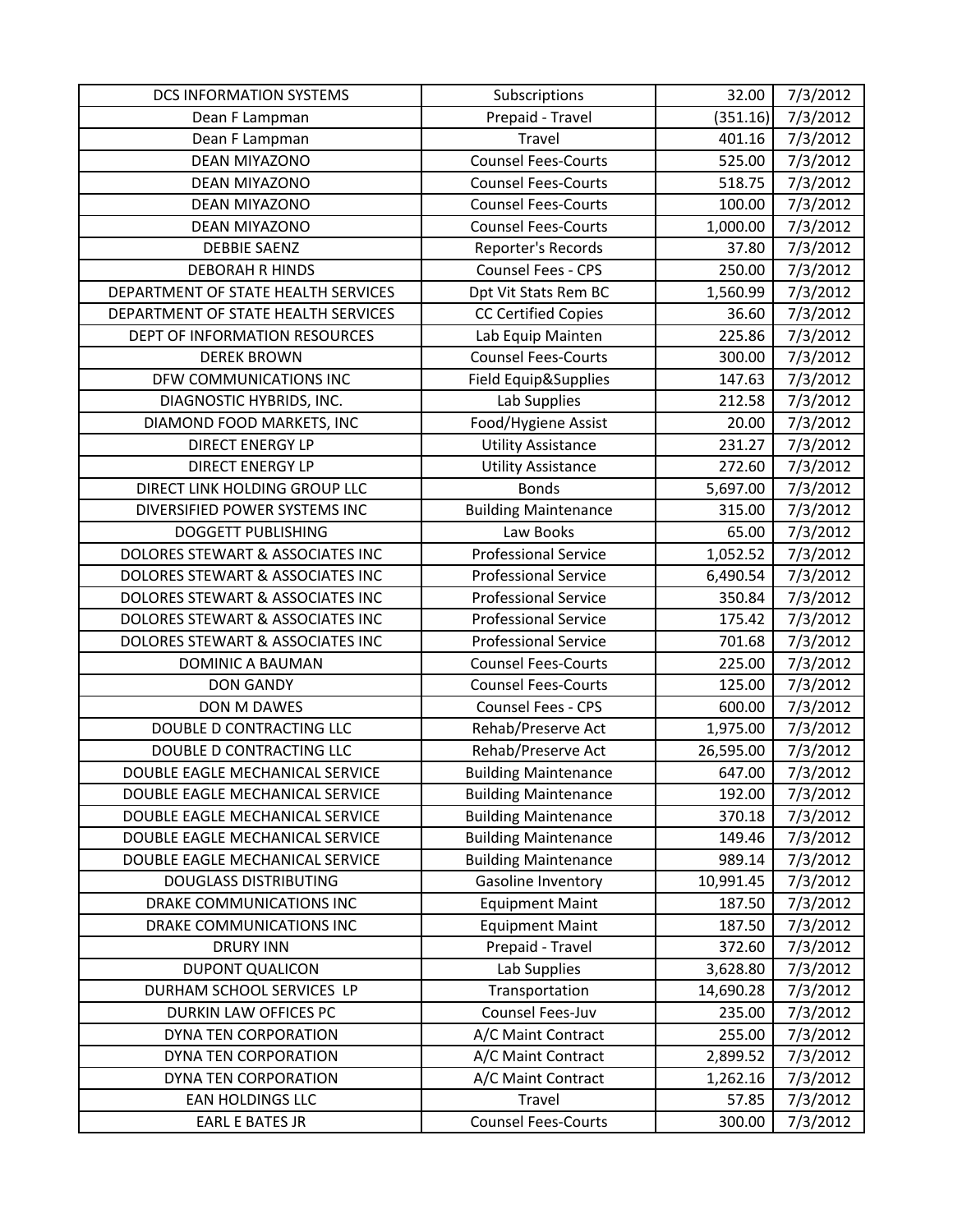| <b>EARL E BATES JR</b>                | <b>Counsel Fees-Courts</b>  | 450.00     | 7/3/2012 |
|---------------------------------------|-----------------------------|------------|----------|
| <b>EDWARD DON &amp; COMPANY</b>       | Sheriff Inventory           | 318.60     | 7/3/2012 |
| <b>EDWARD G JONES</b>                 | <b>Counsel Fees-Courts</b>  | 860.00     | 7/3/2012 |
| <b>EDWARD G JONES</b>                 | <b>Counsel Fees-Courts</b>  | 175.00     | 7/3/2012 |
| <b>EDWARD G JONES</b>                 | <b>Counsel Fees-Courts</b>  | 500.00     | 7/3/2012 |
| <b>EDWARD G JONES</b>                 | <b>Counsel Fees-Courts</b>  | 200.00     | 7/3/2012 |
| <b>EDWIN YOUNGBLOOD</b>               | <b>Counsel Fees-Courts</b>  | 425.00     | 7/3/2012 |
| <b>EDWIN YOUNGBLOOD</b>               | <b>Counsel Fees-Courts</b>  | 1,145.00   | 7/3/2012 |
| <b>EDWIN YOUNGBLOOD</b>               | <b>Counsel Fees-Courts</b>  | 315.00     | 7/3/2012 |
| <b>EDWIN YOUNGBLOOD</b>               | <b>Counsel Fees-Courts</b>  | 600.00     | 7/3/2012 |
| <b>EDWIN YOUNGBLOOD</b>               | Counsel Fees-Juv            | 1,525.00   | 7/3/2012 |
| <b>ELECTION CENTER INC</b>            | Education                   | 808.00     | 7/3/2012 |
| <b>ELECTION CENTER INC</b>            | Education                   | 808.00     | 7/3/2012 |
| <b>ELECTION CENTER INC</b>            | Education                   | 379.00     | 7/3/2012 |
| <b>ELECTION CENTER INC</b>            | Education                   | 429.00     | 7/3/2012 |
| <b>ELIZABETH RIVERA</b>               | <b>Counsel Fees-Courts</b>  | 500.00     | 7/3/2012 |
| ELLIOTT & HUGHES, INC.                | <b>Professional Service</b> | 4,254.40   | 7/3/2012 |
| <b>ELOY SEPULVEDA</b>                 | <b>Counsel Fees-Courts</b>  | 700.00     | 7/3/2012 |
| <b>ELOY SEPULVEDA</b>                 | <b>Counsel Fees-Courts</b>  | 100.00     | 7/3/2012 |
| ELROD'S COST PLUS #11                 | Food/Hygiene Assist         | 20.00      | 7/3/2012 |
| ELROD'S COST PLUS #7                  | Food/Hygiene Assist         | 19.95      | 7/3/2012 |
| <b>EMC CORPORATION</b>                | <b>Computer Maintenance</b> | 371,525.46 | 7/3/2012 |
| <b>EMC INTEGRATED SYSTEMS GROUP</b>   | <b>Building Maintenance</b> | 1,941.00   | 7/3/2012 |
| <b>EMMA L SHAFFER</b>                 | Interpreter Fees            | 318.75     | 7/3/2012 |
| <b>EMPIRE PAPER</b>                   | <b>Custodian Supplies</b>   | 1,934.00   | 7/3/2012 |
| <b>ENVIROMATIC SERVICES</b>           | <b>Building Maintenance</b> | 2,728.59   | 7/3/2012 |
| <b>ENVIROMATIC SERVICES</b>           | <b>Building Maintenance</b> | 3,141.21   | 7/3/2012 |
| <b>ENVIROMATIC SERVICES</b>           | <b>Building Maintenance</b> | 468.00     | 7/3/2012 |
| <b>ENVIROMATIC SERVICES</b>           | <b>Building Maintenance</b> | 713.27     | 7/3/2012 |
| <b>ENVIROMATIC SERVICES</b>           | A/C Maint Contract          | 1,995.98   | 7/3/2012 |
| <b>EOSI</b>                           | On-Line Service             | 4,169.00   | 7/3/2012 |
| <b>EQUIPMENT DEPOT-FORT WORTH</b>     | <b>Equipment Maint</b>      | 1,028.28   | 7/3/2012 |
| <b>ERIC CUMMINGS</b>                  | <b>Counsel Fees-Courts</b>  | 720.00     | 7/3/2012 |
| <b>ERIC CUMMINGS</b>                  | <b>Counsel Fees-Courts</b>  | 1,360.00   | 7/3/2012 |
| <b>EVCO PARTNERS LP</b>               | <b>Supplies</b>             | 45.66      | 7/3/2012 |
| <b>EVCO PARTNERS LP</b>               | <b>Supplies</b>             | 42.00      | 7/3/2012 |
| <b>EVCO PARTNERS LP</b>               | <b>Supplies</b>             | 5.24       | 7/3/2012 |
| <b>EVCO PARTNERS LP</b>               | <b>Custodian Supplies</b>   | 52.64      | 7/3/2012 |
| <b>EVCO PARTNERS LP</b>               | <b>Support Serv Supply</b>  | 423.02     | 7/3/2012 |
| <b>EVCO PARTNERS LP</b>               | Parts and Supplies          | 70.24      | 7/3/2012 |
| <b>EVCO PARTNERS LP</b>               | Parts and Supplies          | 21.30      | 7/3/2012 |
| <b>EVCO PARTNERS LP</b>               | Supplies                    | 75.99      | 7/3/2012 |
| <b>EVRIDGE TRACTOR INC</b>            | Parts and Supplies          | 295.88     | 7/3/2012 |
| <b>EVRIDGE TRACTOR INC</b>            | Parts and Supplies          | 651.00     | 7/3/2012 |
| <b>EXECUTIVE FORMS &amp; SUPPLIES</b> | <b>Supplies</b>             | 594.00     | 7/3/2012 |
| EZ ELECTRICAL CONTRACTORS LLC         | <b>Building Maintenance</b> | 309.83     | 7/3/2012 |
| EZ ELECTRICAL CONTRACTORS LLC         | <b>Building Maintenance</b> | 183.85     | 7/3/2012 |
| <b>FAIRWAY SUPPLY INC</b>             | <b>Building Maintenance</b> | 546.72     | 7/3/2012 |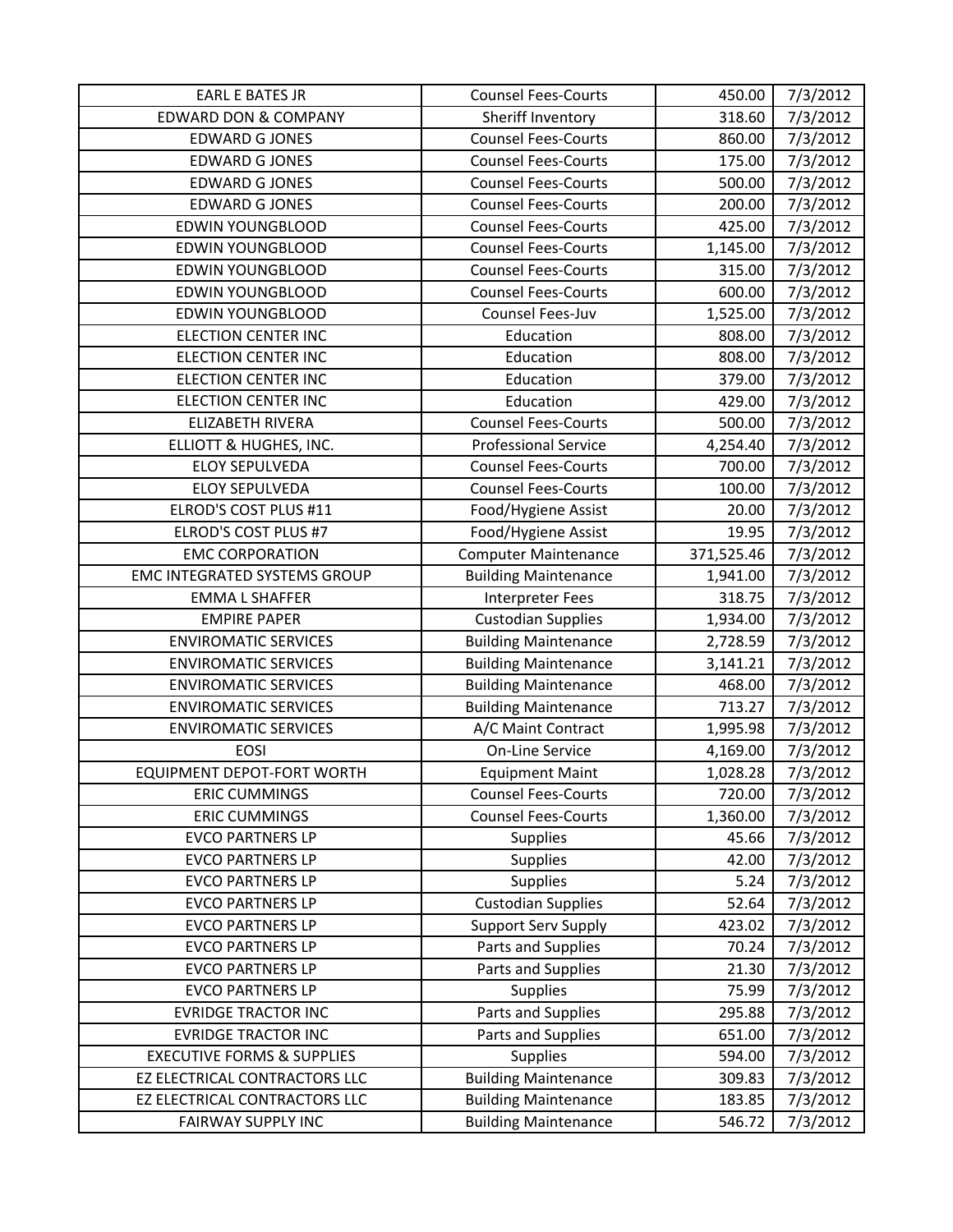| FAMILY DOLLAR #2262                 | Food/Hygiene Assist         | 75.00      | 7/3/2012             |
|-------------------------------------|-----------------------------|------------|----------------------|
| FAMILY DOLLAR #4688                 | Food/Hygiene Assist         | 20.00      | 7/3/2012             |
| FAMILY DOLLAR #4847                 | Food/Hygiene Assist         | 699.12     | 7/3/2012             |
| FAMILY DOLLAR #5504                 | Food/Hygiene Assist         | 20.00      | 7/3/2012             |
| FAMILY DOLLAR #8326                 | Food/Hygiene Assist         | 40.00      | 7/3/2012             |
| <b>FARMERS MARKET</b>               | Food                        | 551.15     | 7/3/2012             |
| <b>FASCLAMPITT PAPER STORE</b>      | Sheriff Inventory           | 218.00     | 7/3/2012             |
| <b>FASCLAMPITT PAPER STORE</b>      | Sheriff Inventory           | 1,046.40   | 7/3/2012             |
| <b>FASCLAMPITT PAPER STORE</b>      | Sheriff Inventory           | 195.92     | 7/3/2012             |
| <b>FASCLAMPITT PAPER STORE</b>      | Supplies                    | 290.30     | 7/3/2012             |
| <b>FAYE R HARDEN</b>                | <b>Counsel Fees-Courts</b>  | 700.00     | 7/3/2012             |
| <b>FAYE R HARDEN</b>                | <b>Counsel Fees-Courts</b>  | 150.00     | 7/3/2012             |
| <b>FEDEX</b>                        | Postage                     | 41.50      | 7/3/2012             |
| <b>FEDEX</b>                        | Postage                     | 49.00      | 7/3/2012             |
| <b>FEDEX</b>                        | Postage                     | 46.24      | 7/3/2012             |
| <b>FEDEX</b>                        | Postage                     | 910.87     | 7/3/2012             |
| <b>FEDEX</b>                        | Postage                     | 94.49      | 7/3/2012             |
| <b>FEDEX</b>                        | Postage                     | 34.69      | 7/3/2012             |
| FELIPE O CALZADA                    | Counsel Fees - CPS          | 2,815.00   | 7/3/2012             |
| FIESTA MART #61                     | Food/Hygiene Assist         | 20.00      | 7/3/2012             |
| FIESTA MART #69                     | Food/Hygiene Assist         | 55.00      | 7/3/2012             |
| FIESTA MART #76                     | Food/Hygiene Assist         | 196.87     | 7/3/2012             |
| FIESTA MART INC                     | Food/Hygiene Assist         | 58.10      | 7/3/2012             |
| FILTER SYSTEMS INC                  | A/C Maint Contract          | 46.81      | 7/3/2012             |
| <b>FIRST CHOICE POWER</b>           | <b>Utility Assistance</b>   | 464.35     | 7/3/2012             |
| <b>FISHER SCIENTIFIC</b>            | Lab Supplies                | 202.78     | 7/3/2012             |
| <b>FISHER SCIENTIFIC</b>            | Lab Equip Mainten           | 358.41     | 7/3/2012             |
| <b>FISHER SCIENTIFIC</b>            | Lab Supplies                | 296.00     | 7/3/2012             |
| FIVE STAR CORRECTIONAL SERVICES INC | Food Contr/Prisoners        | 151,363.33 | 7/3/2012             |
| FIVE STAR CORRECTIONAL SERVICES INC | Food Contr/Employees        | 4,994.38   | 7/3/2012             |
| <b>FLEETMAX INC</b>                 | <b>Computer Maintenance</b> | 695.00     | $\frac{1}{7}/3/2012$ |
| FLOWER MOUND WATER BLAST INC        | <b>Erosion Control</b>      | 620.88     | 7/3/2012             |
| <b>FORENSIC CONSULTANT SERVICES</b> | <b>Professional Service</b> | 1,500.00   | 7/3/2012             |
| FORENSIC TOXICOLOGY CONSULTANT      | Investigative               | 1,250.00   | 7/3/2012             |
| FORT WORTH ELECTRIC                 | <b>Building Maintenance</b> | 242.76     | 7/3/2012             |
| FORT WORTH ELECTRIC                 | <b>Building Maintenance</b> | 170.10     | 7/3/2012             |
| FORT WORTH ISD                      | Space Lease Rental          | 4,800.00   | 7/3/2012             |
| FORT WORTH STAR TELEGRAM            | <b>Promotional Expenses</b> | 7,350.00   | 7/3/2012             |
| FORT WORTH STAR TELEGRAM            | Subscriptions               | 119.70     | 7/3/2012             |
| FORT WORTH WATER DEPARTMENT         | Water                       | 44.42      | 7/3/2012             |
| FORT WORTH WATER DEPARTMENT         | Water                       | 2,009.19   | 7/3/2012             |
| FORT WORTH WATER DEPARTMENT         | Water                       | 23,385.31  | 7/3/2012             |
| FORT WORTH WATER DEPARTMENT         | Water                       | 12,069.49  | 7/3/2012             |
| FORT WORTH WATER DEPARTMENT         | Water                       | 36,202.60  | 7/3/2012             |
| FORT WORTH WATER DEPARTMENT         | Water                       | 766.56     | 7/3/2012             |
| FORT WORTH WATER DEPARTMENT         | Water                       | 696.38     | 7/3/2012             |
| FORT WORTH WATER DEPARTMENT         | Water                       | 908.12     | 7/3/2012             |
| FORT WORTH WATER DEPARTMENT         | Water                       | 761.62     | 7/3/2012             |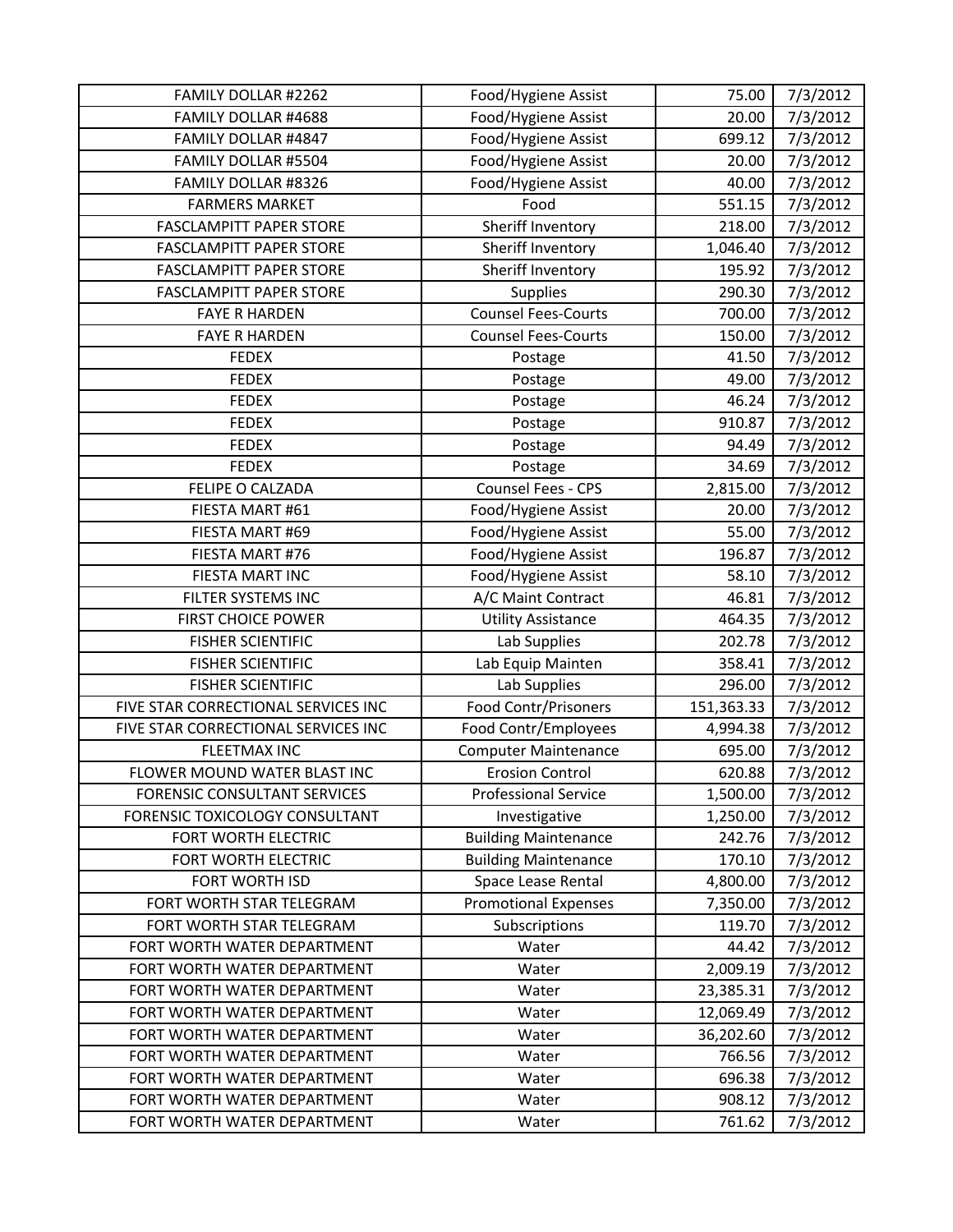| FORT WORTH WATER DEPARTMENT         | Water                       | 1,290.26  | 7/3/2012 |
|-------------------------------------|-----------------------------|-----------|----------|
| FORT WORTH WATER DEPARTMENT         | <b>Utility Assistance</b>   | 2,494.63  | 7/3/2012 |
| FORT WORTH WATER DEPARTMENT         | Water                       | 296.32    | 7/3/2012 |
| FORT WORTH WATER DEPARTMENT         | Water                       | 6,629.91  | 7/3/2012 |
| FOX SCIENTIFIC INC                  | Lab Supplies                | 259.67    | 7/3/2012 |
| FOX SCIENTIFIC INC                  | Lab Equip Mainten           | 485.23    | 7/3/2012 |
| <b>FRANCES B JANEZIC</b>            | <b>Professional Service</b> | 526.26    | 7/3/2012 |
| <b>FRANCISCO HERNANDEZ JR</b>       | <b>Counsel Fees-Courts</b>  | 450.00    | 7/3/2012 |
| <b>FRANCISCO HERNANDEZ JR</b>       | <b>Counsel Fees-Courts</b>  | 300.00    | 7/3/2012 |
| <b>FRANCISCO HERNANDEZ JR</b>       | <b>Counsel Fees-Courts</b>  | 500.00    | 7/3/2012 |
| <b>FRANCISCO HERNANDEZ JR</b>       | <b>Counsel Fees-Courts</b>  | 725.00    | 7/3/2012 |
| <b>FRANK ADLER</b>                  | Counsel Fees-Juv            | 400.00    | 7/3/2012 |
| <b>FRANK ADLER</b>                  | Counsel Fees - CPS          | 100.00    | 7/3/2012 |
| FT WORTH LAUNDRY & DRY CLEAN        | Lab Equip Mainten           | 38.00     | 7/3/2012 |
| FT WORTH MIDTOWN LODGING PART FOS L | <b>Witness Travel</b>       | 728.03    | 7/3/2012 |
| FULCRUM RETAIL ENERGY LLC           | <b>Utility Assistance</b>   | 108.24    | 7/3/2012 |
| FW BRENTWOOD APTS LTD               | <b>Rental Assistance</b>    | 760.00    | 7/3/2012 |
| <b>G ALAN STEELE</b>                | <b>Counsel Fees-Courts</b>  | 1,375.00  | 7/3/2012 |
| <b>G ALAN STEELE</b>                | <b>Counsel Fees-Courts</b>  | 600.00    | 7/3/2012 |
| <b>G ALAN STEELE</b>                | Counsel Fees - CPS          | 100.00    | 7/3/2012 |
| GALLS, AN ARAMARK COMPANY           | Safety/Tact Supplies        | 139.99    | 7/3/2012 |
| <b>GAMMA PARTNERS LLC</b>           | <b>Professional Service</b> | 10,000.00 | 7/3/2012 |
| <b>GARY MEDLIN</b>                  | <b>Counsel Fees-Courts</b>  | 910.00    | 7/3/2012 |
| <b>GARY MEDLIN</b>                  | <b>Counsel Fees-Courts</b>  | 410.00    | 7/3/2012 |
| <b>GAYLE C ISBELL</b>               | Counsel Fees - CPS          | 200.00    | 7/3/2012 |
| <b>GE FOODLAND INC</b>              | Food/Hygiene Assist         | 52.79     | 7/3/2012 |
| <b>GEORGE MACKEY</b>                | <b>Counsel Fees-Courts</b>  | 200.00    | 7/3/2012 |
| <b>GEORGE R TRIMBER LAW OFFICE</b>  | <b>Counsel Fees-Courts</b>  | 750.00    | 7/3/2012 |
| <b>GEORGE R TRIMBER LAW OFFICE</b>  | <b>Counsel Fees-Courts</b>  | 1,000.00  | 7/3/2012 |
| <b>GERALD F HOLLINGSWORTH</b>       | Rental Assistance           | 370.00    | 7/3/2012 |
| <b>GES</b>                          | <b>Building Maintenance</b> | 182.00    | 7/3/2012 |
| <b>GES</b>                          | <b>Building Maintenance</b> | 3,027.57  | 7/3/2012 |
| <b>GES</b>                          | <b>Building Maintenance</b> | 956.97    | 7/3/2012 |
| <b>GES</b>                          | <b>Building Maintenance</b> | 709.56    | 7/3/2012 |
| GES                                 | <b>Building Maintenance</b> | 723.53    | 7/3/2012 |
| <b>GES</b>                          | <b>Building Maintenance</b> | 657.87    | 7/3/2012 |
| <b>GES</b>                          | A/C Maint Contract          | 1,013.33  | 7/3/2012 |
| <b>GES</b>                          | A/C Maint Contract          | 199.77    | 7/3/2012 |
| GES                                 | A/C Maint Contract          | 511.49    | 7/3/2012 |
| GES                                 | A/C Maint Contract          | 283.54    | 7/3/2012 |
| GES                                 | A/C Maint Contract          | 155.00    | 7/3/2012 |
| GES                                 | A/C Maint Contract          | 372.00    | 7/3/2012 |
| <b>GES</b>                          | A/C Maint Contract          | 862.76    | 7/3/2012 |
| <b>GES</b>                          | A/C Maint Contract          | 4,845.60  | 7/3/2012 |
| GES                                 | A/C Maint Contract          | 155.00    | 7/3/2012 |
| <b>GES</b>                          | A/C Maint Contract          | 1,762.57  | 7/3/2012 |
| GES                                 | A/C Maint Contract          | 293.51    | 7/3/2012 |
| <b>GES</b>                          | A/C Maint Contract          | 1,141.22  | 7/3/2012 |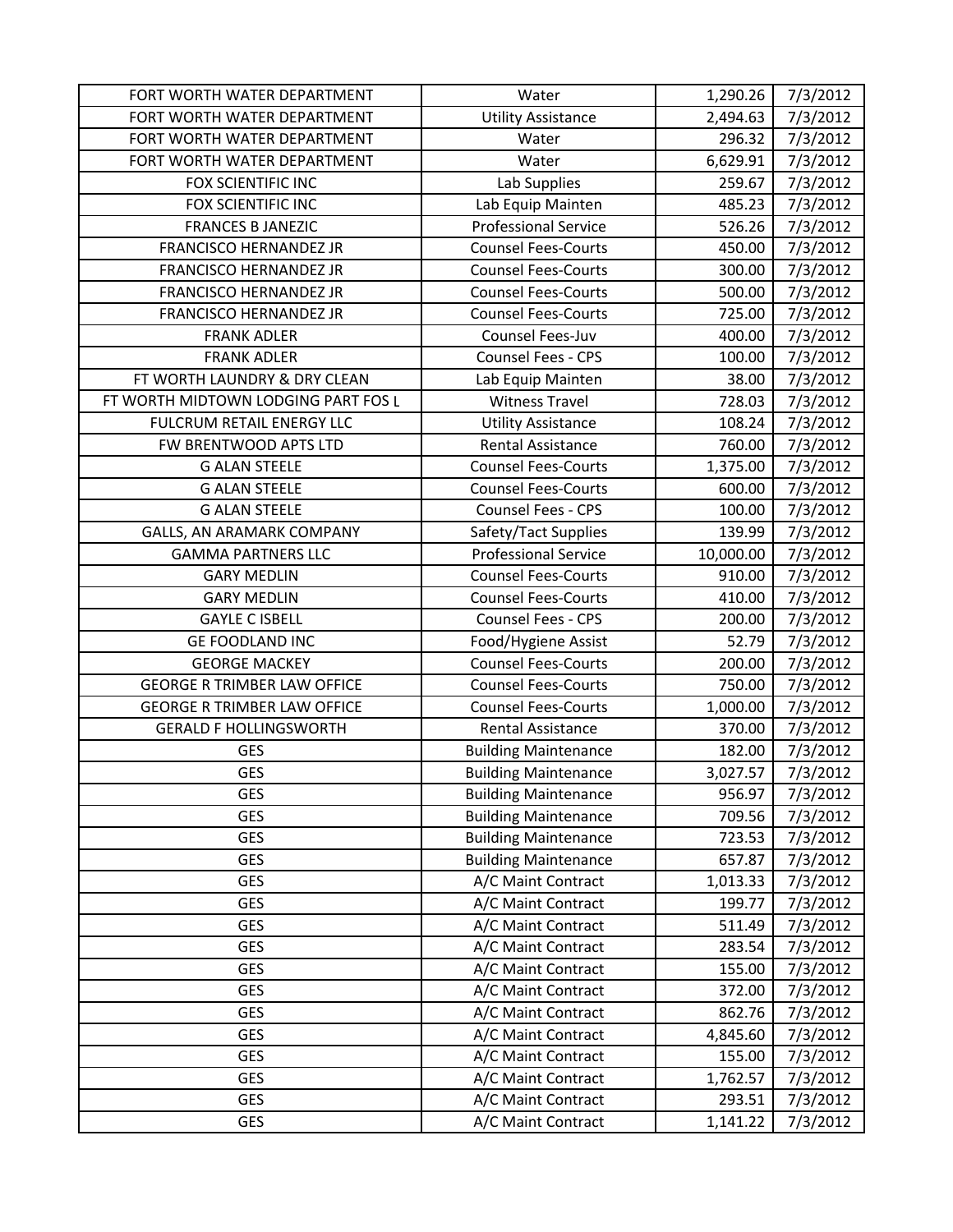| <b>GES</b>                                     | A/C Maint Contract          | 217.00   | 7/3/2012 |
|------------------------------------------------|-----------------------------|----------|----------|
| <b>GES</b>                                     | A/C Maint Contract          | 124.00   | 7/3/2012 |
| <b>GES</b>                                     | A/C Maint Contract          | 2,051.82 | 7/3/2012 |
| <b>GES</b>                                     | A/C Maint Contract          | 473.00   | 7/3/2012 |
| <b>GES</b>                                     | <b>Building Maintenance</b> | 496.00   | 7/3/2012 |
| <b>GES</b>                                     | <b>Building Maintenance</b> | 2,502.01 | 7/3/2012 |
| <b>GES</b>                                     | <b>Building Maintenance</b> | 2,503.00 | 7/3/2012 |
| <b>GES</b>                                     | A/C Maint Contract          | 496.00   | 7/3/2012 |
| <b>GES</b>                                     | Non-Track Equipment         | 1,509.00 | 7/3/2012 |
| <b>GEXA ENERGY LP</b>                          | <b>Utility Assistance</b>   | 75.42    | 7/3/2012 |
| <b>GILBERT RUSSELL ROWE</b>                    | <b>Counsel Fees-Courts</b>  | 100.00   | 7/3/2012 |
| <b>GILBERT RUSSELL ROWE</b>                    | <b>Counsel Fees-Courts</b>  | 575.00   | 7/3/2012 |
| <b>GILBERT RUSSELL ROWE</b>                    | <b>Counsel Fees-Courts</b>  | 100.00   | 7/3/2012 |
| <b>GILBERTO TORREZ</b>                         | Investigative               | 770.50   | 7/3/2012 |
| <b>GIRLS INC OF TARRANT COUNTY</b>             | Subrecipient Service        | 106.35   | 7/3/2012 |
| <b>GLAXO SMITH KLINE (GSK)</b>                 | <b>Medical Supplies</b>     | 1,522.14 | 7/3/2012 |
| <b>GLOBAL LANGUAGE CENTER</b>                  | Interpreter Fees            | 180.00   | 7/3/2012 |
| <b>GLYNIS MCGINTY</b>                          | <b>Counsel Fees-Courts</b>  | 800.00   | 7/3/2012 |
| <b>GLYNIS MCGINTY</b>                          | <b>Counsel Fees-Courts</b>  | 900.00   | 7/3/2012 |
| <b>GLYNIS MCGINTY</b>                          | <b>Counsel Fees-Courts</b>  | 950.00   | 7/3/2012 |
| <b>GLYNIS MCGINTY</b>                          | <b>Counsel Fees-Courts</b>  | 900.00   | 7/3/2012 |
| <b>GOMEZ FLOOR COVERING INC</b>                | <b>Building Maintenance</b> | 1,692.20 | 7/3/2012 |
| GOODRICH, SCHECHTER & ASSOC LL                 | State Right of Way          | 2,500.00 | 7/3/2012 |
| GOODRICH, SCHECHTER & ASSOC LL                 | <b>County Projects</b>      | 7,000.00 | 7/3/2012 |
| <b>GRAPEVINE RELIEF &amp; COMMUNITY EXCHAN</b> | <b>Subrecipient Service</b> | 2,559.00 | 7/3/2012 |
| <b>GRAPEVINE RELIEF &amp; COMMUNITY EXCHAN</b> | <b>Subrecipient Service</b> | 7,132.53 | 7/3/2012 |
| GREATER HARVEST CHURCH OF GOD                  | Space Lease Rental          | 250.00   | 7/3/2012 |
| <b>GREATER PROGRESSIVE CHURCH</b>              | Space Lease Rental          | 200.00   | 7/3/2012 |
| <b>GREEN GUARD FIRST AID AND SAFETY</b>        | Supplies                    | 54.42    | 7/3/2012 |
| <b>GREEN MOUNTAIN ENERGY COMPANY</b>           | <b>Utility Assistance</b>   | 269.93   | 7/3/2012 |
| <b>GREEN MOUNTAIN ENERGY COMPANY</b>           | <b>Utility Assistance</b>   | 34.67    | 7/3/2012 |
| <b>GREEN MOUNTAIN ENERGY COMPANY</b>           | <b>Utility Assistance</b>   | 94.80    | 7/3/2012 |
| <b>GREENWAY CHURCH</b>                         | Space Lease Rental          | 150.00   | 7/3/2012 |
| <b>GREENWOOD MOUNT OLIVET</b>                  | <b>County Burials</b>       | 990.00   | 7/3/2012 |
| <b>GREG GRAY</b>                               | <b>Counsel Fees-Courts</b>  | 1,800.00 | 7/3/2012 |
| <b>GREGORY JOHN WILDER II</b>                  | Counsel Fees - CPS          | 300.00   | 7/3/2012 |
| <b>GULLIVER'S TRAVEL SERVICE INC</b>           | Travel                      | 336.60   | 7/3/2012 |
| <b>GULLIVER'S TRAVEL SERVICE INC</b>           | Travel                      | 304.60   | 7/3/2012 |
| <b>GW OUTFITTERS LP</b>                        | Supplies                    | 198.00   | 7/3/2012 |
| H & H INVESTMENTS                              | <b>Rental Assistance</b>    | 600.00   | 7/3/2012 |
| H D SMITH WHOLESALE CO                         | <b>Medical Supplies</b>     | 423.15   | 7/3/2012 |
| Haley W Goff                                   | Education                   | 100.00   | 7/3/2012 |
| <b>HALL &amp; MIXON PLLC</b>                   | <b>Counsel Fees-Probate</b> | 2,200.00 | 7/3/2012 |
| HALO BRANDED SOLUTIONS INC                     | Health Promo Pgrm           | 159.48   | 7/3/2012 |
| HAM RADIO OUTLET INC                           | Supplies                    | 119.85   | 7/3/2012 |
| HAMIDA A ABDAL-KHALLAQ INC                     | <b>Counsel Fees-Courts</b>  | 500.00   | 7/3/2012 |
| HAMIDA A ABDAL-KHALLAQ INC                     | <b>Counsel Fees-Courts</b>  | 250.00   | 7/3/2012 |
| HAMIDA A ABDAL-KHALLAQ INC                     | <b>Counsel Fees-Courts</b>  | 300.00   | 7/3/2012 |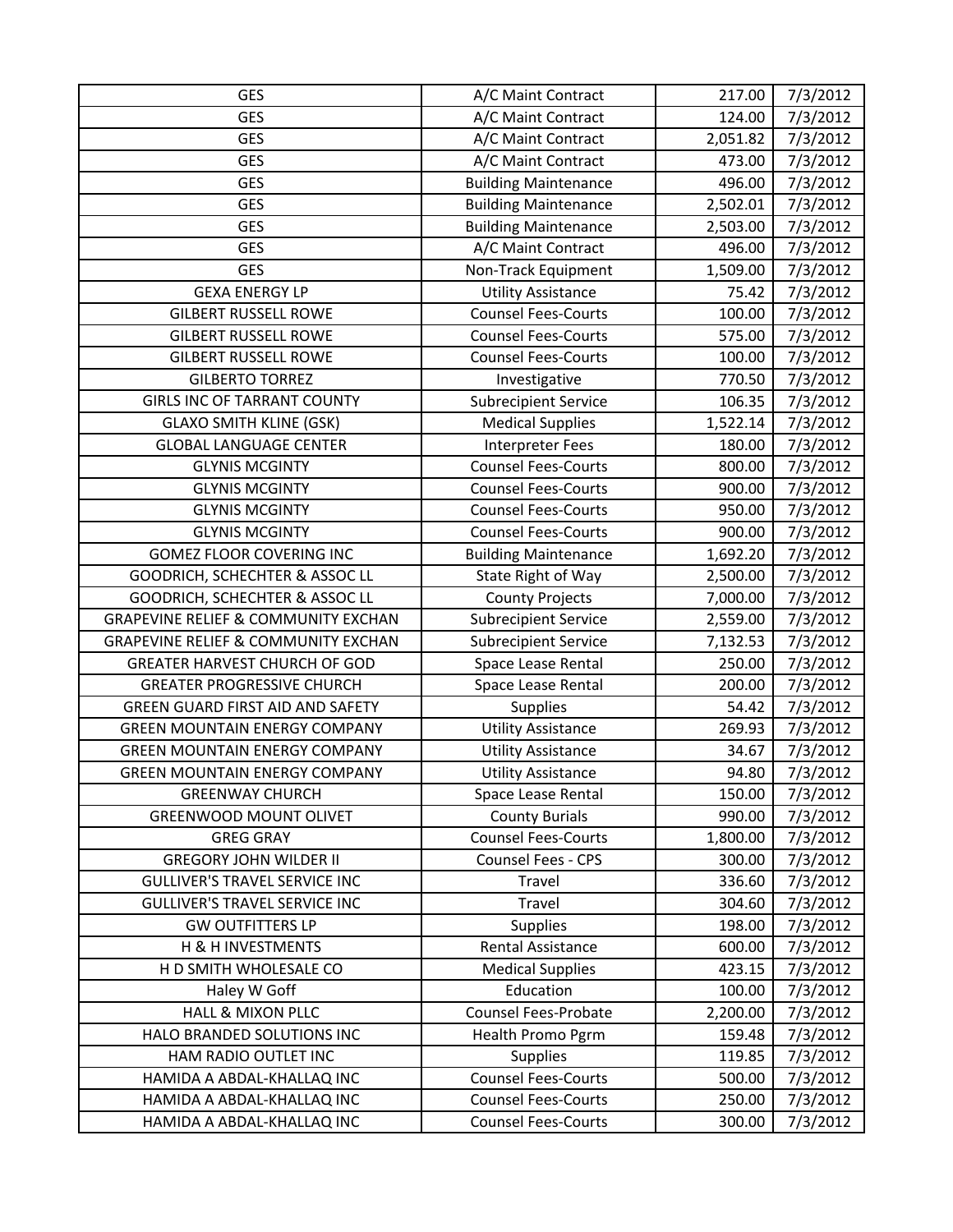| HARD ROCK HOTEL SAN DIEGO            | Education                   | 1,457.15  | 7/3/2012             |
|--------------------------------------|-----------------------------|-----------|----------------------|
| <b>HARDY DIAGNOSTICS</b>             | Lab Supplies                | 292.60    | 7/3/2012             |
| <b>HARDY DIAGNOSTICS</b>             | Lab Supplies                | 134.26    | 7/3/2012             |
| HAROLD V JOHNSON                     | <b>Counsel Fees-Courts</b>  | 525.00    | 7/3/2012             |
| <b>HAROLD V JOHNSON</b>              | <b>Counsel Fees-Courts</b>  | 150.00    | 7/3/2012             |
| HARRY HARRIS, III                    | <b>Counsel Fees-Courts</b>  | 350.00    | 7/3/2012             |
| HARRY HARRIS, III                    | <b>Counsel Fees-Courts</b>  | 250.00    | 7/3/2012             |
| HARRY HARRIS, III                    | <b>Counsel Fees-Courts</b>  | 100.00    | 7/3/2012             |
| HART INTERCIVIC INC                  | <b>Equipment Maint</b>      | 5,138.45  | 7/3/2012             |
| <b>HART INTERCIVIC INC</b>           | <b>Equipment Maint</b>      | 7,401.90  | 7/3/2012             |
| <b>HEATHER YVONNE OGIER</b>          | Counsel Fees - CPS          | 1,410.00  | 7/3/2012             |
| <b>HELBING'S MOBIL SERVICE</b>       | Central Garage Inv          | 238.50    | 7/3/2012             |
| <b>HELLO DIRECT</b>                  | <b>Supplies</b>             | 575.99    | 7/3/2012             |
| <b>HENRY SCHEIN</b>                  | Lab Supplies                | 1,379.43  | 7/3/2012             |
| <b>HENRY SCHEIN</b>                  | <b>Medical Supplies</b>     | 114.00    | $\frac{1}{7}/3/2012$ |
| HENYA DIRECT LLC                     | Supplies                    | 575.00    | 7/3/2012             |
| <b>HENYA DIRECT LLC</b>              | Health Promo Pgrm           | 4,073.16  | 7/3/2012             |
| <b>HIGGINBOTHAM &amp; ASSOCIATES</b> | Casualty Insurance          | 2,549.00  | 7/3/2012             |
| HILTON BELLA HARBOR HOTEL ROCKWALL   | Education                   | 177.96    | 7/3/2012             |
| HILTON BELLA HARBOR HOTEL ROCKWALL   | Education                   | 177.96    | 7/3/2012             |
| HILTON BELLA HARBOR HOTEL ROCKWALL   | Education                   | 118.66    | 7/3/2012             |
| HILTON BELLA HARBOR HOTEL ROCKWALL   | Education                   | 118.66    | 7/3/2012             |
| HILTON BELLA HARBOR HOTEL ROCKWALL   | Education                   | 118.66    | 7/3/2012             |
| HIRED HANDS INC                      | Interpreter Fees            | 490.00    | 7/3/2012             |
| HIRED HANDS INC                      | Interpreter Fees            | 140.00    | 7/3/2012             |
| HIRED HANDS INC                      | Interpreter Fees            | 140.00    | 7/3/2012             |
| HOLIDAY INN RIVERWALK                | Travel                      | 123.76    | 7/3/2012             |
| HOLIDAY INN RIVERWALK                | Travel                      | 123.76    | 7/3/2012             |
| HORSESHOE CONSTRUCTION INC           | Non-Track Const/Bldg        | 20,381.35 | 7/3/2012             |
| IA LODGING PITTSBURGH PENN TRS DST   | Travel                      | 696.00    | 7/3/2012             |
| ICS                                  | Personal Hygiene            | 144.00    | 7/3/2012             |
| <b>IDEAL FIRE &amp; SECURITY LLC</b> | <b>Equipment Maint</b>      | 36.50     | 7/3/2012             |
| <b>IDEAL FIRE &amp; SECURITY LLC</b> | <b>Building Maintenance</b> | 1,365.00  | 7/3/2012             |
| IMPACT PROMOTIONAL SERVICES INC      | Lab Supplies                | 284.97    | 7/3/2012             |
| INDEPENDENT ENVIRONMENTAL SERV       | <b>Disposal Service</b>     | 235.00    | 7/3/2012             |
| INDEPENDENT ENVIRONMENTAL SERV       | <b>Disposal Service</b>     | 50.00     | 7/3/2012             |
| INDEPENDENT ENVIRONMENTAL SERV       | <b>Disposal Service</b>     | 520.00    | 7/3/2012             |
| INDEPENDENT ENVIRONMENTAL SERV       | <b>Disposal Service</b>     | 1,773.66  | 7/3/2012             |
| INDEPENDENT ENVIRONMENTAL SERV       | <b>Disposal Service</b>     | 211.00    | 7/3/2012             |
| INDEPENDENT ENVIRONMENTAL SERV       | <b>Disposal Service</b>     | 166.38    | 7/3/2012             |
| INDEPENDENT ENVIRONMENTAL SERV       | <b>Disposal Service</b>     | 260.00    | 7/3/2012             |
| INDEPENDENT ENVIRONMENTAL SERV       | <b>Disposal Service</b>     | 555.00    | 7/3/2012             |
| <b>INLAND TRUCK PARTS CO</b>         | Parts and Supplies          | 1,738.35  | 7/3/2012             |
| INNOVATION EVENT MANAGEMENT          | Education                   | 225.00    | 7/3/2012             |
| INTEGRATED ACCESS SYSTEMS, LLC       | <b>Equipment Maint</b>      | 8,500.01  | 7/3/2012             |
| INTER RIVERCENTER LESSEE LLC         | Travel                      | 132.95    | 7/3/2012             |
| INTER RIVERCENTER LESSEE LLC         | Travel                      | 132.95    | 7/3/2012             |
| <b>INTERBORO PACKAGING CORP</b>      | <b>Custodian Supplies</b>   | 104.80    | 7/3/2012             |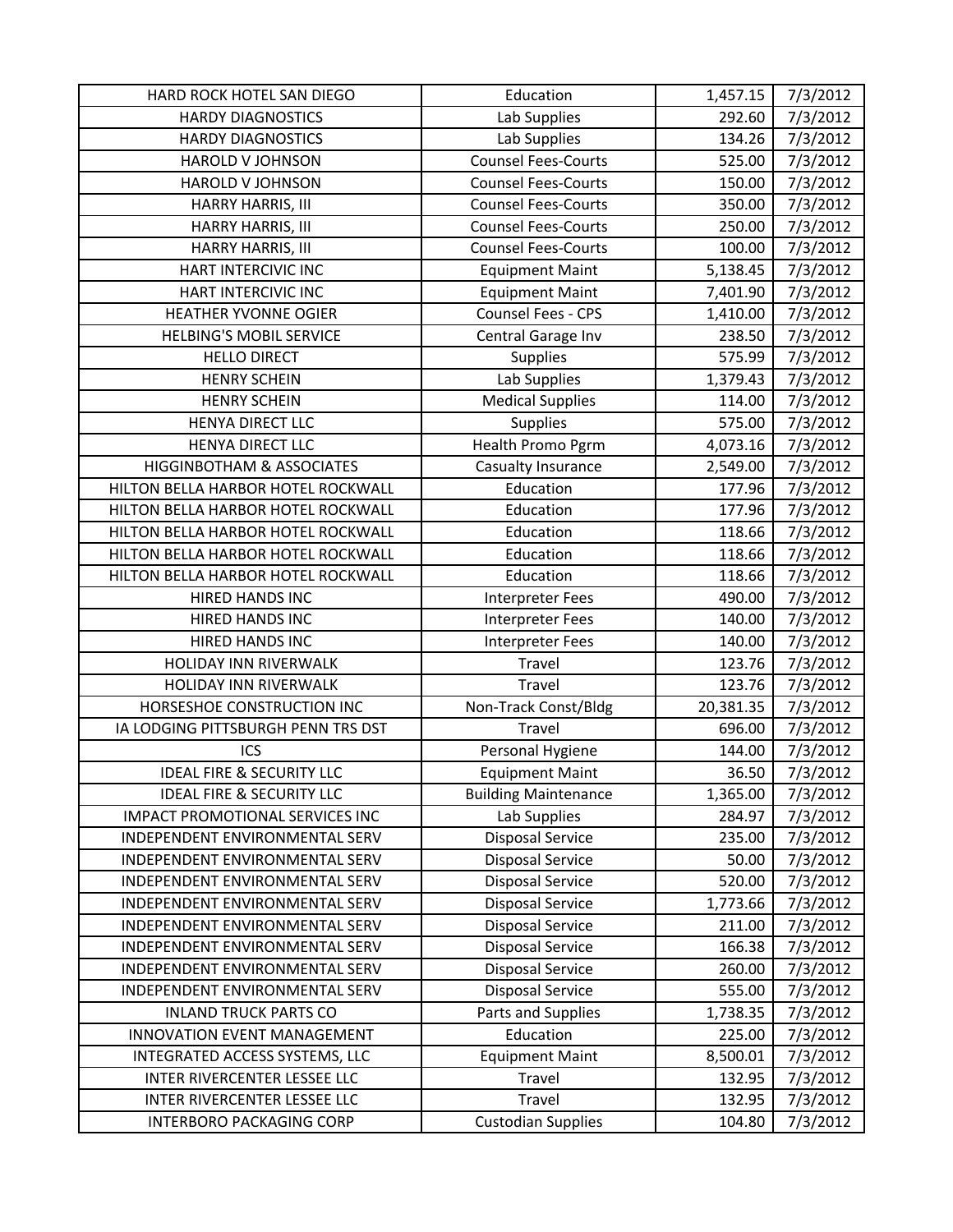| INTERLINGUA INTERNATIONAL INC | Interpreter Fees            | 357.00    | 7/3/2012 |
|-------------------------------|-----------------------------|-----------|----------|
| <b>INX LLC</b>                | Non-Track Equipment         | 385.00    | 7/3/2012 |
| <b>IRVING HOLDINGS INC</b>    | Transportation              | 352.50    | 7/3/2012 |
| <b>IRVING HOLDINGS INC</b>    | Transportation              | 556.60    | 7/3/2012 |
| <b>ISSIAH THOMAS</b>          | Clothing                    | 125.00    | 7/3/2012 |
| J A SEXAUER                   | <b>Building Maintenance</b> | 4,422.10  | 7/3/2012 |
| J A SEXAUER                   | <b>Building Maintenance</b> | 106.32    | 7/3/2012 |
| J H LADD                      | Investigative               | 442.62    | 7/3/2012 |
| <b>J STEVEN BUSH</b>          | Counsel Fees-Courts         | 510.00    | 7/3/2012 |
| J W BEARDEN & ASSOCIATES PLLC | Counsel Fees - CPS          | 100.00    | 7/3/2012 |
| J W BEARDEN & ASSOCIATES PLLC | Cnsl Fees-Fam Drg Ct        | 100.00    | 7/3/2012 |
| JABBERCOMM INC                | Supplies                    | 1,881.04  | 7/3/2012 |
| JABBERCOMM INC                | Supplies                    | 113.00    | 7/3/2012 |
| JACK G DUFFY, JR.             | <b>Counsel Fees-Courts</b>  | 2,060.00  | 7/3/2012 |
| JACK L HINES JR               | <b>Building Maintenance</b> | 162.00    | 7/3/2012 |
| <b>JACKIE MARTIN</b>          | Counsel Fees - CPS          | 100.00    | 7/3/2012 |
| <b>JAMES D RENFORTH II</b>    | <b>Counsel Fees-Courts</b>  | 450.00    | 7/3/2012 |
| <b>JAMES D RENFORTH II</b>    | <b>Counsel Fees-Courts</b>  | 1,270.00  | 7/3/2012 |
| <b>JAMES MASEK</b>            | Counsel Fees-Juv            | 500.00    | 7/3/2012 |
| <b>JAMES MASEK</b>            | Counsel Fees - CPS          | 200.00    | 7/3/2012 |
| <b>JAMES R WILSON</b>         | <b>Counsel Fees-Courts</b>  | 130.00    | 7/3/2012 |
| <b>JANA KAY BRAVO</b>         | <b>Professional Service</b> | 175.42    | 7/3/2012 |
| <b>JANA KAY BRAVO</b>         | <b>Professional Service</b> | 350.84    | 7/3/2012 |
| <b>JANET GRIFFITHS</b>        | Clothing                    | 200.00    | 7/3/2012 |
| <b>JANET S O'NEIL</b>         | Counsel Fees - CPS          | 100.00    | 7/3/2012 |
| <b>JANIE BROWNLEE</b>         | Investigative               | 548.00    | 7/3/2012 |
| <b>JANPAK</b>                 | Sheriff Inventory           | 491.76    | 7/3/2012 |
| JEFF EUBANK ROOFING CO INC    | <b>Building Maintenance</b> | 3,575.00  | 7/3/2012 |
| JEFF EUBANK ROOFING CO INC    | <b>Building Maintenance</b> | 525.00    | 7/3/2012 |
| <b>JEFF KENNEDY</b>           | <b>Drug Seizures</b>        | 3,500.00  | 7/3/2012 |
| <b>JEFF KENNEDY</b>           | Drug Seizure Int            | 1.71      | 7/3/2012 |
| JEFFERY DAVID BONCEK          | <b>Counsel Fees-Courts</b>  | 700.00    | 7/3/2012 |
| JEFFERY DAVID BONCEK          | <b>Counsel Fees-Courts</b>  | 400.00    | 7/3/2012 |
| JEFFERY DAVID BONCEK          | <b>Counsel Fees-Courts</b>  | 200.00    | 7/3/2012 |
| JEFFERY DAVID BONCEK          | <b>Counsel Fees-Courts</b>  | 100.00    | 7/3/2012 |
| JEFFREY S STEWART PC          | <b>Counsel Fees-Courts</b>  | 250.00    | 7/3/2012 |
| <b>JENNA TERRY</b>            | Clothing                    | 200.00    | 7/3/2012 |
| <b>JENNIFER HUNTER</b>        | Reporter's Records          | 352.00    | 7/3/2012 |
| <b>JENNIFER PORTER</b>        | Clothing                    | 241.21    | 7/3/2012 |
| <b>JEROME POTTER</b>          | <b>Court Visitor</b>        | 200.91    | 7/3/2012 |
| <b>JERRY WOOD</b>             | <b>Counsel Fees-Courts</b>  | 300.00    | 7/3/2012 |
| <b>JERRY WOOD</b>             | <b>Counsel Fees-Courts</b>  | 100.00    | 7/3/2012 |
| <b>JERRY WOOD</b>             | <b>Counsel Fees-Courts</b>  | 100.00    | 7/3/2012 |
| <b>JERRY WOOD</b>             | <b>Counsel Fees-Courts</b>  | 100.00    | 7/3/2012 |
| <b>JESUS NEVAREZ</b>          | <b>Counsel Fees - CPS</b>   | 350.00    | 7/3/2012 |
| JI SPECIALTY SERVICES INC     | <b>Professional Service</b> | 12,944.00 | 7/3/2012 |
| <b>JIM C MINTER</b>           | <b>Counsel Fees-Courts</b>  | 400.00    | 7/3/2012 |
| <b>JIM CULBERTSON</b>         | Counsel Fees - CPS          | 400.00    | 7/3/2012 |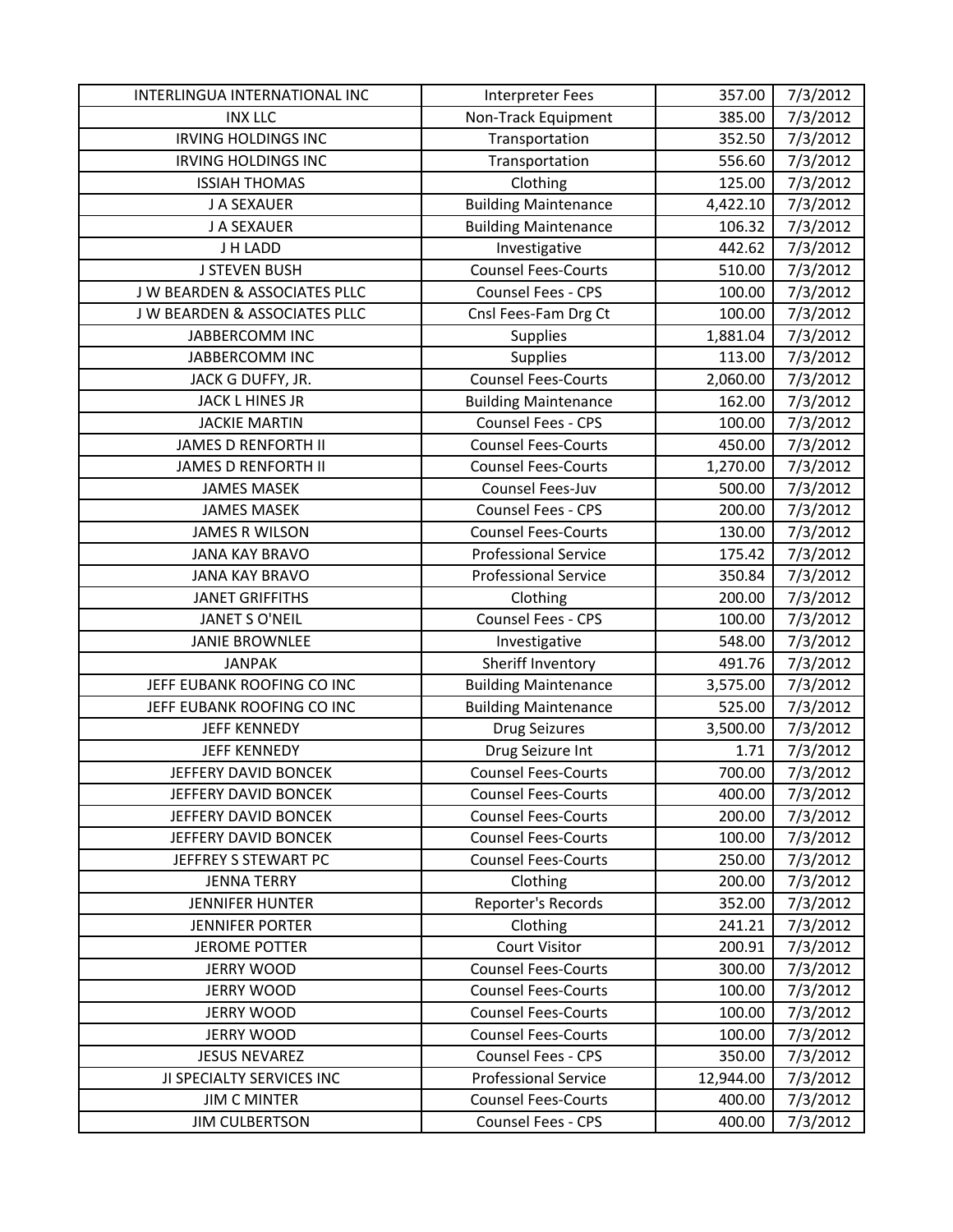| <b>JIM LANE</b>                 | <b>Counsel Fees-Courts</b>  | 500.00    | 7/3/2012 |
|---------------------------------|-----------------------------|-----------|----------|
| <b>JMT TEXAS PROPERTIES LLC</b> | <b>Rental Assistance</b>    | 475.00    | 7/3/2012 |
| Joann Gray                      | Education                   | 10.00     | 7/3/2012 |
| <b>JOETTA KEENE</b>             | <b>Counsel Fees-Courts</b>  | 12,600.00 | 7/3/2012 |
| <b>JOETTA KEENE</b>             | <b>Counsel Fees-Courts</b>  | 400.00    | 7/3/2012 |
| <b>JOETTA KEENE</b>             | Litigation Expense          | 162.12    | 7/3/2012 |
| <b>JOHN CARL BEATTY</b>         | <b>Counsel Fees-Courts</b>  | 500.00    | 7/3/2012 |
| JOHN CARL BEATTY                | <b>Counsel Fees-Courts</b>  | 125.00    | 7/3/2012 |
| <b>JOHN ECK</b>                 | Counsel Fees - CPS          | 200.00    | 7/3/2012 |
| <b>JOHN HARDING</b>             | <b>Counsel Fees-Courts</b>  | 550.00    | 7/3/2012 |
| <b>JOHN L MCGEE</b>             | <b>Professional Service</b> | 1,927.78  | 7/3/2012 |
| <b>JOHN LINEBARGER</b>          | <b>Counsel Fees-Courts</b>  | 300.00    | 7/3/2012 |
| <b>JOHN W STICKELS</b>          | <b>Counsel Fees-Courts</b>  | 1,050.00  | 7/3/2012 |
| <b>JOHN W STICKELS</b>          | <b>Counsel Fees-Courts</b>  | 400.00    | 7/3/2012 |
| <b>JOHN W STICKELS</b>          | <b>Counsel Fees-Courts</b>  | 600.00    | 7/3/2012 |
| <b>JOHN W STICKELS</b>          | <b>Counsel Fees-Courts</b>  | 775.00    | 7/3/2012 |
| <b>JOHN W STICKELS</b>          | <b>Counsel Fees-Courts</b>  | 600.00    | 7/3/2012 |
| <b>JOHN W STICKELS</b>          | Cnsl Fees-Cap Murder        | 12,325.00 | 7/3/2012 |
| JOHNNIE JOHNSON                 | Clothing                    | 375.00    | 7/3/2012 |
| <b>JOHNSON &amp; JOHNSON</b>    | <b>Counsel Fees-Courts</b>  | 275.00    | 7/3/2012 |
| <b>JOHNSON &amp; JOHNSON</b>    | <b>Counsel Fees-Courts</b>  | 270.00    | 7/3/2012 |
| <b>JOHNSON &amp; JOHNSON</b>    | <b>Counsel Fees-Courts</b>  | 620.00    | 7/3/2012 |
| <b>JORGE CASIQUE</b>            | <b>Restitution Payable</b>  | 3,300.00  | 7/3/2012 |
| JOYCE E STEVENS P.C.            | <b>Counsel Fees-Courts</b>  | 1,850.00  | 7/3/2012 |
| JOYCE E STEVENS P.C.            | <b>Counsel Fees-Courts</b>  | 125.00    | 7/3/2012 |
| JOYCE E STEVENS P.C.            | <b>Counsel Fees-Courts</b>  | 100.00    | 7/3/2012 |
| JP-FT WORTH APARTMENTS          | <b>Utility Assistance</b>   | 32.86     | 7/3/2012 |
| <b>JUANITA M DUNLAP</b>         | <b>Interpreter Fees</b>     | 60.00     | 7/3/2012 |
| <b>JUDGE PHILLIP VICK</b>       | Travel                      | 316.34    | 7/3/2012 |
| <b>JUDITH DRAGO</b>             | Clothing                    | 100.00    | 7/3/2012 |
| JUDITH VAN HOOF                 | Counsel Fees-Juv            | 400.00    | 7/3/2012 |
| <b>JULIE JACOBSON</b>           | Counsel Fees - CPS          | 100.00    | 7/3/2012 |
| <b>JULIE R BOOTH</b>            | <b>Professional Service</b> | 350.84    | 7/3/2012 |
| <b>JUST ENERGY TEXAS I CORP</b> | <b>Utility Assistance</b>   | 304.07    | 7/3/2012 |
| <b>KARA CARRERAS</b>            | <b>Counsel Fees-Courts</b>  | 300.00    | 7/3/2012 |
| <b>KARA TOMLINSON</b>           | Clothing                    | 97.01     | 7/3/2012 |
| <b>KAREN BORGHESI SMITH</b>     | Reporter's Records          | 636.00    | 7/3/2012 |
| <b>KAREN ENGEL</b>              | <b>Witness Travel</b>       | 32.71     | 7/3/2012 |
| <b>KARMEN JOHNSON</b>           | Counsel Fees-Juv            | 200.00    | 7/3/2012 |
| <b>KARMEN JOHNSON</b>           | Counsel Fees - CPS          | 500.00    | 7/3/2012 |
| <b>KARMEN JOHNSON</b>           | Cnsl Fees-Fam Drg Ct        | 100.00    | 7/3/2012 |
| <b>KATHERYN HAYWOOD</b>         | <b>Counsel Fees-Courts</b>  | 300.00    | 7/3/2012 |
| KATHLEEN JEANNE MEGONIGAL       | Counsel Fees - CPS          | 1,490.00  | 7/3/2012 |
| <b>KATHRYN CRAVEN</b>           | Counsel Fees - CPS          | 200.00    | 7/3/2012 |
| <b>KATHRYN CRAVEN</b>           | Cnsl Fees-Fam Drg Ct        | 200.00    | 7/3/2012 |
| Kathryn M Omarkhail             | Education                   | 10.00     | 7/3/2012 |
| <b>KATHY A LOWTHORP</b>         | <b>Counsel Fees-Courts</b>  | 812.50    | 7/3/2012 |
| <b>KATHY A LOWTHORP</b>         | Counsel Fees-Juv            | 100.00    | 7/3/2012 |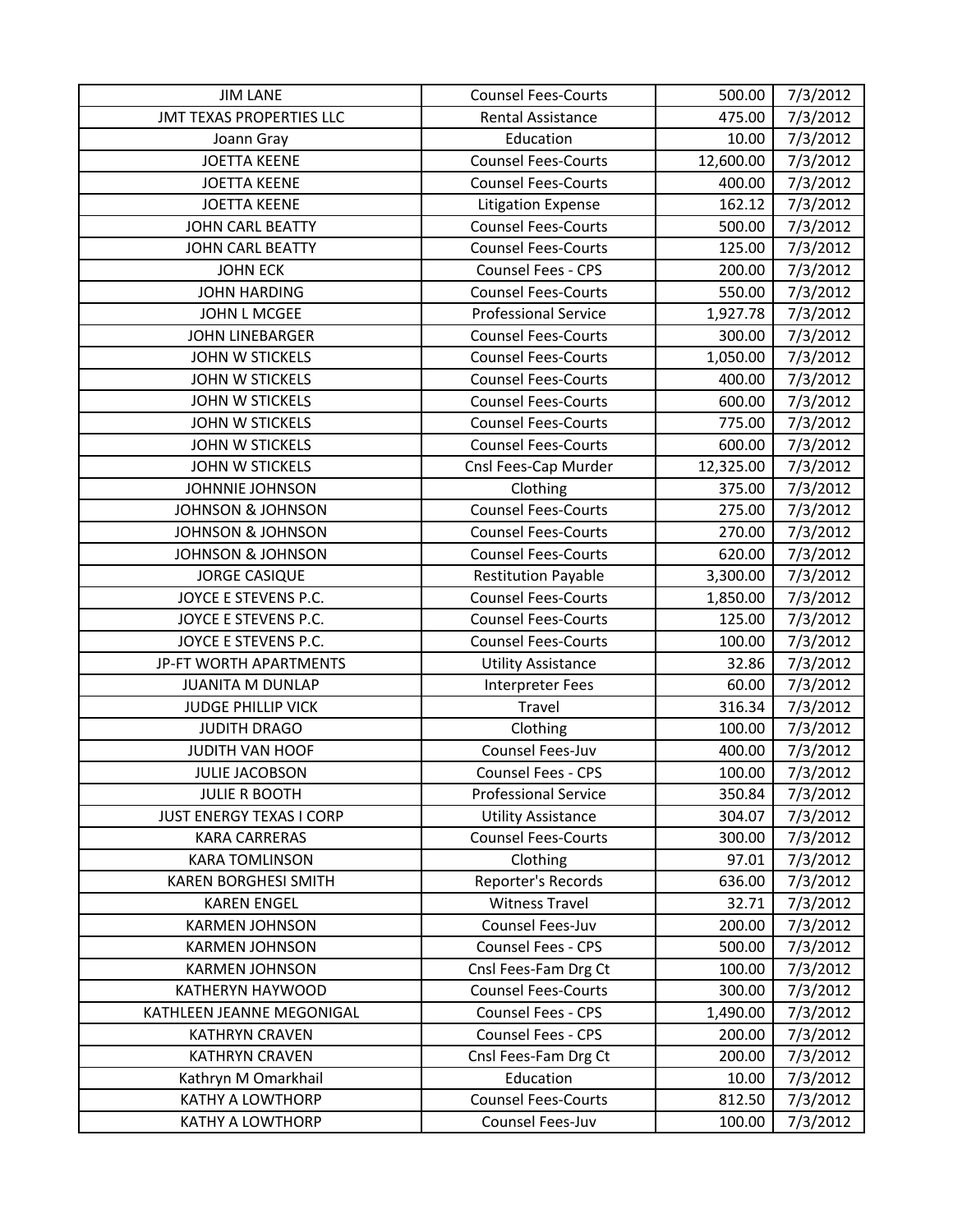| KEARNEY/WYNN ATTORNEYS AT LAW       | <b>Counsel Fees-Courts</b>  | 525.00   | 7/3/2012 |
|-------------------------------------|-----------------------------|----------|----------|
| <b>KEITH MCKAY</b>                  | <b>Counsel Fees-Courts</b>  | 250.00   | 7/3/2012 |
| <b>KELLEY MCARTHUR</b>              | <b>Witness Travel</b>       | 185.36   | 7/3/2012 |
| <b>KELLY R GOODNESS PHD</b>         | Psych Exam/Testimony        | 900.00   | 7/3/2012 |
| <b>KELLY R GOODNESS PHD</b>         | Psych Exam/Testimony        | 450.00   | 7/3/2012 |
| <b>KELLYE SWANDA</b>                | Counsel Fees - CPS          | 200.00   | 7/3/2012 |
| <b>KELLYE SWANDA</b>                | Cnsl Fees-Fam Drg Ct        | 100.00   | 7/3/2012 |
| <b>KENNETH CUTRER</b>               | <b>Counsel Fees-Courts</b>  | 1,050.00 | 7/3/2012 |
| <b>KENNETH CUTRER</b>               | <b>Counsel Fees-Courts</b>  | 100.00   | 7/3/2012 |
| <b>KENNETH R GORDON PC</b>          | <b>Counsel Fees-Courts</b>  | 600.00   | 7/3/2012 |
| <b>KENNETH R GORDON PC</b>          | <b>Counsel Fees-Courts</b>  | 100.00   | 7/3/2012 |
| <b>KERRY OWENS</b>                  | Counsel Fees - CPS          | 200.00   | 7/3/2012 |
| KILPATRICK INSURANCE AGNCY          | <b>Bonds</b>                | 71.00    | 7/3/2012 |
| KIM & ANDREWS, ATTORNEYS AT LAW LLP | <b>Counsel Fees-Courts</b>  | 1,975.00 | 7/3/2012 |
| KIM & ANDREWS, ATTORNEYS AT LAW LLP | <b>Counsel Fees-Courts</b>  | 350.00   | 7/3/2012 |
| KIM & ANDREWS, ATTORNEYS AT LAW LLP | <b>Counsel Fees-Courts</b>  | 250.00   | 7/3/2012 |
| KIM & ANDREWS, ATTORNEYS AT LAW LLP | <b>Counsel Fees-Courts</b>  | 150.00   | 7/3/2012 |
| KIM & ANDREWS, ATTORNEYS AT LAW LLP | <b>Counsel Fees-Courts</b>  | 150.00   | 7/3/2012 |
| KIM & ANDREWS, ATTORNEYS AT LAW LLP | <b>Counsel Fees-Courts</b>  | 712.50   | 7/3/2012 |
| KIMBERLEY CAMPBELL                  | <b>Counsel Fees-Courts</b>  | 500.00   | 7/3/2012 |
| KIMBERLEY CAMPBELL                  | <b>Counsel Fees-Courts</b>  | 250.00   | 7/3/2012 |
| KIMBERLY BUTLER                     | Counsel Fees - CPS          | 100.00   | 7/3/2012 |
| KIMLEY-HORN AND ASSOCIATES, INC     | <b>Professional Service</b> | 900.21   | 7/3/2012 |
| KLEINFELDER                         | <b>Professional Service</b> | 3,976.75 | 7/3/2012 |
| <b>KOBBY T WARREN</b>               | <b>Counsel Fees-Courts</b>  | 600.00   | 7/3/2012 |
| <b>KOBBY T WARREN</b>               | <b>Counsel Fees-Courts</b>  | 200.00   | 7/3/2012 |
| KONICA MINOLTA BUSINESS SOLUTIONS   | Capital Outlay Low V        | 3,585.00 | 7/3/2012 |
| KRATOS PUBLIC SAFETY AND SECURITY   | <b>Building Maintenance</b> | 1,360.00 | 7/3/2012 |
| Kristi L Thompson                   | Education                   | 10.00    | 7/3/2012 |
| <b>KRISTINA WEST</b>                | Counsel Fees-Juv            | 575.00   | 7/3/2012 |
| <b>KRISTINA WEST</b>                | Counsel Fees - CPS          | 100.00   | 7/3/2012 |
| <b>KRISTINA WEST</b>                | Cnsl Fees-Fam Drg Ct        | 100.00   | 7/3/2012 |
| <b>KROGER COMPANY</b>               | Food/Hygiene Assist         | 160.00   | 7/3/2012 |
| Krystal L James                     | Travel                      | 180.00   | 7/3/2012 |
| <b>KSM EXCHANGE LLC</b>             | Parts and Supplies          | 819.85   | 7/3/2012 |
| <b>KSM EXCHANGE LLC</b>             | Parts and Supplies          | 589.98   | 7/3/2012 |
| <b>KSM EXCHANGE LLC</b>             | Parts and Supplies          | 140.77   | 7/3/2012 |
| <b>KSM EXCHANGE LLC</b>             | Parts and Supplies          | 3,899.10 | 7/3/2012 |
| <b>KSM EXCHANGE LLC</b>             | Vehicle Maintenance         | 5,431.48 | 7/3/2012 |
| <b>LACY BRITTEN</b>                 | Counsel Fees - CPS          | 300.00   | 7/3/2012 |
| <b>LAHAINA GROUP INC</b>            | Tele Install Charges        | 130.00   | 7/3/2012 |
| <b>LAHAINA GROUP INC</b>            | <b>Equipment Maint</b>      | 260.00   | 7/3/2012 |
| <b>LAHAINA GROUP INC</b>            | <b>Equipment Maint</b>      | 97.50    | 7/3/2012 |
| LAKESIDE BUSINESS WORKS             | Rental Assistance           | 275.00   | 7/3/2012 |
| LAKESIDE BUSINESS WORKS             | <b>Utility Assistance</b>   | 64.19    | 7/3/2012 |
| <b>LANTIS G ROBERTS</b>             | Counsel Fees - CPS          | 437.50   | 7/3/2012 |
| <b>LARRY E REED</b>                 | <b>Counsel Fees-Courts</b>  | 356.25   | 7/3/2012 |
| LASERLINK INTERNATIONAL INC         | <b>Supplies</b>             | 540.00   | 7/3/2012 |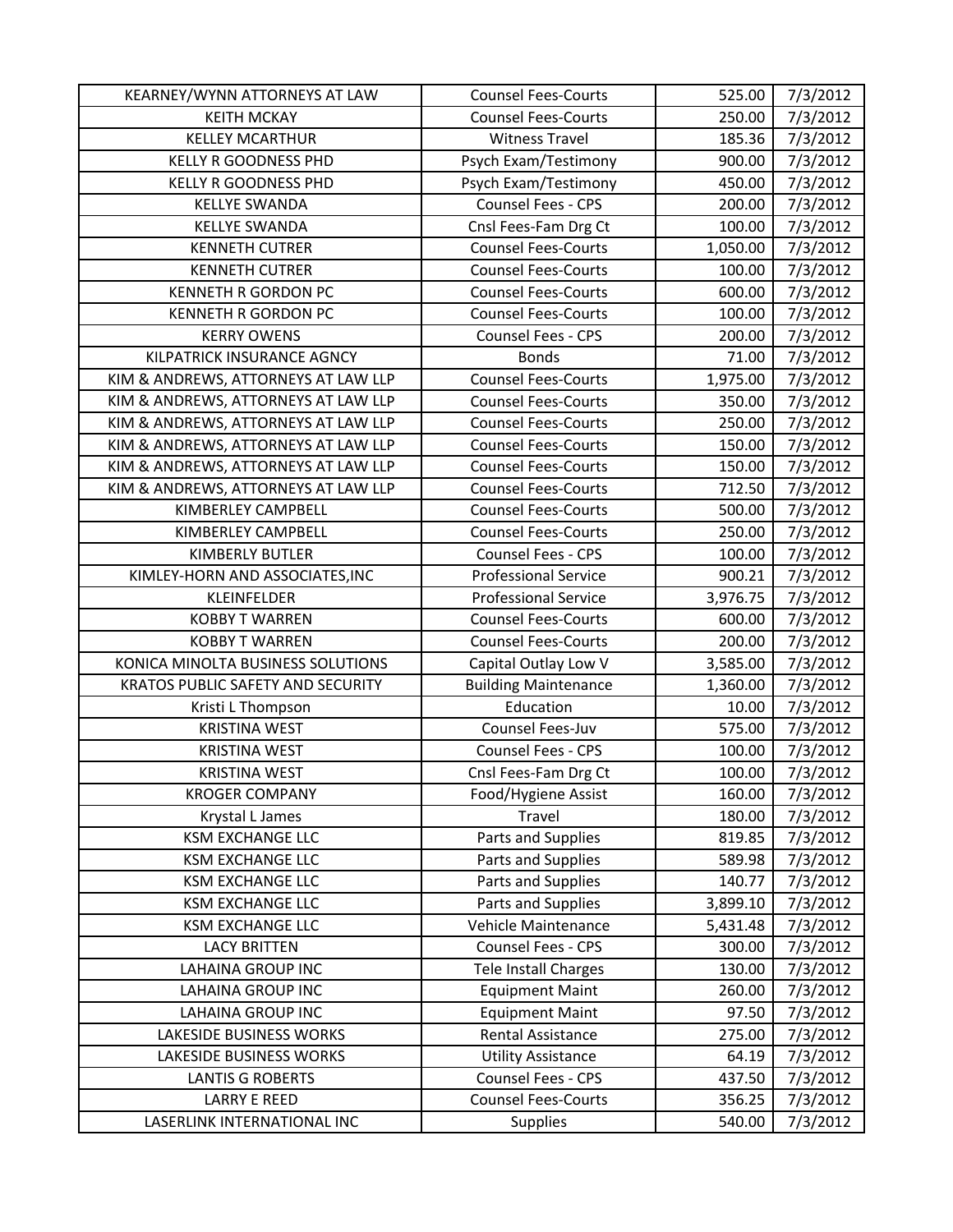| LASERLINK INTERNATIONAL INC        | Supplies                   | 500.00   | 7/3/2012 |
|------------------------------------|----------------------------|----------|----------|
| LASERLINK INTERNATIONAL INC        | Supplies                   | 750.00   | 7/3/2012 |
| LASERLINK INTERNATIONAL INC        | Supplies                   | 1,104.00 | 7/3/2012 |
| LASERLINK INTERNATIONAL INC        | Supplies                   | 250.00   | 7/3/2012 |
| LASERLINK INTERNATIONAL INC        | Supplies                   | 350.00   | 7/3/2012 |
| LASERLINK INTERNATIONAL INC        | <b>Supplies</b>            | 400.00   | 7/3/2012 |
| LASERLINK INTERNATIONAL INC        | <b>Computer Supplies</b>   | 1,383.72 | 7/3/2012 |
| LASERLINK INTERNATIONAL INC        | <b>Computer Supplies</b>   | 274.02   | 7/3/2012 |
| LASERLINK INTERNATIONAL INC        | <b>Computer Supplies</b>   | 410.00   | 7/3/2012 |
| LASERLINK INTERNATIONAL INC        | Supplies                   | 291.95   | 7/3/2012 |
| LASERLINK INTERNATIONAL INC        | <b>Supplies</b>            | 52.00    | 7/3/2012 |
| LASERLINK INTERNATIONAL INC        | <b>Supplies</b>            | 416.00   | 7/3/2012 |
| LASERLINK INTERNATIONAL INC        | <b>Supplies</b>            | 98.00    | 7/3/2012 |
| LASERLINK INTERNATIONAL INC        | Supplies                   | 344.00   | 7/3/2012 |
| LASERLINK INTERNATIONAL INC        | <b>Supplies</b>            | 291.00   | 7/3/2012 |
| LASERLINK INTERNATIONAL INC        | <b>Supplies</b>            | 404.99   | 7/3/2012 |
| LASERLINK INTERNATIONAL INC        | Supplies                   | 69.00    | 7/3/2012 |
| LASERLINK INTERNATIONAL INC        | Supplies                   | 278.00   | 7/3/2012 |
| LASERLINK INTERNATIONAL INC        | <b>Supplies</b>            | 552.00   | 7/3/2012 |
| LASERLINK INTERNATIONAL INC        | Supplies                   | 180.00   | 7/3/2012 |
| LASERLINK INTERNATIONAL INC        | Supplies                   | 117.00   | 7/3/2012 |
| LASERLINK INTERNATIONAL INC        | Supplies                   | 852.00   | 7/3/2012 |
| LASERLINK INTERNATIONAL INC        | <b>Computer Supplies</b>   | 1,151.85 | 7/3/2012 |
| LASERLINK INTERNATIONAL INC        | Supplies                   | 157.58   | 7/3/2012 |
| LASERLINK INTERNATIONAL INC        | <b>Computer Supplies</b>   | 89.98    | 7/3/2012 |
| <b>LATEPH ADENIJI</b>              | <b>Counsel Fees-Courts</b> | 300.00   | 7/3/2012 |
| LATEPH ADENIJI                     | <b>Counsel Fees-Courts</b> | 500.00   | 7/3/2012 |
| <b>LATEPH ADENIJI</b>              | <b>Counsel Fees-Courts</b> | 715.00   | 7/3/2012 |
| LAUREN GRAHAM & ASSOCIATES PLLC    | <b>Counsel Fees-Courts</b> | 250.00   | 7/3/2012 |
| LAW OFFICE EDWARD E CASTILLO PLLC  | <b>Counsel Fees-Courts</b> | 300.00   | 7/3/2012 |
| LAW OFFICE EDWARD E CASTILLO PLLC  | <b>Counsel Fees-Courts</b> | 125.00   | 7/3/2012 |
| LAW OFFICE EDWARD E CASTILLO PLLC  | Counsel Fees-Juv           | 200.00   | 7/3/2012 |
| LAW OFFICE OF ALICE RODRIGUEZ      | Counsel Fees - CPS         | 200.00   | 7/3/2012 |
| LAW OFFICE OF BRADLEY L CLARK PC   | <b>Counsel Fees-Courts</b> | 1,400.00 | 7/3/2012 |
| LAW OFFICE OF BRADLEY L CLARK PC   | <b>Counsel Fees-Courts</b> | 1,900.00 | 7/3/2012 |
| LAW OFFICE OF BRADLEY L CLARK PC   | <b>Counsel Fees-Courts</b> | 550.00   | 7/3/2012 |
| LAW OFFICE OF GANOZA & RODRIGUEZ   | Counsel Fees - CPS         | 100.00   | 7/3/2012 |
| LAW OFFICE OF GANOZA & RODRIGUEZ   | Counsel Fees - CPS         | 100.00   | 7/3/2012 |
| LAW OFFICE OF GARY L NICKELSON     | <b>Counsel Fees - CPS</b>  | 100.00   | 7/3/2012 |
| LAW OFFICE OF JO AN G ASHLEY       | Cnsl Fees-Fam Drg Ct       | 100.00   | 7/3/2012 |
| LAW OFFICE OF KEE A ABLES PC       | <b>Counsel Fees - CPS</b>  | 400.00   | 7/3/2012 |
| LAW OFFICE OF KEE A ABLES PC       | Cnsl Fees-Fam Drg Ct       | 100.00   | 7/3/2012 |
| LAW OFFICE OF KENNETH NEWELL PLLC  | <b>Counsel Fees-Courts</b> | 900.00   | 7/3/2012 |
| LAW OFFICE OF KENNETH NEWELL PLLC  | <b>Counsel Fees - CPS</b>  | 100.00   | 7/3/2012 |
| LAW OFFICE OF LAUREN GAYDOS DUFFER | Counsel Fees - CPS         | 100.00   | 7/3/2012 |
| LAW OFFICE OF LINDSAY D DEVOS      | Counsel Fees - CPS         | 1,500.00 | 7/3/2012 |
| LAW OFFICE OF LISA HAINES          | <b>Counsel Fees-Courts</b> | 125.00   | 7/3/2012 |
| LAW OFFICE OF PETROVICH & GIRAUD   | Counsel Fees - CPS         | 200.00   | 7/3/2012 |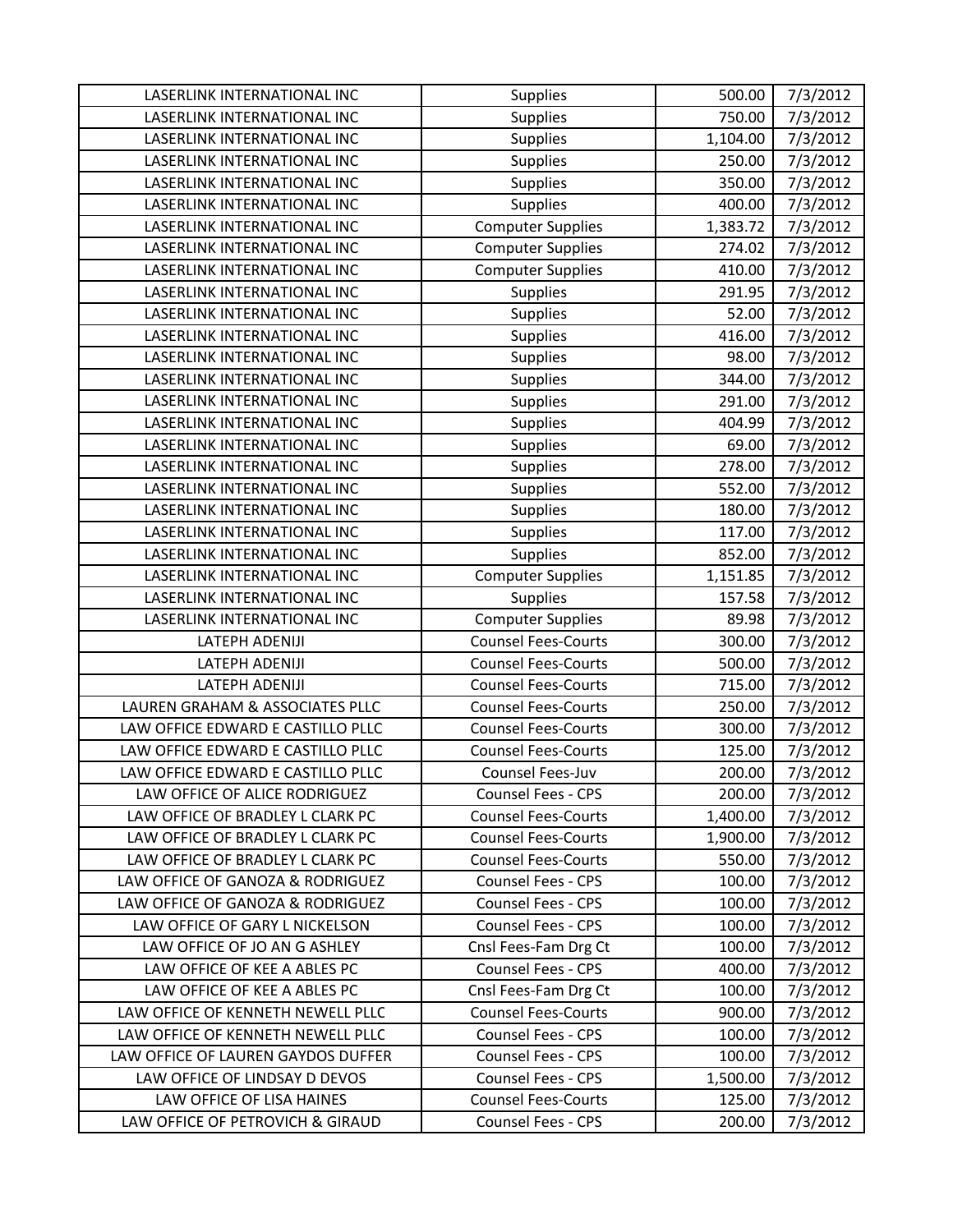| LAW OFFICE OF TIM CHOY              | <b>Counsel Fees-Courts</b>  | 350.00    | 7/3/2012 |
|-------------------------------------|-----------------------------|-----------|----------|
| LAW OFFICE OF TIM CHOY              | <b>Counsel Fees-Courts</b>  | 150.00    | 7/3/2012 |
| LAW OFFICE OF TIM CHOY              | <b>Counsel Fees-Courts</b>  | 500.00    | 7/3/2012 |
| LAW OFFICE OF TIM CHOY              | <b>Counsel Fees-Courts</b>  | 150.00    | 7/3/2012 |
| <b>LEIGH ANN SCHENK</b>             | Counsel Fees - CPS          | 100.00    | 7/3/2012 |
| LENA POPE HOME INC                  | <b>Professional Service</b> | 11,219.14 | 7/3/2012 |
| LENA POPE HOME INC                  | <b>Professional Service</b> | 38,354.29 | 7/3/2012 |
| LENA POPE HOME INC                  | <b>Professional Service</b> | 6,369.00  | 7/3/2012 |
| LEON REED JR                        | <b>Professional Service</b> | 225.00    | 7/3/2012 |
| <b>LEON REED JR</b>                 | <b>Counsel Fees-Courts</b>  | 550.00    | 7/3/2012 |
| <b>LESLIE JOHNS</b>                 | <b>Counsel Fees-Courts</b>  | 270.00    | 7/3/2012 |
| <b>LESLIE JOHNS</b>                 | <b>Counsel Fees-Courts</b>  | 250.00    | 7/3/2012 |
| <b>LESLIE JOHNS</b>                 | <b>Counsel Fees-Courts</b>  | 200.00    | 7/3/2012 |
| <b>LESTER K REED</b>                | Counsel Fees - CPS          | 100.00    | 7/3/2012 |
| LEXISNEXIS                          | Law Books                   | 230.00    | 7/3/2012 |
| <b>LINDA DAVIS</b>                  | Due to Juv Prob Div         | 80.00     | 7/3/2012 |
| <b>LISA HOOBLER</b>                 | <b>Counsel Fees-Courts</b>  | 400.00    | 7/3/2012 |
| <b>LISA LANGFORD</b>                | Clothing                    | 100.00    | 7/3/2012 |
| LISA MULLEN                         | <b>Counsel Fees-Courts</b>  | 400.00    | 7/3/2012 |
| LISA MULLEN                         | <b>Counsel Fees-Courts</b>  | 300.00    | 7/3/2012 |
| LISA MULLEN                         | <b>Counsel Fees-Courts</b>  | 415.00    | 7/3/2012 |
| <b>LISA MULLEN</b>                  | <b>Counsel Fees-Courts</b>  | 500.00    | 7/3/2012 |
| <b>LKCM RADIO GROUP LP</b>          | Advertis/Leg Notice         | 14,148.00 | 7/3/2012 |
| LLOYD GOSSELINK ROCHELLE & TOWNSEND | <b>Litigation Expense</b>   | 742.50    | 7/3/2012 |
| LOCK TIGHT SECURITY INC             | Supplies                    | 1,669.64  | 7/3/2012 |
| <b>LOCK TIGHT SECURITY INC</b>      | <b>Building Maintenance</b> | 380.50    | 7/3/2012 |
| LONNA COOPER                        | Clothing                    | 125.00    | 7/3/2012 |
| LOREN C GREEN PC                    | <b>Counsel Fees-Courts</b>  | 560.00    | 7/3/2012 |
| <b>LOREN C GREEN PC</b>             | <b>Counsel Fees-Courts</b>  | 200.00    | 7/3/2012 |
| <b>LORI ENSMINGER</b>               | Relative Assistance         | 600.00    | 7/3/2012 |
| Lori J Gonzalez                     | Travel                      | 130.00    | 7/3/2012 |
| Louis E Sturns                      | Education                   | 216.00    | 7/3/2012 |
| LOWE'S                              | Supplies                    | 9.76      | 7/3/2012 |
| LOWE'S                              | Parts and Supplies          | 238.50    | 7/3/2012 |
| LOWE'S                              | <b>Building Maintenance</b> | 109.76    | 7/3/2012 |
| LOWE'S                              | <b>Building Maintenance</b> | 41.76     | 7/3/2012 |
| LOWE'S                              | <b>Building Maintenance</b> | 90.64     | 7/3/2012 |
| LOWE'S                              | <b>Small Tools</b>          | 134.91    | 7/3/2012 |
| <b>LYNDA S TARWATER</b>             | <b>Counsel Fees-Courts</b>  | 662.50    | 7/3/2012 |
| M F PENDERGRAF                      | Investigative               | 467.20    | 7/3/2012 |
| M F PENDERGRAF                      | Investigative               | 291.00    | 7/3/2012 |
| M F PENDERGRAF                      | Investigative               | 179.00    | 7/3/2012 |
| M F PENDERGRAF                      | Investigative               | 117.31    | 7/3/2012 |
| M MONIQUE WALTERS                   | Counsel Fees - CPS          | 100.00    | 7/3/2012 |
| M SUZANNE FROSSARD PC               | Counsel Fees - CPS          | 200.00    | 7/3/2012 |
| M TRENT LOFTIN                      | <b>Counsel Fees-Courts</b>  | 600.00    | 7/3/2012 |
| MADERA LINCOLN MEADOWS LP           | Rental Assistance           | 225.00    | 7/3/2012 |
| MALCOLM JONES                       | <b>Restitution Payable</b>  | 155.00    | 7/3/2012 |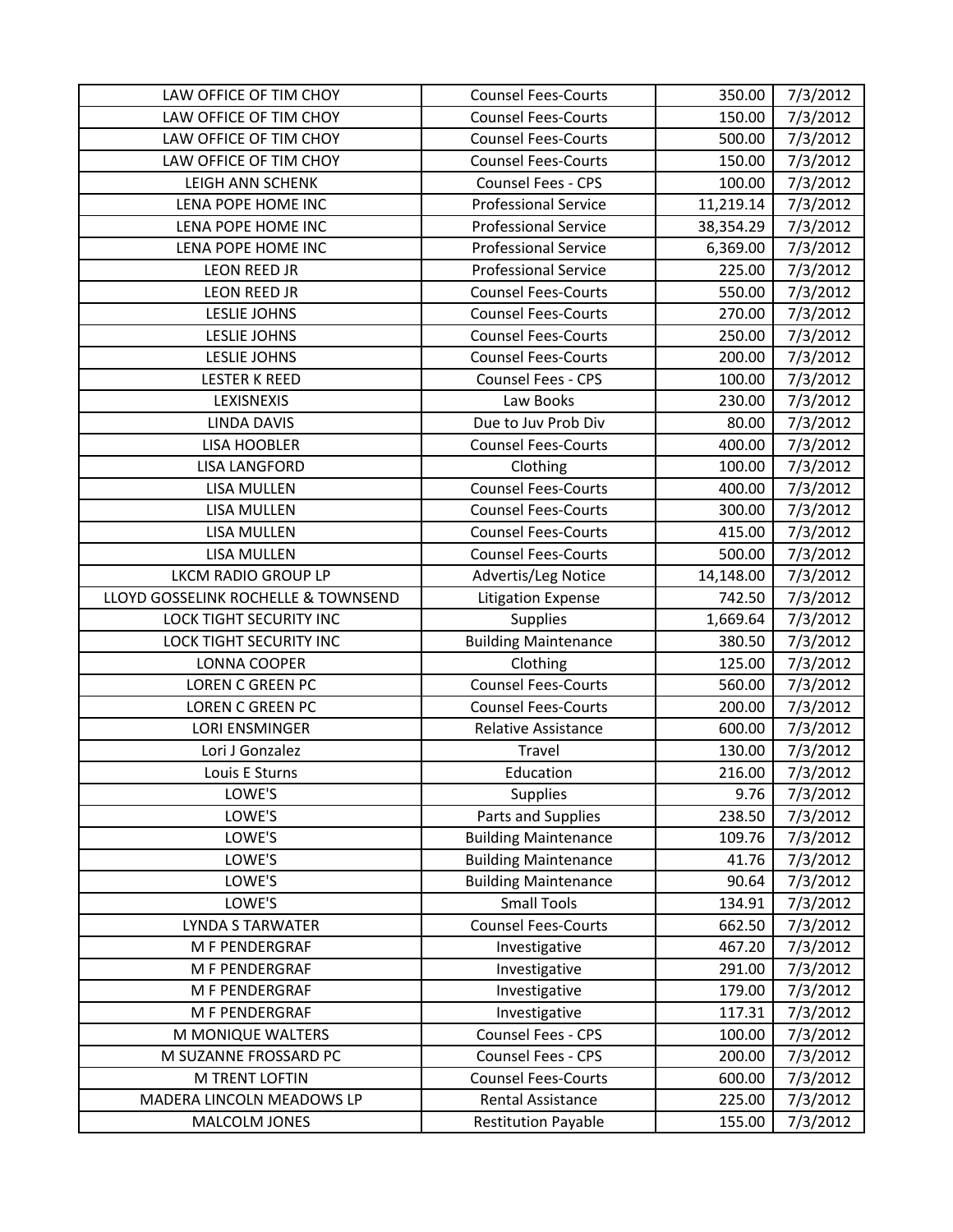| <b>MAMIE BUSH JOHNSON</b>               | <b>Counsel Fees-Courts</b>  | 600.00                | 7/3/2012 |
|-----------------------------------------|-----------------------------|-----------------------|----------|
| <b>MAMIE BUSH JOHNSON</b>               | <b>Counsel Fees-Courts</b>  | 600.00                | 7/3/2012 |
| <b>MAMIE BUSH JOHNSON</b>               | <b>Counsel Fees-Courts</b>  | 450.00                | 7/3/2012 |
| MAMIE BUSH JOHNSON                      | <b>Counsel Fees-Courts</b>  | 200.00                | 7/3/2012 |
| <b>MARGALIS PEREZ</b>                   | <b>Counsel Fees-Courts</b>  | 600.00                | 7/3/2012 |
| MARGARITA MARTIN HIDALGO                | Interpreter Fees            | 350.00                | 7/3/2012 |
| <b>MARIA NAVARRO</b>                    | <b>Restitution Payable</b>  | 410.00                | 7/3/2012 |
| MARIBELL ALFARO                         | <b>Restitution Payable</b>  | 8.09                  | 7/3/2012 |
| MARK D SCOTT & ASSOCIATES PLLC          | <b>Counsel Fees-Courts</b>  | 500.00                | 7/3/2012 |
| MARK D SCOTT & ASSOCIATES PLLC          | <b>Counsel Fees-Courts</b>  | 250.00                | 7/3/2012 |
| MARK D SCOTT & ASSOCIATES PLLC          | <b>Counsel Fees-Courts</b>  | 137.50                | 7/3/2012 |
| MARK D SCOTT & ASSOCIATES PLLC          | <b>Counsel Fees-Courts</b>  | 525.00                | 7/3/2012 |
| MARK D SCOTT & ASSOCIATES PLLC          | <b>Counsel Fees-Courts</b>  | 250.00                | 7/3/2012 |
| MARK D SCOTT & ASSOCIATES PLLC          | <b>Counsel Fees-Courts</b>  | 450.00                | 7/3/2012 |
| <b>MARK ROSTEET</b>                     | <b>Counsel Fees-Courts</b>  | 200.00                | 7/3/2012 |
| <b>MARK ROSTEET</b>                     | <b>Counsel Fees-Courts</b>  | 200.00                | 7/3/2012 |
| <b>MARK ROSTEET</b>                     | <b>Counsel Fees-Courts</b>  | 100.00                | 7/3/2012 |
| Martha L Guerrero                       | Prepaid - Travel            | 96.00                 | 7/3/2012 |
| <b>MARTHA PECHACEK</b>                  | Relative Assistance         | 300.00                | 7/3/2012 |
| <b>MARY B THORNTON</b>                  | <b>Counsel Fees-Courts</b>  | $\overline{1,}150.00$ | 7/3/2012 |
| <b>MARY J YOUNG</b>                     | <b>Counsel Fees-Courts</b>  | 300.00                | 7/3/2012 |
| <b>MARY M BURDETTE</b>                  | Investigative               | 2,000.00              | 7/3/2012 |
| <b>MARY R THOMSEN</b>                   | Counsel Fees-Juv            | 200.00                | 7/3/2012 |
| <b>MARY R THOMSEN</b>                   | Cnsl Fees-Fam Drg Ct        | 150.00                | 7/3/2012 |
| MATERA PAPER COMPANY INC                | Sheriff Inventory           | 56.30                 | 7/3/2012 |
| MATTHEW BENDER & COMPANY INC            | Law Books                   | 172.90                | 7/3/2012 |
| MATTHEW BENDER & COMPANY INC            | Law Books                   | 323.44                | 7/3/2012 |
| MATTHEW BENDER & COMPANY INC            | Law Books                   | 189.10                | 7/3/2012 |
| MATTHEW BENDER & COMPANY INC            | Law Books                   | 266.34                | 7/3/2012 |
| <b>MATTHEW BENDER &amp; COMPANY INC</b> | Law Books                   | 487.05                | 7/3/2012 |
| <b>MAUREEN GRIFFIN</b>                  | Investigative               | 1,636.59              | 7/3/2012 |
| <b>MAX BREWINGTON</b>                   | Counsel Fees-Juv            | 300.00                | 7/3/2012 |
| <b>MAX BREWINGTON</b>                   | Counsel Fees - CPS          | 100.00                | 7/3/2012 |
| MCARTHUR LAW FIRM PLLC                  | Counsel Fees - CPS          | 100.00                | 7/3/2012 |
| <b>MEDINA &amp; MEDINA INC</b>          | Central Garage Inv          | 32.00                 | 7/3/2012 |
| <b>MEDINA &amp; MEDINA INC</b>          | Central Garage Inv          | 409.00                | 7/3/2012 |
| MEDLAN FUNERAL SERVICES INC             | <b>County Burials</b>       | 330.00                | 7/3/2012 |
| MEDLINE INDUSTRIES INC                  | <b>Medical Supplies</b>     | 62.75                 | 7/3/2012 |
| <b>MELANIE F WEBB</b>                   | Psych Exam/Testimony        | 700.00                | 7/3/2012 |
| MERCEDES MEDICAL INC                    | <b>Medical Supplies</b>     | 131.75                | 7/3/2012 |
| MERCEDES MEDICAL INC                    | <b>Medical Supplies</b>     | 527.04                | 7/3/2012 |
| <b>MERRY LAUREEN MOORE</b>              | <b>Court Costs</b>          | 1,500.00              | 7/3/2012 |
| METROPLEX SERVICE WELDING               | Lab Equip Mainten           | 448.88                | 7/3/2012 |
| METROPLEX SERVICE WELDING               | Parts and Supplies          | 52.70                 | 7/3/2012 |
| METROPLEX SERVICE WELDING               | Parts and Supplies          | 73.78                 | 7/3/2012 |
| METROPLEX SERVICE WELDING               | Fuel                        | 158.10                | 7/3/2012 |
| METROPLEX SERVICE WELDING               | <b>Building Maintenance</b> | 15.81                 | 7/3/2012 |
| MHMR OF TARRANT COUNTY                  | O/P Group Counseling        | 6,416.50              | 7/3/2012 |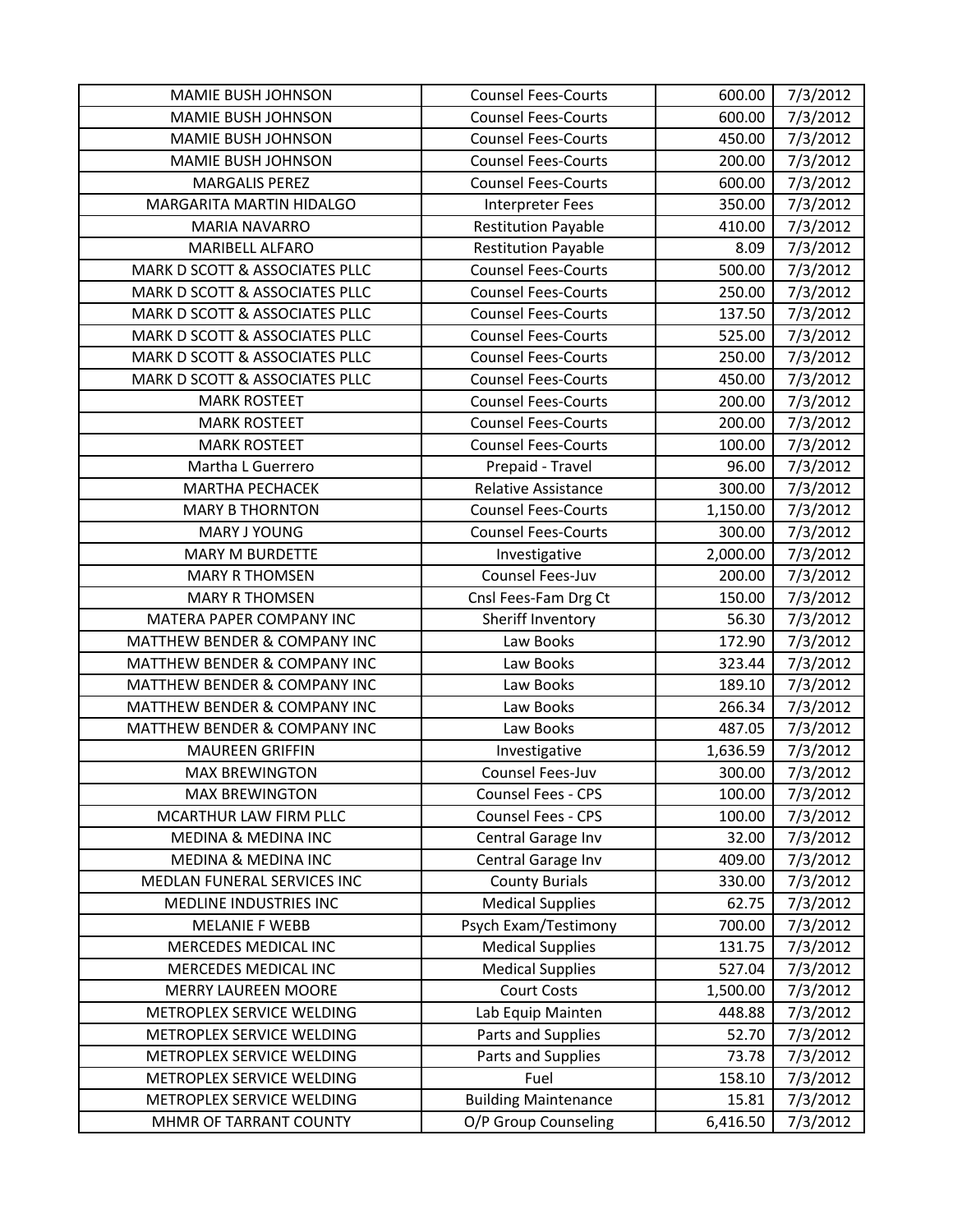| MHMR OF TARRANT COUNTY         | Spec Needs Off Proj         | 8,131.90  | 7/3/2012 |
|--------------------------------|-----------------------------|-----------|----------|
| MHMR OF TARRANT COUNTY         | <b>MHMR</b>                 | 1,810.49  | 7/3/2012 |
| MHMR OF TARRANT COUNTY         | <b>MHMR</b>                 | 5,460.54  | 7/3/2012 |
| MHMR OF TARRANT COUNTY         | <b>Professional Service</b> | 73,138.58 | 7/3/2012 |
| MICHAEL ANDREW MUNOZ           | <b>Counsel Fees-Courts</b>  | 400.00    | 7/3/2012 |
| <b>MICHAEL BERGER</b>          | Counsel Fees-Juv            | 300.00    | 7/3/2012 |
| <b>MICHAEL BERGER</b>          | Counsel Fees - CPS          | 987.50    | 7/3/2012 |
| MICHAEL DEEGAN                 | <b>Counsel Fees-Courts</b>  | 100.00    | 7/3/2012 |
| MICHAEL KEVIN DAVIS            | Parts and Supplies          | 45.00     | 7/3/2012 |
| MICHAEL PAUL GARCIA            | <b>Counsel Fees-Courts</b>  | 275.00    | 7/3/2012 |
| MICHAEL PAUL GARCIA            | <b>Counsel Fees-Courts</b>  | 125.00    | 7/3/2012 |
| MICHAEL SHAWN MATLOCK          | <b>Counsel Fees-Courts</b>  | 1,950.00  | 7/3/2012 |
| MICHAEL SHAWN MATLOCK          | <b>Counsel Fees-Courts</b>  | 200.00    | 7/3/2012 |
| MICHAEL SHAWN MATLOCK          | <b>Counsel Fees-Courts</b>  | 1,100.00  | 7/3/2012 |
| MICHAEL SHAWN MATLOCK          | <b>Counsel Fees-Courts</b>  | 125.00    | 7/3/2012 |
| MICHELLE DAVIS                 | <b>Restitution Payable</b>  | 321.78    | 7/3/2012 |
| MID AMERICA METALS             | <b>Building Maintenance</b> | 3,800.00  | 7/3/2012 |
| MID AMERICA METALS             | <b>Building Maintenance</b> | 500.00    | 7/3/2012 |
| MIDWEST BANK NOTE COMPANY      | Printing-Publication        | 337.00    | 7/3/2012 |
| MIDWEST BANK NOTE COMPANY      | Printing-Publication        | 468.00    | 7/3/2012 |
| MIDWEST BANK NOTE COMPANY      | Printing-Publication        | 730.00    | 7/3/2012 |
| MIDWEST BANK NOTE COMPANY      | Printing-Publication        | 337.00    | 7/3/2012 |
| MIDWEST BANK NOTE COMPANY      | Printing-Publication        | 306.00    | 7/3/2012 |
| MIDWEST MEDICAL SUPPLY CO, LLC | <b>Medical Supplies</b>     | 172.32    | 7/3/2012 |
| MINICK LAW PC                  | <b>Counsel Fees-Courts</b>  | 250.00    | 7/3/2012 |
| MIREYA GONZALEZ                | Relative Assistance         | 300.00    | 7/3/2012 |
| MONICA A LINDSTROM             | Education                   | 325.00    | 7/3/2012 |
| MOTION INDUSTRIES INC          | Parts and Supplies          | 97.30     | 7/3/2012 |
| <b>MOTION INDUSTRIES INC</b>   | Parts and Supplies          | 346.13    | 7/3/2012 |
| MOUNT OLIVE BAPTIST CHURCH     | Space Lease Rental          | 200.00    | 7/3/2012 |
| Mr David S Bowles              | Education                   | 35.00     | 7/3/2012 |
| Mr Gerald F Murray             | Travel                      | 60.00     | 7/3/2012 |
| Mr Glen Whitley                | <b>Meeting Expenses</b>     | 161.00    | 7/3/2012 |
| Mr James Rizy                  | Education                   | 108.00    | 7/3/2012 |
| Mr Jerry L Robinson            | Postage                     | 18.95     | 7/3/2012 |
| Mr Kenneth D Johnson           | Education                   | 241.53    | 7/3/2012 |
| Mr Melchor Gonzalez Jr         | Education                   | 120.00    | 7/3/2012 |
| Mr Michael De La Flor III      | <b>Witness Travel</b>       | 15.00     | 7/3/2012 |
| Mr Phillip A Sorrells          | Education                   | 829.75    | 7/3/2012 |
| Mr Thomas Spencer              | Education                   | 50.00     | 7/3/2012 |
| Ms Betty J Davis               | Travel                      | 60.00     | 7/3/2012 |
| Ms Carol A Smith               | Education                   | 50.00     | 7/3/2012 |
| Ms Christine G Pinkston        | Education                   | 50.00     | 7/3/2012 |
| Ms Dorothy A Starr             | Education                   | 76.64     | 7/3/2012 |
| Ms Jane A Strittmatter         | Education                   | 15.00     | 7/3/2012 |
| Ms Jeanne M Green              | Education                   | 1,764.12  | 7/3/2012 |
| Ms Kelly M Pierce              | Travel                      | 262.00    | 7/3/2012 |
| Ms Kimberly D Cunningham       | Postage                     | 65.15     | 7/3/2012 |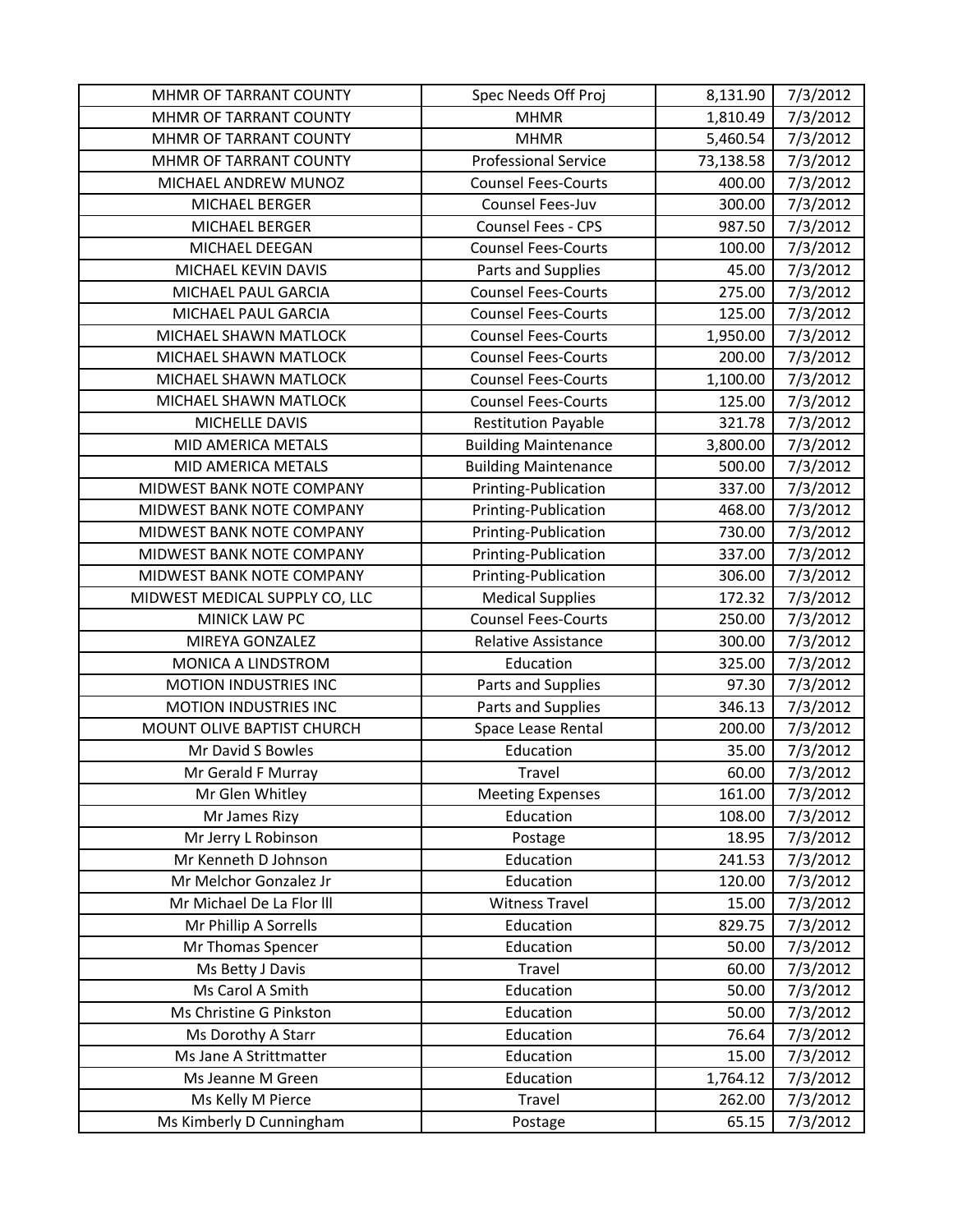| Ms Marquetta E Westmoreland                | Mileage Allowance           | 184.26   | 7/3/2012 |
|--------------------------------------------|-----------------------------|----------|----------|
| Ms Marquetta E Westmoreland                | Travel                      | 30.00    | 7/3/2012 |
| Ms Mary F Espinosa                         | Travel                      | 10.00    | 7/3/2012 |
| Ms Melissa Paschall                        | Education                   | 15.00    | 7/3/2012 |
| Ms Michelle Seay                           | Education                   | 32.00    | 7/3/2012 |
| Ms Pamela L Cole                           | Education                   | 37.15    | 7/3/2012 |
| Ms Patricia E Ward                         | Travel                      | 60.00    | 7/3/2012 |
| Ms Robin Nino                              | Education                   | 346.11   | 7/3/2012 |
| Ms Rose M Bennett                          | Education                   | 95.32    | 7/3/2012 |
| Ms Sue B Caldwell                          | Education                   | 390.86   | 7/3/2012 |
| MSC INDUSTRIAL SUPPLY CO                   | Parts and Supplies          | 135.84   | 7/3/2012 |
| MUNICIPAL SERVICES BUREAU                  | Travel                      | 1.67     | 7/3/2012 |
| N A D A APPRAISAL GUIDES                   | Books/Pamphlets             | 189.00   | 7/3/2012 |
| NACO - NATIONAL ASSOC OF COUNTIES          | Education                   | 490.00   | 7/3/2012 |
| <b>NAFA INC</b>                            | Parts and Supplies          | 40.69    | 7/3/2012 |
| <b>NAFA INC</b>                            | Parts and Supplies          | 82.57    | 7/3/2012 |
| <b>NANCY GORDON</b>                        | Counsel Fees - CPS          | 100.00   | 7/3/2012 |
| <b>NANCY RUTH DEWEES</b>                   | Counsel Fees - CPS          | 100.00   | 7/3/2012 |
| <b>NARDIS INC</b>                          | Safety/Tact Supplies        | 2,667.50 | 7/3/2012 |
| <b>NARDIS INC</b>                          | Safety/Tact Supplies        | 2,340.00 | 7/3/2012 |
| <b>NARDIS INC</b>                          | Safety/Tact Supplies        | 780.00   | 7/3/2012 |
| <b>NASCO</b>                               | <b>Educational Material</b> | 241.50   | 7/3/2012 |
| NATIONAL DIAMOND                           | Parts and Supplies          | 563.82   | 7/3/2012 |
| NATIONAL FORUM FOR BLACK PUBLIC            | Dues                        | 200.00   | 7/3/2012 |
| NAT'L ASSOC PROBATION EXECUTIVES           | Dues                        | 250.00   | 7/3/2012 |
| NEIGHBORHOOD WALMART #5181                 | Food/Hygiene Assist         | 38.67    | 7/3/2012 |
| NELON LAW GROUP PLLC                       | <b>Counsel Fees-Courts</b>  | 200.00   | 7/3/2012 |
| NETWORK SOLUTIONS LLC                      | Subscriptions               | 184.95   | 7/3/2012 |
| NEVILL BUSINESS MACHINES INC               | <b>Equipment Maint</b>      | 89.00    | 7/3/2012 |
| NEW COVENANT COMMUNITY CHURCH              | Space Lease Rental          | 300.00   | 7/3/2012 |
| <b>NEW HORIZONS RANCH &amp; CENTER INC</b> | <b>Residential Servc</b>    | 9,815.75 | 7/3/2012 |
| NICA-NORTHSIDE INTER-CHURCH AGENCY         | <b>Subrecipient Service</b> | 1,822.72 | 7/3/2012 |
| NICHOLAS GREGORY DAVIS                     | <b>Counsel Fees-Courts</b>  | 800.00   | 7/3/2012 |
| NICHOLAS GREGORY DAVIS                     | <b>Counsel Fees-Courts</b>  | 100.00   | 7/3/2012 |
| NICHOLAS GREGORY DAVIS                     | <b>Counsel Fees-Courts</b>  | 600.00   | 7/3/2012 |
| NICHOLS FORD LTD                           | Parts and Supplies          | 578.28   | 7/3/2012 |
| NICHOLS FORD LTD                           | Parts and Supplies          | 14.50    | 7/3/2012 |
| NICHOLS FORD LTD                           | Parts and Supplies          | 27.94    | 7/3/2012 |
| NICHOLS FORD LTD                           | Parts and Supplies          | 16.82    | 7/3/2012 |
| NICHOLS FORD LTD                           | Parts and Supplies          | 256.47   | 7/3/2012 |
| NIKKI L CHRIESMAN                          | Cnsl Fees-Fam Drg Ct        | 100.00   | 7/3/2012 |
| NORITSU AMERICA CORPORATION                | <b>Equipment Maint</b>      | 425.50   | 7/3/2012 |
| NORTH TEXAS FUNERAL HOMES LLC              | <b>County Burials</b>       | 330.00   | 7/3/2012 |
| NOVARTIS VACCINES & DIAGNASTICS INC        | <b>Medical Supplies</b>     | 8,212.00 | 7/3/2012 |
| NOVARTIS VACCINES & DIAGNASTICS INC        | <b>Medical Supplies</b>     | 445.58   | 7/3/2012 |
| NUMBER FIVE COLLINS LLC                    | <b>Building Maintenance</b> | 580.00   | 7/3/2012 |
| O & M INVESTMENTS LLC                      | Rental Assistance           | 550.00   | 7/3/2012 |
| OAK FARMS DAIRY                            | Food                        | 509.05   | 7/3/2012 |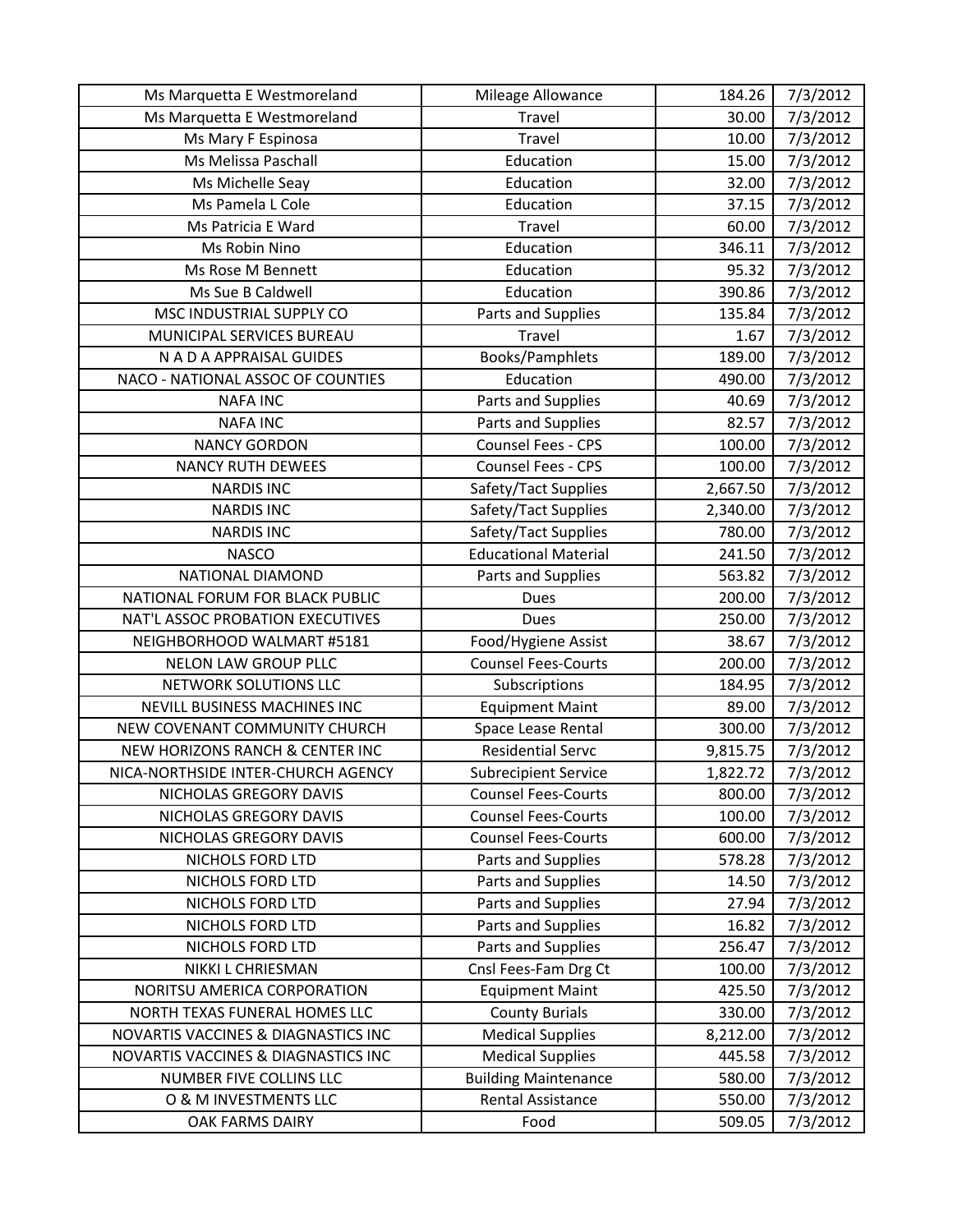| OAKWOOD CONDOMINIUMS                   | <b>Rental Assistance</b>    | 788.00    | 7/3/2012 |
|----------------------------------------|-----------------------------|-----------|----------|
| OCCUPATIONAL HEALTH CENTERS SW         | <b>Employee Physicals</b>   | 940.00    | 7/3/2012 |
| OFFICE AUTOMATION INC                  | <b>Computer Supplies</b>    | 130.30    | 7/3/2012 |
| OFFICE STORE DEPOT INC                 | <b>Equipment Maint</b>      | 35.94     | 7/3/2012 |
| <b>OGBURNS TRUCK PARTS OF FT WORTH</b> | Parts and Supplies          | 181.72    | 7/3/2012 |
| <b>OLIVIA BROOKINS</b>                 | Clothing                    | 125.00    | 7/3/2012 |
| <b>OLMSTED-KIRK PAPER CO</b>           | <b>Graphics Inventory</b>   | 130.83    | 7/3/2012 |
| OMNI PITTSBURGH CORPORATION            | Education                   | 1,197.00  | 7/3/2012 |
| ONE STOP BUS STOP INC                  | Capital Outlay - Veh        | 2,825.00  | 7/3/2012 |
| ONE STOP BUS STOP INC                  | Non-Track Equipment         | 395.00    | 7/3/2012 |
| ONLINE TECH STORES.COM                 | Supplies                    | 35.80     | 7/3/2012 |
| ONLINE TECH STORES.COM                 | <b>Supplies</b>             | 45.15     | 7/3/2012 |
| ONLINE TECH STORES.COM                 | <b>Supplies</b>             | 81.60     | 7/3/2012 |
| ONLINE TECH STORES.COM                 | Supplies                    | 91.00     | 7/3/2012 |
| O'REILLY AUTO PARTS                    | Central Garage Inv          | 60.30     | 7/3/2012 |
| <b>OUACHITA PARISH</b>                 | <b>Court Costs</b>          | 60.00     | 7/3/2012 |
| <b>OVERHEAD DOOR</b>                   | <b>Building Maintenance</b> | 13,900.00 | 7/3/2012 |
| <b>OVERHEAD DOOR</b>                   | <b>Building Maintenance</b> | 170.00    | 7/3/2012 |
| <b>OWENS &amp; OWENS</b>               | Counsel Fees - CPS          | 300.00    | 7/3/2012 |
| P MICHAEL SCHNEIDER LAW FIRM PC        | <b>Counsel Fees-Courts</b>  | 800.00    | 7/3/2012 |
| P MICHAEL SCHNEIDER LAW FIRM PC        | <b>Counsel Fees-Courts</b>  | 550.00    | 7/3/2012 |
| P MICHAEL SCHNEIDER LAW FIRM PC        | <b>Counsel Fees-Courts</b>  | 100.00    | 7/3/2012 |
| P MICHAEL SCHNEIDER LAW FIRM PC        | Counsel Fees-Juv            | 200.00    | 7/3/2012 |
| P.I.E. MANAGEMENT LLC                  | Contract Labor              | 1,935.00  | 7/3/2012 |
| Pamala R Price                         | Travel                      | 211.40    | 7/3/2012 |
| PAMELA JEAN HARRIS                     | Unc Prop-Disburse           | 1,450.00  | 7/3/2012 |
| PAMELA S FERNANDEZ                     | <b>Counsel Fees-Courts</b>  | 475.00    | 7/3/2012 |
| PAMELA S FERNANDEZ                     | <b>Counsel Fees-Courts</b>  | 275.00    | 7/3/2012 |
| PARNELL E RYAN                         | <b>Professional Service</b> | 3,590.00  | 7/3/2012 |
| <b>PARTY WAREHOUSE</b>                 | Supplies                    | 104.97    | 7/3/2012 |
| PATRICIA L SUMMERS                     | Counsel Fees - CPS          | 450.00    | 7/3/2012 |
| PATRICIA MARGARET MCBRIDE              | <b>Counsel Fees-Courts</b>  | 100.00    | 7/3/2012 |
| PATRICIA MARGARET MCBRIDE              | <b>Counsel Fees-Courts</b>  | 193.75    | 7/3/2012 |
| PATRICK CURRAN                         | <b>Counsel Fees-Courts</b>  | 1,140.00  | 7/3/2012 |
| PATRICK R MCCARTY                      | <b>Counsel Fees-Courts</b>  | 300.00    | 7/3/2012 |
| PATRICK R MCCARTY                      | <b>Counsel Fees-Courts</b>  | 1,190.00  | 7/3/2012 |
| PATRICK R MCCARTY                      | <b>Counsel Fees-Courts</b>  | 150.00    | 7/3/2012 |
| PATTY TILLMAN                          | <b>Counsel Fees-Courts</b>  | 385.00    | 7/3/2012 |
| PATTY TILLMAN                          | <b>Counsel Fees-Courts</b>  | 150.00    | 7/3/2012 |
| PATTY TILLMAN                          | <b>Counsel Fees-Courts</b>  | 412.50    | 7/3/2012 |
| PATTY TILLMAN                          | <b>Counsel Fees-Courts</b>  | 150.00    | 7/3/2012 |
| PATTY TILLMAN                          | Counsel Fees-Juv            | 200.00    | 7/3/2012 |
| PAUL B ROTHBAND JR                     | <b>Counsel Fees-Courts</b>  | 125.00    | 7/3/2012 |
| PAUL B ROTHBAND JR                     | <b>Counsel Fees-Courts</b>  | 340.00    | 7/3/2012 |
| PAUL LEWALLEN                          | <b>Counsel Fees-Courts</b>  | 450.00    | 7/3/2012 |
| PAUL LEWALLEN                          | <b>Counsel Fees-Courts</b>  | 1,590.00  | 7/3/2012 |
| PC MALL GOV INC                        | Supplies                    | 376.28    | 7/3/2012 |
| PC MALL GOV INC                        | Non-Track Equipment         | 2,173.52  | 7/3/2012 |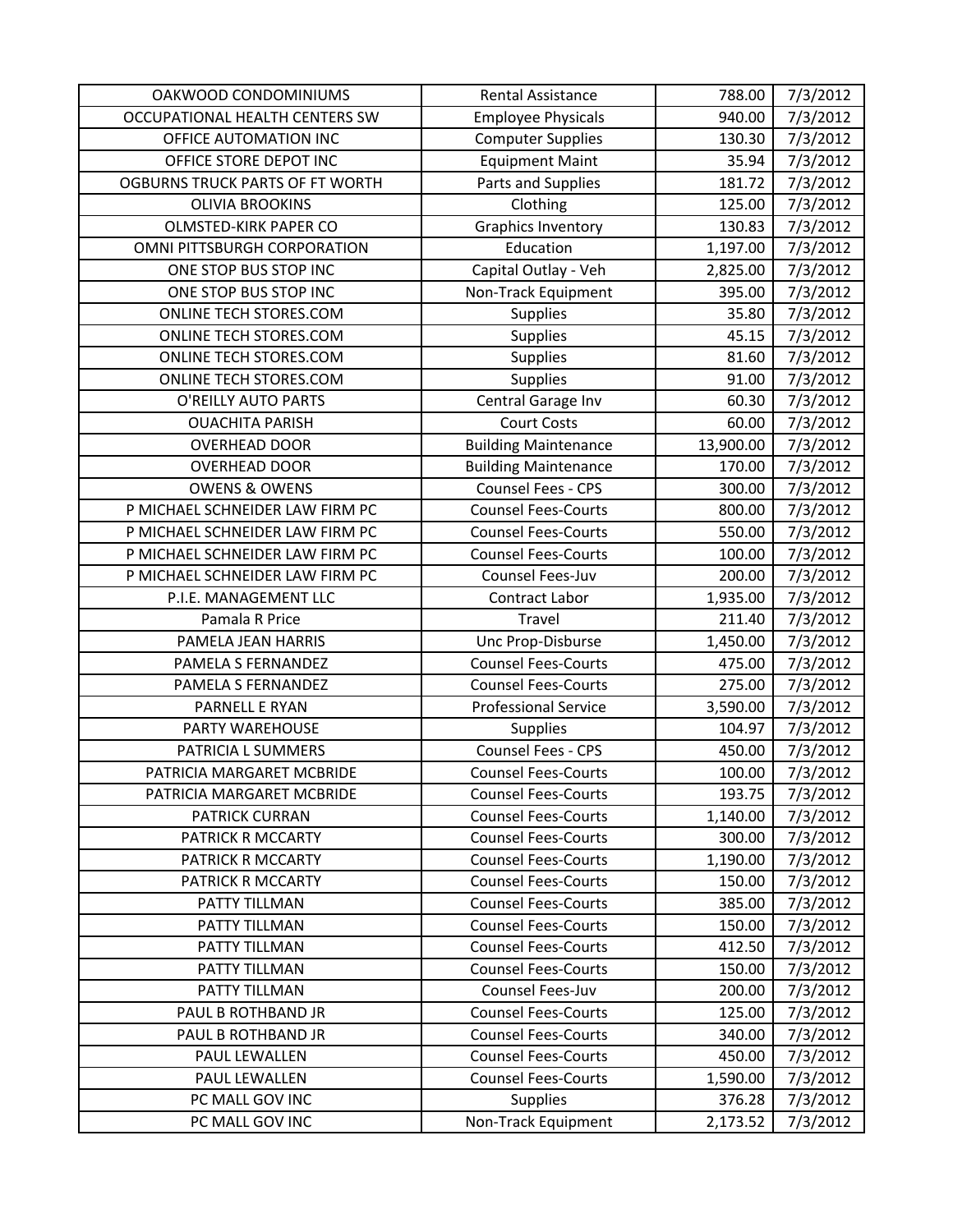| PC MALL GOV INC                     | Non-Track Equipment         | 1,086.76  | 7/3/2012 |
|-------------------------------------|-----------------------------|-----------|----------|
| PC MALL GOV INC                     | Supplies                    | 519.14    | 7/3/2012 |
| PEDRO CISNEROS                      | Counsel Fees-Juv            | 462.50    | 7/3/2012 |
| PEGGY COX                           | <b>Probation Fees</b>       | 15.00     | 7/3/2012 |
| PETER A VAN DALEN                   | <b>Building Maintenance</b> | 193.00    | 7/3/2012 |
| PHILLIP S BARKER                    | Travel                      | 110.80    | 7/3/2012 |
| PHOENIX HOUSE OF TEXAS INC          | <b>Residential Servc</b>    | 12,442.50 | 7/3/2012 |
| PIA R. RODRIGUEZ                    | <b>Counsel Fees-Courts</b>  | 500.00    | 7/3/2012 |
| PIA R. RODRIGUEZ                    | <b>Counsel Fees-Courts</b>  | 500.00    | 7/3/2012 |
| PILGRIM REST MISSIONARY BAPTIST     | Space Lease Rental          | 150.00    | 7/3/2012 |
| PITNEY BOWES GLOBAL FINANCIAL       | Office Equip Maint          | 1,131.00  | 7/3/2012 |
| PLASTOCON                           | Sheriff Inventory           | 514.92    | 7/3/2012 |
| POLLOCK PAPER DISTRIBUTORS          | <b>Medical Supplies</b>     | 185.40    | 7/3/2012 |
| POLLOCK PAPER DISTRIBUTORS          | Supplies                    | 30.90     | 7/3/2012 |
| POLLOCK PAPER DISTRIBUTORS          | Sheriff Inventory           | 657.00    | 7/3/2012 |
| POLLOCK PAPER DISTRIBUTORS          | Supplies                    | 117.74    | 7/3/2012 |
| POLLOCK PAPER DISTRIBUTORS          | <b>Custodian Supplies</b>   | 618.00    | 7/3/2012 |
| POLYGRAPH SCIENCE CENTER            | <b>Professional Service</b> | 1,332.00  | 7/3/2012 |
| PRACTICAL A/R SOLUTIONS INC         | <b>Medical Supplies</b>     | 136.80    | 7/3/2012 |
| PRACTICAL A/R SOLUTIONS INC         | <b>Medical Supplies</b>     | 136.80    | 7/3/2012 |
| PRACTICAL A/R SOLUTIONS INC         | <b>Medical Supplies</b>     | 830.88    | 7/3/2012 |
| PRAETORIAN OPERATING INC            | <b>Medical Supplies</b>     | 123.36    | 7/3/2012 |
| PRAETORIAN OPERATING INC            | Supplies                    | 41.12     | 7/3/2012 |
| PRAETORIAN OPERATING INC            | Sheriff Inventory           | 102.75    | 7/3/2012 |
| PRAETORIAN OPERATING INC            | Sheriff Inventory           | 16,448.00 | 7/3/2012 |
| PRAETORIAN OPERATING INC            | <b>Custodian Supplies</b>   | 205.60    | 7/3/2012 |
| PRAETORIAN OPERATING INC            | <b>Custodian Supplies</b>   | 205.60    | 7/3/2012 |
| PRAETORIAN OPERATING INC            | <b>Custodian Supplies</b>   | 1,480.32  | 7/3/2012 |
| PRAETORIAN OPERATING INC            | <b>Custodian Supplies</b>   | 127.95    | 7/3/2012 |
| PRIER ENERGY INC                    | <b>Utility Assistance</b>   | 431.66    | 7/3/2012 |
| PROGRESSIVE MICROTECHNOLOGY INC     | Education                   | 499.00    | 7/3/2012 |
| PROGRESSIVE MICROTECHNOLOGY INC     | <b>Equipment Maint</b>      | 495.00    | 7/3/2012 |
| PRONTO COURIER SERVICE LLC          | <b>Professional Service</b> | 200.01    | 7/3/2012 |
| PSYCHOTHERAPY SERVICES & YOKEFELLOW | Psych Exam/Testimony        | 660.00    | 7/3/2012 |
| PSYCHOTHERAPY SERVICES & YOKEFELLOW | Psych Exam/Testimony        | 660.00    | 7/3/2012 |
| PX:DIRECT                           | Capital Outlay Low V        | 8,996.00  | 7/3/2012 |
| PX:DIRECT                           | Non-Track Equipment         | 1,075.00  | 7/3/2012 |
| PYLES WHATLEY CORPORATION           | <b>County Projects</b>      | 32,750.00 | 7/3/2012 |
| QIAGEN                              | Lab Supplies                | 823.00    | 7/3/2012 |
| <b>QUEST DIAGNOSTICS INC</b>        | <b>Laboratory Costs</b>     | 35.00     | 7/3/2012 |
| <b>QUILL CORPORATION</b>            | Supplies                    | 103.55    | 7/3/2012 |
| <b>QUILL CORPORATION</b>            | Supplies                    | 122.00    | 7/3/2012 |
| <b>QUILL CORPORATION</b>            | Supplies                    | 188.00    | 7/3/2012 |
| <b>QUILL CORPORATION</b>            | Supplies                    | 207.10    | 7/3/2012 |
| <b>QUINN FLAGS</b>                  | <b>Building Maintenance</b> | 350.40    | 7/3/2012 |
| R D SHEET METAL INC                 | <b>Building Maintenance</b> | 947.00    | 7/3/2012 |
| R D SHEET METAL INC                 | <b>Building Maintenance</b> | 692.55    | 7/3/2012 |
| R D SHEET METAL INC                 | <b>Building Maintenance</b> | 857.45    | 7/3/2012 |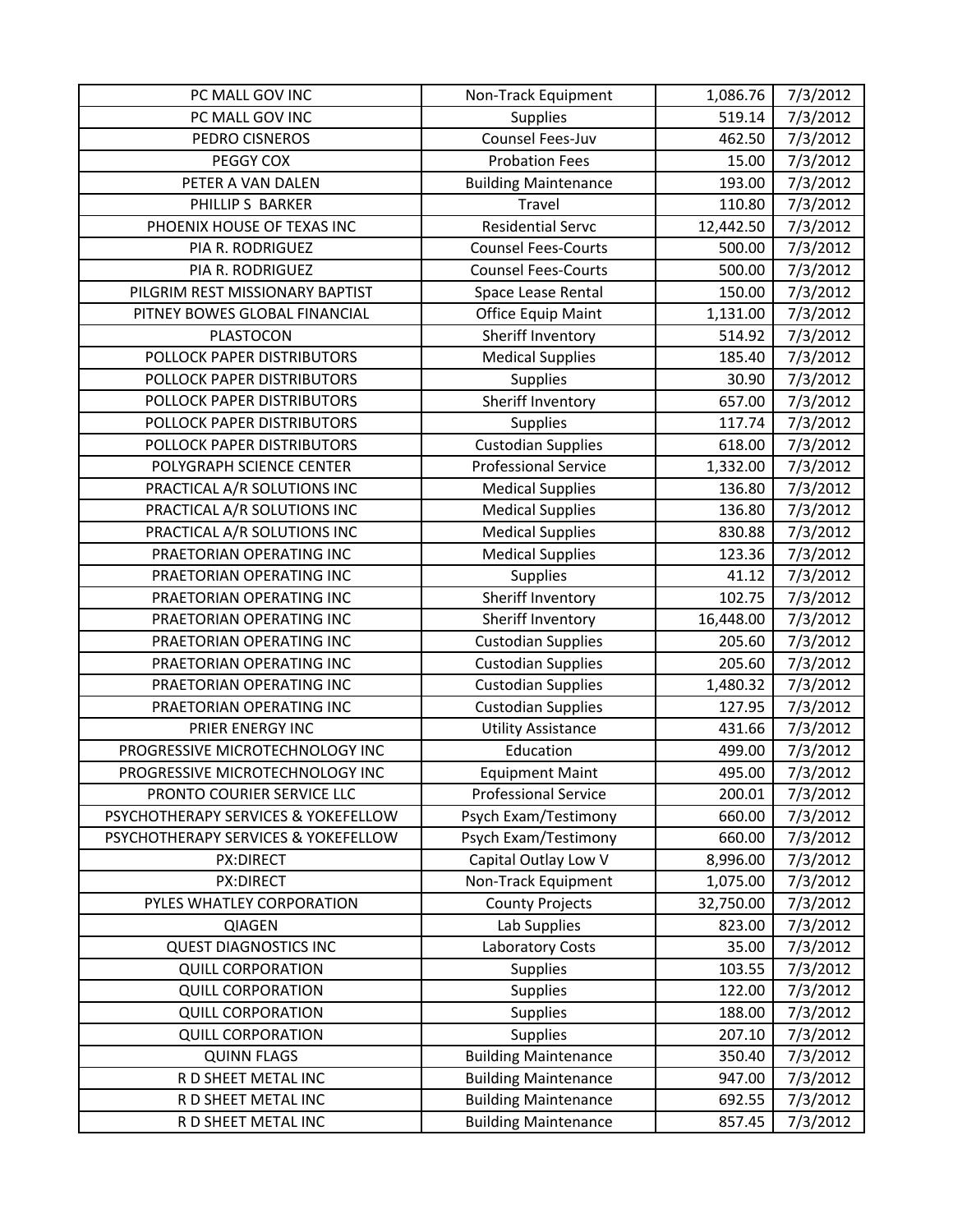| R J BRANIFF CORP                    | <b>Equipment Maint</b>      | 175.00   | 7/3/2012 |
|-------------------------------------|-----------------------------|----------|----------|
| R MAUREEN TOLBERT                   | <b>Counsel Fees-Courts</b>  | 375.00   | 7/3/2012 |
| RACHEL BANDA                        | <b>Witness Travel</b>       | 20.00    | 7/3/2012 |
| <b>RADIO SHACK CORPORATION</b>      | Lab Supplies                | 79.99    | 7/3/2012 |
| RADIOLOGY ASSOCIATES OF NORTH TEXAS | <b>Medical Services</b>     | 268.00   | 7/3/2012 |
| RADIOLOGY ASSOCIATES OF TARRANT     | <b>Professional Service</b> | 702.17   | 7/3/2012 |
| <b>RANDALL B MILLER</b>             | <b>Counsel Fees-Courts</b>  | 175.00   | 7/3/2012 |
| <b>RANDY W BOWERS</b>               | <b>Counsel Fees-Courts</b>  | 1,475.00 | 7/3/2012 |
| RASIX COMPUTER CENTER INC           | Sheriff Inventory           | 464.00   | 7/3/2012 |
| <b>RASIX COMPUTER CENTER INC</b>    | <b>Computer Supplies</b>    | 464.00   | 7/3/2012 |
| RASIX COMPUTER CENTER INC           | Supplies                    | 161.00   | 7/3/2012 |
| RAUL NEVAREZ                        | Counsel Fees-Juv            | 2,455.00 | 7/3/2012 |
| <b>RAY HALL JR</b>                  | <b>Counsel Fees-Courts</b>  | 100.00   | 7/3/2012 |
| RAY HALL JR                         | <b>Counsel Fees-Courts</b>  | 100.00   | 7/3/2012 |
| RAY HALL JR                         | <b>Counsel Fees-Courts</b>  | 200.00   | 7/3/2012 |
| <b>RAY HALL JR</b>                  | Counsel Fees-Juv            | 200.00   | 7/3/2012 |
| <b>RAY HALL JR</b>                  | Counsel Fees - CPS          | 300.00   | 7/3/2012 |
| <b>RAY HALL JR</b>                  | Cnsl Fees-Fam Drg Ct        | 150.00   | 7/3/2012 |
| RD CORNELL LLC                      | Parts and Supplies          | 62.00    | 7/3/2012 |
| <b>RDO EQUIPMENT CO</b>             | Parts and Supplies          | 588.98   | 7/3/2012 |
| <b>READ'S AUTO COLLISION</b>        | Insurance Receivable        | 2,613.28 | 7/3/2012 |
| REBECCA BOONE                       | Relative Assistance         | 600.00   | 7/3/2012 |
| RECEPT PHARMACY LP                  | <b>Medical Supplies</b>     | 500.00   | 7/3/2012 |
| RECEPT PHARMACY LP                  | <b>Medical Supplies</b>     | 3.18     | 7/3/2012 |
| REEDER DISTRIBUTORS INC             | Grease and Oil              | 299.75   | 7/3/2012 |
| <b>RELIABLE PAVING INC</b>          | Landscaping Expense         | 1,450.00 | 7/3/2012 |
| RELIANT ENERGY SERVICES             | <b>Utility Assistance</b>   | 744.25   | 7/3/2012 |
| <b>RELIANT ENERGY SERVICES</b>      | <b>Utility Assistance</b>   | 384.54   | 7/3/2012 |
| RELIANT ENERGY SERVICES             | <b>Utility Assistance</b>   | 101.96   | 7/3/2012 |
| <b>RENE FLORES</b>                  | Investigative               | 800.00   | 7/3/2012 |
| <b>RENEE A SANCHEZ</b>              | Counsel Fees - CPS          | 350.00   | 7/3/2012 |
| <b>RENEE CASTLE</b>                 | Clothing                    | 115.70   | 7/3/2012 |
| REPUBLIC TITLE OF TEXAS INC         | <b>County Projects</b>      | 5,767.00 | 7/3/2012 |
| <b>REXEL SUMMERS</b>                | <b>Building Maintenance</b> | 550.04   | 7/3/2012 |
| REYNOLDS ASPHALT                    | Asphalt-Rock/Hot Mix        | 1,130.39 | 7/3/2012 |
| RICHARD A HENDERSON PC              | <b>Counsel Fees-Courts</b>  | 350.00   | 7/3/2012 |
| RICHARD A HENDERSON PC              | <b>Counsel Fees-Courts</b>  | 600.00   | 7/3/2012 |
| RICHARD A HENDERSON PC              | <b>Counsel Fees-Courts</b>  | 450.00   | 7/3/2012 |
| RICHARD ALLEY                       | <b>Counsel Fees-Courts</b>  | 200.00   | 7/3/2012 |
| RICHARD ALLEY                       | <b>Counsel Fees-Courts</b>  | 1,425.00 | 7/3/2012 |
| RICHARD KLINE                       | <b>Counsel Fees-Courts</b>  | 700.00   | 7/3/2012 |
| RICHARD KLINE                       | <b>Counsel Fees-Courts</b>  | 312.00   | 7/3/2012 |
| RICHARD SCOTT WALKER                | <b>Counsel Fees-Courts</b>  | 450.00   | 7/3/2012 |
| RICHARD SCOTT WALKER                | <b>Counsel Fees-Courts</b>  | 700.00   | 7/3/2012 |
| RICHARD SCOTT WALKER                | Cnsl Fees-Crim Appls        | 250.00   | 7/3/2012 |
| RICOH USA INC                       | <b>Equipment Rentals</b>    | 369.45   | 7/3/2012 |
| RIDGMAR SQUARE APARTMENTS           | Rent Sub to L'Iords         | 874.43   | 7/3/2012 |
| RIDGMAR SQUARE APARTMENTS           | Rent Sub/Dep L'Iords        | 100.00   | 7/3/2012 |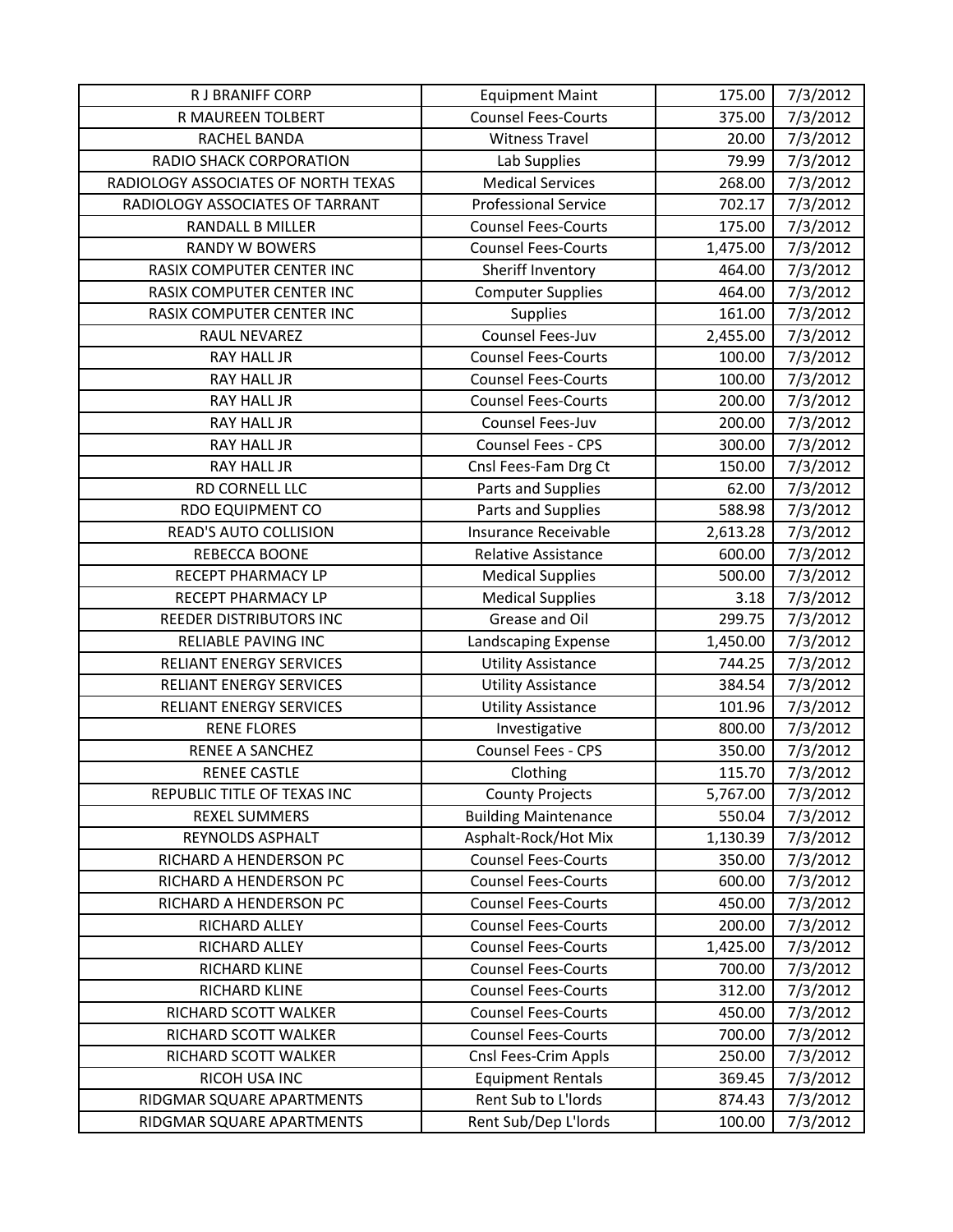| RINKER MATERIAL                | <b>Cement and Concrete</b>  | 3,059.15  | 7/3/2012 |
|--------------------------------|-----------------------------|-----------|----------|
| RJ LEE GROUP, INC              | <b>Professional Service</b> | 164.25    | 7/3/2012 |
| ROBERT AMARAL                  | Advertis/Leg Notice         | 130.00    | 7/3/2012 |
| <b>ROBERT B WALL</b>           | Investigative               | 755.50    | 7/3/2012 |
| <b>ROBERT PETRIE</b>           | <b>Rental Assistance</b>    | 850.00    | 7/3/2012 |
| ROBERTA WALKER                 | Counsel Fees-Juv            | 100.00    | 7/3/2012 |
| <b>ROBIN V GROUNDS</b>         | Counsel Fees - CPS          | 100.00    | 7/3/2012 |
| <b>ROBINSON &amp; SMART PC</b> | <b>Counsel Fees-Courts</b>  | 300.00    | 7/3/2012 |
| RONALD COUCH                   | <b>Counsel Fees-Courts</b>  | 625.00    | 7/3/2012 |
| RONALD J KOVACH PC             | Counsel Fees - CPS          | 100.00    | 7/3/2012 |
| Ronald J Wright                | Education                   | 339.44    | 7/3/2012 |
| ROSE ANNA SALINAS              | <b>Counsel Fees-Courts</b>  | 300.00    | 7/3/2012 |
| ROSE ANNA SALINAS              | <b>Counsel Fees-Courts</b>  | 2,180.00  | 7/3/2012 |
| ROSE ANNA SALINAS              | <b>Counsel Fees-Courts</b>  | 300.00    | 7/3/2012 |
| <b>ROXANNE ROBINSON</b>        | <b>Counsel Fees-Courts</b>  | 218.75    | 7/3/2012 |
| ROXANNE ROBINSON               | <b>Counsel Fees-Courts</b>  | 150.00    | 7/3/2012 |
| <b>RUIZ PROTECTIVE SERVICE</b> | Polygraph                   | 493.29    | 7/3/2012 |
| RUSSELL FEED INC               | Canine Expense              | 33.99     | 7/3/2012 |
| <b>RYAN W HARDY</b>            | Counsel Fees - CPS          | 475.00    | 7/3/2012 |
| SAFEWARE INC                   | <b>Equipment Maint</b>      | 192.00    | 7/3/2012 |
| SAF-T-GLOVE INC                | Parts and Supplies          | 99.72     | 7/3/2012 |
| SAF-T-GLOVE INC                | Parts and Supplies          | 377.50    | 7/3/2012 |
| SAINT LEGAL PLLC               | Counsel Fees - CPS          | 100.00    | 7/3/2012 |
| <b>SALDANA INC</b>             | <b>County Burials</b>       | 990.00    | 7/3/2012 |
| <b>SALVATION ARMY</b>          | <b>Subrecipient Service</b> | 25,652.00 | 7/3/2012 |
| <b>SALVATION ARMY</b>          | <b>Subrecipient Service</b> | 5,928.70  | 7/3/2012 |
| <b>SAM BONIFIELD</b>           | <b>Counsel Fees-Courts</b>  | 200.00    | 7/3/2012 |
| <b>SAM BONIFIELD</b>           | <b>Counsel Fees-Courts</b>  | 100.00    | 7/3/2012 |
| <b>SAMANTHA K HILL</b>         | <b>Counsel Fees-Courts</b>  | 350.00    | 7/3/2012 |
| SAMANTHA K HILL                | <b>Counsel Fees-Courts</b>  | 1,040.00  | 7/3/2012 |
| <b>SANDRA MITCHELL</b>         | Clothing                    | 250.00    | 7/3/2012 |
| <b>SANOFI PASTEUR INC</b>      | <b>Medical Supplies</b>     | (907.38)  | 7/3/2012 |
| SANOFI PASTEUR INC             | <b>Medical Supplies</b>     | 7,200.57  | 7/3/2012 |
| SANTIAGO SALINAS               | <b>Counsel Fees-Courts</b>  | 300.00    | 7/3/2012 |
| <b>SANTIAGO SALINAS</b>        | <b>Counsel Fees-Courts</b>  | 1,100.00  | 7/3/2012 |
| <b>SCOTT BROWN</b>             | <b>Counsel Fees-Courts</b>  | 5,100.00  | 7/3/2012 |
| <b>SCOTT BROWN</b>             | <b>Counsel Fees-Courts</b>  | 4,625.00  | 7/3/2012 |
| <b>SHANNON DEE MILLER</b>      | <b>Counsel Fees-Courts</b>  | 250.00    | 7/3/2012 |
| <b>SHAWN PASCHALL</b>          | <b>Counsel Fees-Courts</b>  | 500.00    | 7/3/2012 |
| SHEILA WALKER                  | Reporter's Records          | 4,172.00  | 7/3/2012 |
| SHERIFF'S ASSOC. OF TEXAS      | Education                   | 250.00    | 7/3/2012 |
| <b>SHERWIN WILLIAMS PAINT</b>  | Parts and Supplies          | 286.44    | 7/3/2012 |
| SHI GOVERNMENT SOLUTIONS       | Software Maintenance        | 1,383.00  | 7/3/2012 |
| SHI GOVERNMENT SOLUTIONS       | Software Maintenance        | 2,039.90  | 7/3/2012 |
| SHIRLEY A COOK-CATER           | <b>Court Visitor</b>        | 107.67    | 7/3/2012 |
| SHIRLEY G BELL                 | <b>Professional Service</b> | 1,856.73  | 7/3/2012 |
| SHREEBHA UPADHYAYA             | <b>Court Visitor</b>        | 133.77    | 7/3/2012 |
| SID W SHAPIRO                  | <b>Counsel Fees - CPS</b>   | 100.00    | 7/3/2012 |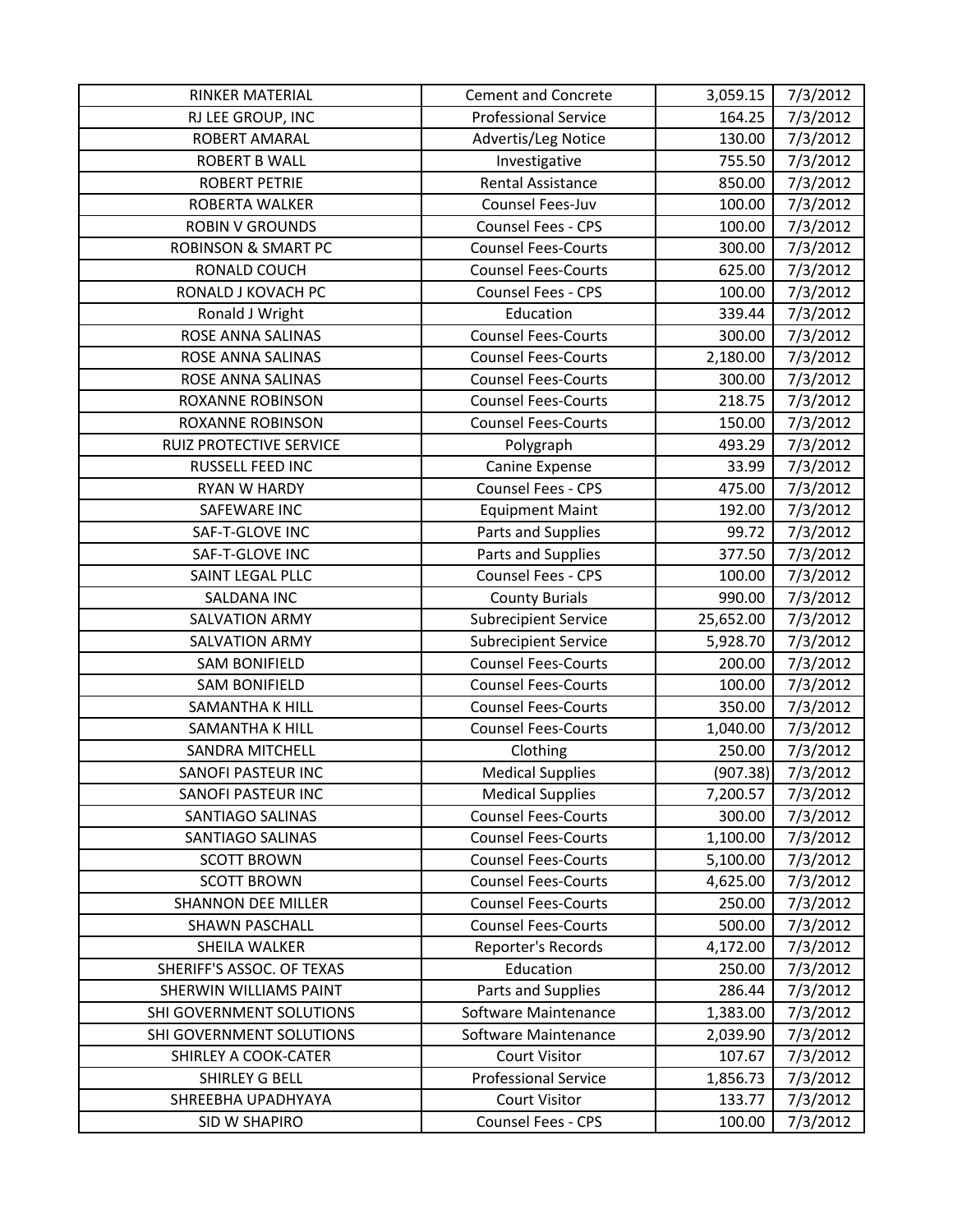| SIGMA ALDRICH INC                      | Lab Supplies                | 76.33     | 7/3/2012 |
|----------------------------------------|-----------------------------|-----------|----------|
| <b>SIGNTX SIGNS &amp; GRAPHICS INC</b> | <b>Building Maintenance</b> | 850.00    | 7/3/2012 |
| SILVER CREEK MATERIALS INC             | Supplies                    | 1,208.75  | 7/3/2012 |
| SKYVUE MEMORIAL GARDENS                | <b>County Burials</b>       | 1,215.00  | 7/3/2012 |
| SMITH TEMPORARIES INC                  | <b>Contract Labor</b>       | 781.99    | 7/3/2012 |
| SMITH TEMPORARIES INC                  | Contract Labor              | 38,340.75 | 7/3/2012 |
| SMITH TEMPORARIES INC                  | Contract Labor              | 282.72    | 7/3/2012 |
| <b>SMITH TEMPORARIES INC</b>           | Contract Labor              | 106.38    | 7/3/2012 |
| <b>SMITH TEMPORARIES INC</b>           | Contract Labor              | 589.97    | 7/3/2012 |
| SMITH TEMPORARIES INC                  | Contract Labor              | 49,677.30 | 7/3/2012 |
| <b>SMITH TEMPORARIES INC</b>           | Contract Labor              | 39,536.38 | 7/3/2012 |
| SNELLING MEDICAL STAFFING LLC          | <b>Professional Service</b> | 1,653.76  | 7/3/2012 |
| SOFTARTISANS                           | Software Maintenance        | 1,500.00  | 7/3/2012 |
| <b>SORENSON FORENSICS LLC</b>          | Investigative               | 8,125.00  | 7/3/2012 |
| SOUTHERN COMPUTER WAREHOUSE            | Capital Outlay-Low V        | 1,543.12  | 7/3/2012 |
| SOUTHERN TIRE MART LLC                 | Parts and Supplies          | 407.50    | 7/3/2012 |
| SOUTHERN TIRE MART LLC                 | <b>Tires and Tubes</b>      | 141.45    | 7/3/2012 |
| SOUTHERN TIRE MART LLC                 | Vehicle Maintenance         | 50.00     | 7/3/2012 |
| SOUTHWASTE DISPOSAL LLC                | Kitchen Maintenance         | 504.00    | 7/3/2012 |
| SOUTHWASTE DISPOSAL LLC                | <b>Building Maintenance</b> | 180.00    | 7/3/2012 |
| SOUTHWEST INTERNATIONAL TRUCKS INC     | Parts and Supplies          | 311.67    | 7/3/2012 |
| SOUTHWEST WATER TREATMENT INC          | Kitchen Maintenance         | 308.00    | 7/3/2012 |
| SPRINT NEXTEL                          | Telephone - Mobile          | 49.99     | 7/3/2012 |
| SPRINT NEXTEL                          | Data Transmiss Line         | 38.00     | 7/3/2012 |
| SPRINT NEXTEL                          | Data Transmiss Line         | 38.00     | 7/3/2012 |
| STAPLES ADVANTAGE                      | Supplies                    | (22.63)   | 7/3/2012 |
| STAPLES ADVANTAGE                      | <b>Supplies</b>             | 19.96     | 7/3/2012 |
| <b>STAPLES ADVANTAGE</b>               | Supplies                    | 46.17     | 7/3/2012 |
| <b>STAPLES ADVANTAGE</b>               | Supplies                    | 39.92     | 7/3/2012 |
| <b>STAPLES ADVANTAGE</b>               | <b>Supplies</b>             | 103.33    | 7/3/2012 |
| <b>STAPLES ADVANTAGE</b>               | Supplies                    | 65.93     | 7/3/2012 |
| <b>STAPLES ADVANTAGE</b>               | Supplies                    | 78.33     | 7/3/2012 |
| <b>STAPLES ADVANTAGE</b>               | Supplies                    | 55.36     | 7/3/2012 |
| <b>STAPLES ADVANTAGE</b>               | <b>Supplies</b>             | 95.02     | 7/3/2012 |
| <b>STAPLES ADVANTAGE</b>               | <b>Supplies</b>             | 82.06     | 7/3/2012 |
| <b>STAPLES ADVANTAGE</b>               | Supplies                    | 282.19    | 7/3/2012 |
| <b>STAPLES ADVANTAGE</b>               | Sheriff Inventory           | 79.68     | 7/3/2012 |
| STAPLES ADVANTAGE                      | Sheriff Inventory           | 1,322.92  | 7/3/2012 |
| <b>STAPLES ADVANTAGE</b>               | <b>Supplies</b>             | 88.48     | 7/3/2012 |
| <b>STAPLES ADVANTAGE</b>               | <b>Supplies</b>             | 162.07    | 7/3/2012 |
| STAPLES ADVANTAGE                      | <b>Supplies</b>             | 31.70     | 7/3/2012 |
| STAPLES ADVANTAGE                      | <b>Supplies</b>             | 148.07    | 7/3/2012 |
| <b>STAPLES ADVANTAGE</b>               | <b>Supplies</b>             | 106.36    | 7/3/2012 |
| <b>STAPLES ADVANTAGE</b>               | <b>Supplies</b>             | 10.80     | 7/3/2012 |
| STAPLES ADVANTAGE                      | <b>Supplies</b>             | 14.56     | 7/3/2012 |
| <b>STAPLES ADVANTAGE</b>               | <b>Supplies</b>             | 46.40     | 7/3/2012 |
| <b>STAPLES ADVANTAGE</b>               | <b>Supplies</b>             | 74.68     | 7/3/2012 |
| STAPLES ADVANTAGE                      | <b>Supplies</b>             | 12.23     | 7/3/2012 |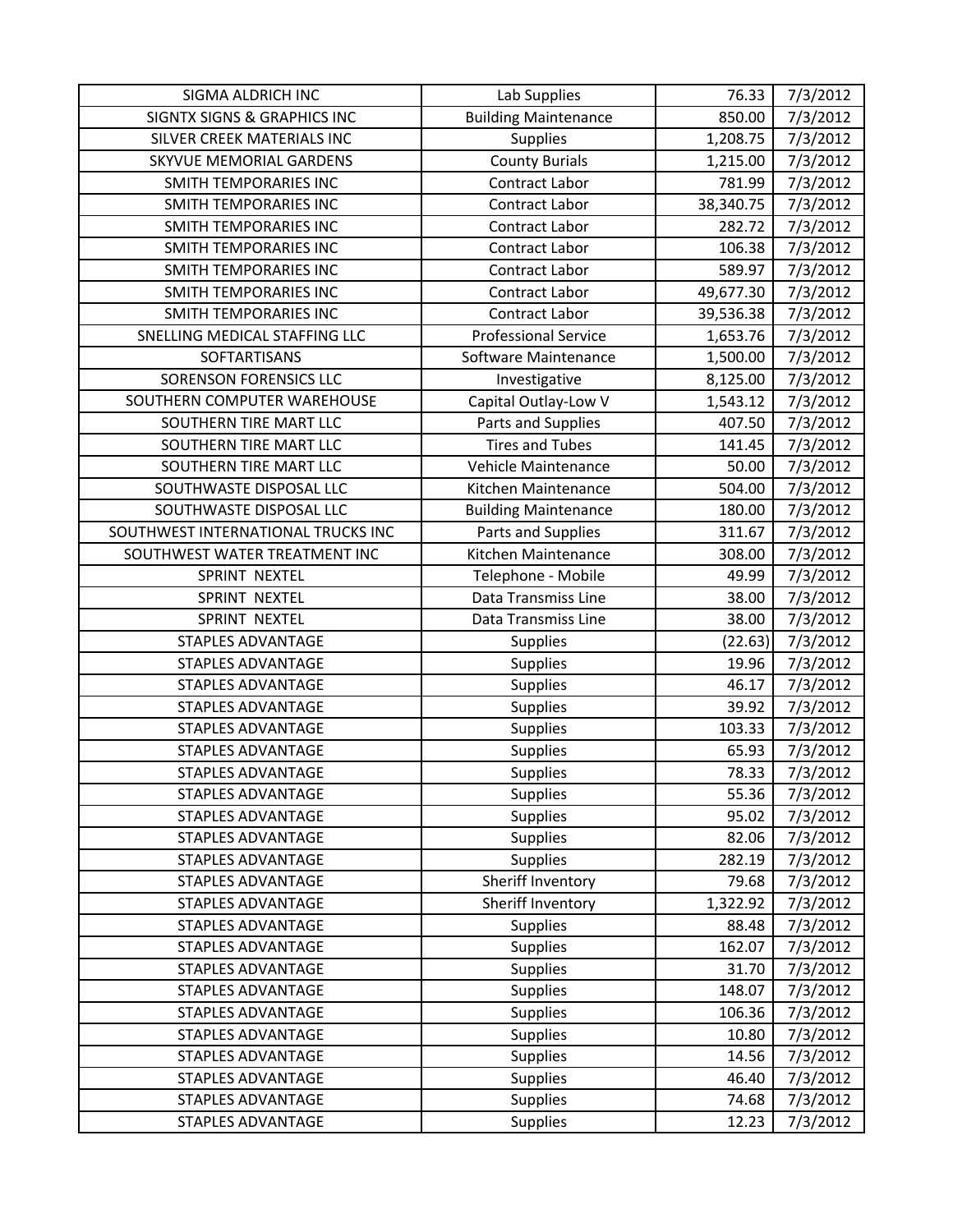| STAPLES ADVANTAGE                    | Supplies                   | 137.16   | 7/3/2012 |
|--------------------------------------|----------------------------|----------|----------|
| STAPLES ADVANTAGE                    | Supplies                   | 612.46   | 7/3/2012 |
| <b>STAPLES ADVANTAGE</b>             | <b>Supplies</b>            | 549.74   | 7/3/2012 |
| STAPLES ADVANTAGE                    | Supplies                   | 125.42   | 7/3/2012 |
| <b>STAPLES ADVANTAGE</b>             | Supplies                   | 13.32    | 7/3/2012 |
| <b>STAPLES ADVANTAGE</b>             | Supplies                   | 17.97    | 7/3/2012 |
| STAPLES ADVANTAGE                    | Supplies                   | 385.33   | 7/3/2012 |
| <b>STAPLES ADVANTAGE</b>             | Supplies                   | 98.88    | 7/3/2012 |
| <b>STAPLES ADVANTAGE</b>             | Supplies                   | 122.42   | 7/3/2012 |
| <b>STAPLES ADVANTAGE</b>             | Supplies                   | 140.59   | 7/3/2012 |
| <b>STAPLES ADVANTAGE</b>             | Supplies                   | 121.99   | 7/3/2012 |
| <b>STAPLES ADVANTAGE</b>             | <b>Supplies</b>            | 156.29   | 7/3/2012 |
| <b>STAPLES ADVANTAGE</b>             | Supplies                   | 22.33    | 7/3/2012 |
| STAPLES ADVANTAGE                    | Supplies                   | 244.85   | 7/3/2012 |
| <b>STAPLES ADVANTAGE</b>             | <b>Supplies</b>            | 511.98   | 7/3/2012 |
| <b>STAPLES ADVANTAGE</b>             | <b>Supplies</b>            | 56.40    | 7/3/2012 |
| <b>STAPLES ADVANTAGE</b>             | Supplies                   | 2.56     | 7/3/2012 |
| <b>STAPLES ADVANTAGE</b>             | Supplies                   | 35.24    | 7/3/2012 |
| <b>STAPLES ADVANTAGE</b>             | Supplies                   | 37.48    | 7/3/2012 |
| STAPLES ADVANTAGE                    | Supplies                   | 25.87    | 7/3/2012 |
| <b>STAPLES ADVANTAGE</b>             | <b>Supplies</b>            | 32.22    | 7/3/2012 |
| <b>STAPLES ADVANTAGE</b>             | Supplies                   | 8.32     | 7/3/2012 |
| <b>STAPLES ADVANTAGE</b>             | Supplies                   | 109.42   | 7/3/2012 |
| <b>STAPLES ADVANTAGE</b>             | <b>Supplies</b>            | 21.63    | 7/3/2012 |
| <b>STAPLES ADVANTAGE</b>             | Supplies                   | 76.06    | 7/3/2012 |
| STAPLES ADVANTAGE                    | Supplies                   | 76.85    | 7/3/2012 |
| <b>STAPLES ADVANTAGE</b>             | <b>Supplies</b>            | 33.75    | 7/3/2012 |
| <b>STAPLES ADVANTAGE</b>             | Supplies                   | 185.48   | 7/3/2012 |
| <b>STAPLES ADVANTAGE</b>             | Supplies                   | 236.86   | 7/3/2012 |
| <b>STAPLES ADVANTAGE</b>             | <b>Supplies</b>            | 255.24   | 7/3/2012 |
| <b>STAPLES ADVANTAGE</b>             | Supplies                   | 35.58    | 7/3/2012 |
| <b>STAPLES ADVANTAGE</b>             | <b>Supplies</b>            | 118.94   | 7/3/2012 |
| <b>STAPLES ADVANTAGE</b>             | Supplies                   | 215.71   | 7/3/2012 |
| <b>STAPLES ADVANTAGE</b>             | <b>Supplies</b>            | 36.92    | 7/3/2012 |
| STAPLES ADVANTAGE                    | <b>Supplies</b>            | 123.31   | 7/3/2012 |
| <b>STAPLES ADVANTAGE</b>             | Supplies                   | 37.65    | 7/3/2012 |
| <b>STAPLES ADVANTAGE</b>             | <b>County Projects</b>     | 19.96    | 7/3/2012 |
| STAPLES ADVANTAGE                    | Supplies                   | 212.37   | 7/3/2012 |
| <b>STATON &amp; TAYLOR PC</b>        | <b>Counsel Fees-Courts</b> | 1,100.00 | 7/3/2012 |
| <b>STATON &amp; TAYLOR PC</b>        | <b>Counsel Fees-Courts</b> | 100.00   | 7/3/2012 |
| STEPHEN D HANDY PLLC                 | <b>Counsel Fees-Courts</b> | 425.00   | 7/3/2012 |
| STEPHEN D HANDY PLLC                 | <b>Counsel Fees-Courts</b> | 1,300.00 | 7/3/2012 |
| STEPHEN D HANDY PLLC                 | <b>Counsel Fees-Courts</b> | 475.00   | 7/3/2012 |
| <b>STEVE GORDON &amp; ASSOCIATES</b> | <b>Counsel Fees-Courts</b> | 3,100.00 | 7/3/2012 |
| <b>STEVE GORDON &amp; ASSOCIATES</b> | Cnsl Fees-Cap Murder       | 7,987.50 | 7/3/2012 |
| <b>STREAM ENERGY</b>                 | <b>Utility Assistance</b>  | 558.34   | 7/3/2012 |
| STUART HOSE AND PIPE CO INC          | Parts and Supplies         | 65.71    | 7/3/2012 |
| STUART HOSE AND PIPE CO INC          | Parts and Supplies         | 24.25    | 7/3/2012 |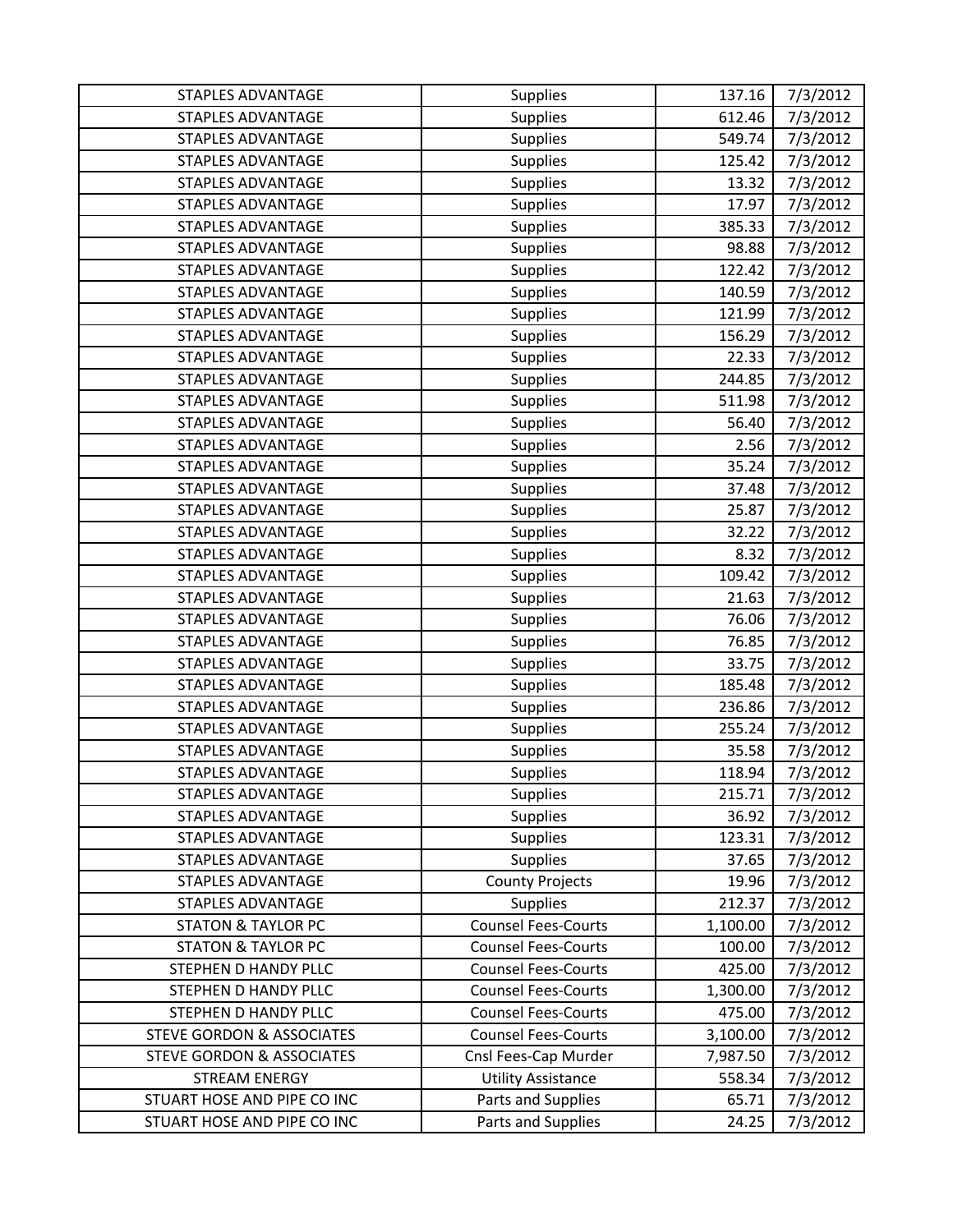| <b>SUE S BROWNING</b>                    | <b>Counsel Fees-Courts</b>  | 350.00    | 7/3/2012 |
|------------------------------------------|-----------------------------|-----------|----------|
| <b>SUE S BROWNING</b>                    | <b>Counsel Fees-Courts</b>  | 400.00    | 7/3/2012 |
| <b>SUMMER ENERGY LLC</b>                 | <b>Utility Assistance</b>   | 164.81    | 7/3/2012 |
| <b>SUMMIT CONSULTANTS</b>                | <b>Professional Service</b> | 3,075.00  | 7/3/2012 |
| <b>SURREY OAKS LLC</b>                   | Rental Assistance           | 425.00    | 7/3/2012 |
| <b>SURREY OAKS LLC</b>                   | <b>Utility Assistance</b>   | 22.69     | 7/3/2012 |
| Susan Au                                 | Education                   | 35.00     | 7/3/2012 |
| <b>SUSAN ELIZABETH DUESLER</b>           | <b>Counsel Fees-Courts</b>  | 425.00    | 7/3/2012 |
| <b>TAI NGUYEN</b>                        | <b>Restitution Payable</b>  | 100.00    | 7/3/2012 |
| <b>TAN THAN</b>                          | Interpreter Fees            | 225.00    | 7/3/2012 |
| <b>TARGET BANK</b>                       | Supplies                    | 37.98     | 7/3/2012 |
| <b>TARGET BANK</b>                       | Supplies                    | 32.75     | 7/3/2012 |
| <b>TARGET BANK</b>                       | Clothing                    | 192.42    | 7/3/2012 |
| <b>TARGET BANK</b>                       | <b>Custodian Supplies</b>   | 38.99     | 7/3/2012 |
| <b>TARGET BANK</b>                       | Food/Hygiene Assist         | 40.00     | 7/3/2012 |
| <b>TARGET BANK</b>                       | Recreation                  | 301.95    | 7/3/2012 |
| <b>TARGET BANK</b>                       | Supplies                    | 74.61     | 7/3/2012 |
| TARRANT CO SAMARITAN HOUSE INC           | <b>Subrecipient Service</b> | 5,429.53  | 7/3/2012 |
| TARRANT CO SAMARITAN HOUSE INC           | <b>Subrecipient Service</b> | 22,011.97 | 7/3/2012 |
| TARRANT CO SAMARITAN HOUSE INC           | <b>Subrecipient Service</b> | 3,234.74  | 7/3/2012 |
| TARRANT COUNTY BAR ASSOCIATION           | <b>Dues</b>                 | 105.00    | 7/3/2012 |
| TARRANT COUNTY BAR ASSOCIATION           | Dues                        | 105.00    | 7/3/2012 |
| TARRANT COUNTY BAR ASSOCIATION           | <b>Dues</b>                 | 90.00     | 7/3/2012 |
| TARRANT COUNTY DOMESTIC RELATIONS        | Attorney/Rest Fees          | 10.00     | 7/3/2012 |
| TARRANT COUNTY NARCOTICS UNIT            | <b>Confidential Funds</b>   | 5,173.00  | 7/3/2012 |
| <b>TARRANT COUNTY SHERIFF</b>            | Travel                      | 819.90    | 7/3/2012 |
| TARRANT COUNTY WORKFORCE DEVELOP         | Education                   | 99.00     | 7/3/2012 |
| TCEQ-TEXAS COMMISSION                    | Due to TNRCC P Fees         | 680.00    | 7/3/2012 |
| TDCAA-TEXAS DISTRICT & COUNTY            | Dues                        | 60.00     | 7/3/2012 |
| <b>TDCAA-TEXAS DISTRICT &amp; COUNTY</b> | Dues                        | 60.00     | 7/3/2012 |
| TDCAA-TEXAS DISTRICT & COUNTY            | Dues                        | 60.00     | 7/3/2012 |
| <b>TDCAA-TEXAS DISTRICT &amp; COUNTY</b> | Dues                        | 60.00     | 7/3/2012 |
| <b>TDCAA-TEXAS DISTRICT &amp; COUNTY</b> | Dues                        | 60.00     | 7/3/2012 |
| <b>TDCAA-TEXAS DISTRICT &amp; COUNTY</b> | Dues                        | 60.00     | 7/3/2012 |
| TDCAA-TEXAS DISTRICT & COUNTY            | Dues                        | 60.00     | 7/3/2012 |
| <b>TDCAA-TEXAS DISTRICT &amp; COUNTY</b> | Dues                        | 60.00     | 7/3/2012 |
| <b>TDCAA-TEXAS DISTRICT &amp; COUNTY</b> | Dues                        | 60.00     | 7/3/2012 |
| <b>TDCAA-TEXAS DISTRICT &amp; COUNTY</b> | Dues                        | 60.00     | 7/3/2012 |
| <b>TDCAA-TEXAS DISTRICT &amp; COUNTY</b> | Dues                        | 60.00     | 7/3/2012 |
| <b>TDCAA-TEXAS DISTRICT &amp; COUNTY</b> | Dues                        | 60.00     | 7/3/2012 |
| <b>TDCAA-TEXAS DISTRICT &amp; COUNTY</b> | Dues                        | 60.00     | 7/3/2012 |
| <b>TDCAA-TEXAS DISTRICT &amp; COUNTY</b> | Dues                        | 60.00     | 7/3/2012 |
| TDCAA-TEXAS DISTRICT & COUNTY            | Dues                        | 60.00     | 7/3/2012 |
| <b>TDCAA-TEXAS DISTRICT &amp; COUNTY</b> | Dues                        | 60.00     | 7/3/2012 |
| <b>TDCAA-TEXAS DISTRICT &amp; COUNTY</b> | Dues                        | 60.00     | 7/3/2012 |
| <b>TDCAA-TEXAS DISTRICT &amp; COUNTY</b> | Dues                        | 60.00     | 7/3/2012 |
| <b>TDCAA-TEXAS DISTRICT &amp; COUNTY</b> | Dues                        | 60.00     | 7/3/2012 |
| <b>TDCAA-TEXAS DISTRICT &amp; COUNTY</b> | Dues                        | 55.00     | 7/3/2012 |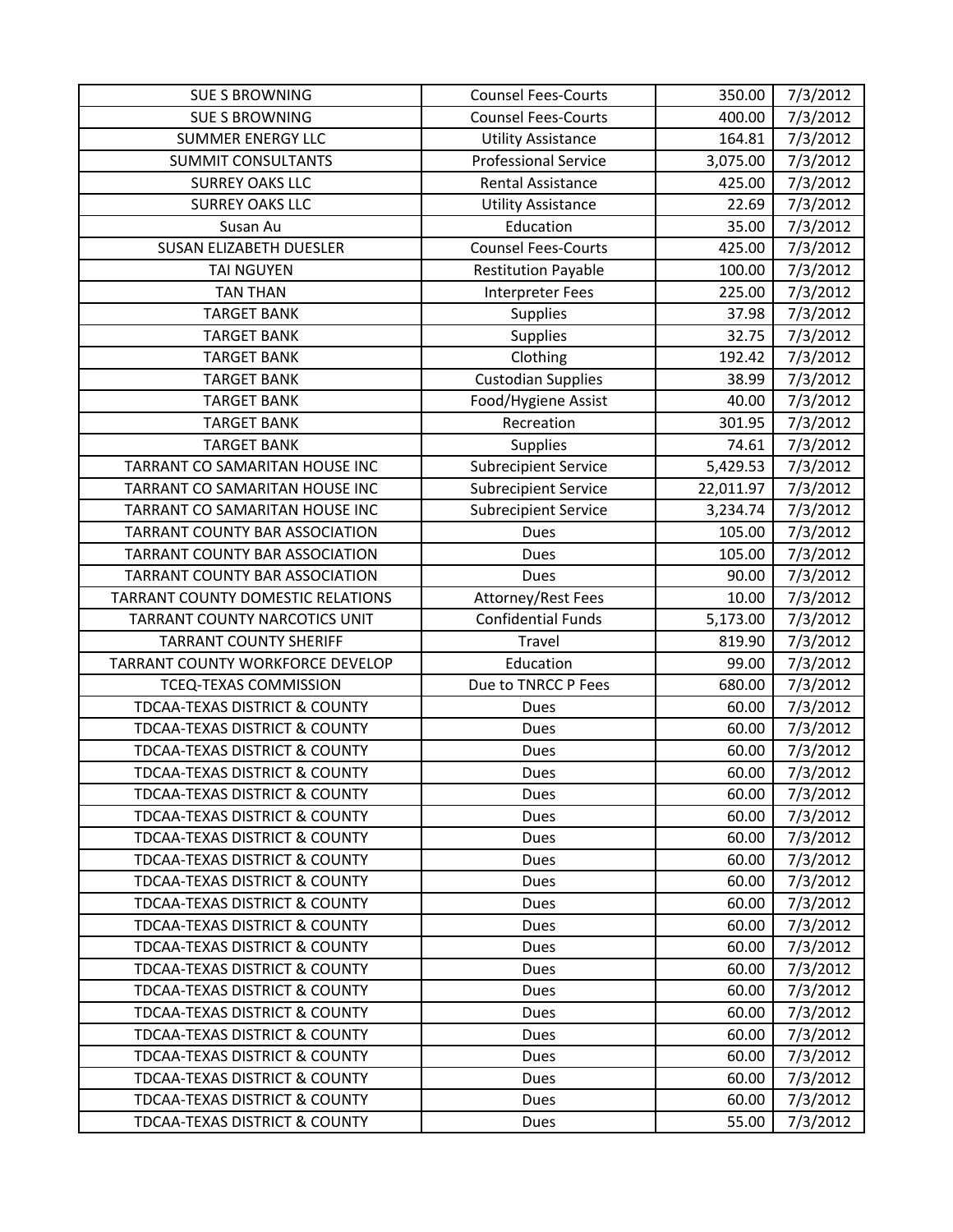| TDCAA-TEXAS DISTRICT & COUNTY       | Dues                        | 55.00    | 7/3/2012 |
|-------------------------------------|-----------------------------|----------|----------|
| <b>TEAGUE LUMBER</b>                | <b>Building Maintenance</b> | 24.72    | 7/3/2012 |
| <b>TEAGUE LUMBER</b>                | Non-Track Equipment         | 459.44   | 7/3/2012 |
| TEAGUE NALL & PERKINS INC           | <b>Professional Service</b> | 643.00   | 7/3/2012 |
| <b>TEKSYSTEMS INC</b>               | <b>Professional Service</b> | 3,456.00 | 7/3/2012 |
| TELLER LAW FIRM PC                  | Counsel Fees - CPS          | 100.00   | 7/3/2012 |
| TENNANT SALES AND SERVICE COMPANY   | <b>Support Serv Supply</b>  | 500.60   | 7/3/2012 |
| <b>TERESEA ADCOCK</b>               | <b>Professional Service</b> | 175.42   | 7/3/2012 |
| TERRACON CONSULTANTS INC            | <b>Professional Service</b> | 3,750.00 | 7/3/2012 |
| <b>TESSCO</b>                       | Central Garage Inv          | 99.40    | 7/3/2012 |
| <b>TESSCO</b>                       | Central Garage Inv          | 99.43    | 7/3/2012 |
| <b>TESTANK INC</b>                  | <b>Professional Service</b> | 2,530.00 | 7/3/2012 |
| TEXAS DEPT PUBLIC SAFETY VEHICLE    | <b>Computer Services</b>    | 59.00    | 7/3/2012 |
| TEXAS FIRE PROTECTION SPECL'ST      | <b>Building Maintenance</b> | 550.00   | 7/3/2012 |
| TEXAS FIRE PROTECTION SPECL'ST      | <b>Building Maintenance</b> | 170.00   | 7/3/2012 |
| TEXAS FIRE PROTECTION SPECL'ST      | <b>Building Maintenance</b> | 170.00   | 7/3/2012 |
| TEXAS FIRE PROTECTION SPECL'ST      | <b>Building Maintenance</b> | 170.00   | 7/3/2012 |
| <b>TEXAS LAWYER</b>                 | Subscriptions               | 1,566.00 | 7/3/2012 |
| <b>TEXAS POWER LP</b>               | <b>Utility Assistance</b>   | 497.42   | 7/3/2012 |
| THE BANK OF NEW YORK TRUST COMPANY  | <b>Agent Coupon Fees</b>    | 800.00   | 7/3/2012 |
| THE DECKER LAW FIRM PC              | Counsel Fees - CPS          | 4,085.00 | 7/3/2012 |
| THE HAMPTON LAW FIRM PLLC           | <b>Counsel Fees-Courts</b>  | 1,000.00 | 7/3/2012 |
| THE HAMPTON LAW FIRM PLLC           | <b>Counsel Fees-Courts</b>  | 600.00   | 7/3/2012 |
| THE HUSTON FIRM PC                  | <b>Counsel Fees-Courts</b>  | 250.00   | 7/3/2012 |
| THE HUSTON FIRM PC                  | Counsel Fees-Juv            | 300.00   | 7/3/2012 |
| THE LAW FIRM OF DAVID C JONES       | <b>Counsel Fees-Courts</b>  | 75.00    | 7/3/2012 |
| THE LAW OFFICES OF MICHAEL POOL PLL | <b>Counsel Fees-Courts</b>  | 900.00   | 7/3/2012 |
| THE MULHOLLAND CO                   | <b>Supplies</b>             | 6.00     | 7/3/2012 |
| THE MULHOLLAND CO                   | Supplies                    | 9.00     | 7/3/2012 |
| THE MULHOLLAND CO                   | <b>Supplies</b>             | 32.75    | 7/3/2012 |
| THE MULHOLLAND CO                   | <b>Supplies</b>             | 7.00     | 7/3/2012 |
| THE MULHOLLAND CO                   | Supplies                    | 24.00    | 7/3/2012 |
| THE MULHOLLAND CO                   | <b>Supplies</b>             | 331.75   | 7/3/2012 |
| THE MULHOLLAND CO                   | <b>Supplies</b>             | 42.50    | 7/3/2012 |
| THE MULHOLLAND CO                   | <b>Supplies</b>             | 27.75    | 7/3/2012 |
| THE SPOKEN WORD LLC                 | Interpreter Fees            | 300.00   | 7/3/2012 |
| THE SPOKEN WORD LLC                 | Interpreter Fees            | 180.00   | 7/3/2012 |
| THE SPOKEN WORD LLC                 | Interpreter Fees            | 360.00   | 7/3/2012 |
| THE SPOKEN WORD LLC                 | <b>Interpreter Fees</b>     | 540.00   | 7/3/2012 |
| THE SPOKEN WORD LLC                 | Interpreter Fees            | 60.00    | 7/3/2012 |
| THE SPOKEN WORD LLC                 | Interpreter Fees            | 240.00   | 7/3/2012 |
| THE SPOKEN WORD LLC                 | Interpreter Fees            | 600.00   | 7/3/2012 |
| THE TREE HOUSE INC                  | <b>Supplies</b>             | 459.76   | 7/3/2012 |
| THE WYNNE LAW FIRM PC               | <b>Counsel Fees-Courts</b>  | 1,535.00 | 7/3/2012 |
| THERESA YOKO COPELAND               | <b>Counsel Fees-Courts</b>  | 510.00   | 7/3/2012 |
| THERESA YOKO COPELAND               | Counsel Fees - CPS          | 360.00   | 7/3/2012 |
| <b>THOMAS DAVIS</b>                 | <b>Probation Fees</b>       | 45.00    | 7/3/2012 |
| THOMPSONS HARVESON & COLE           | <b>County Burials</b>       | 495.00   | 7/3/2012 |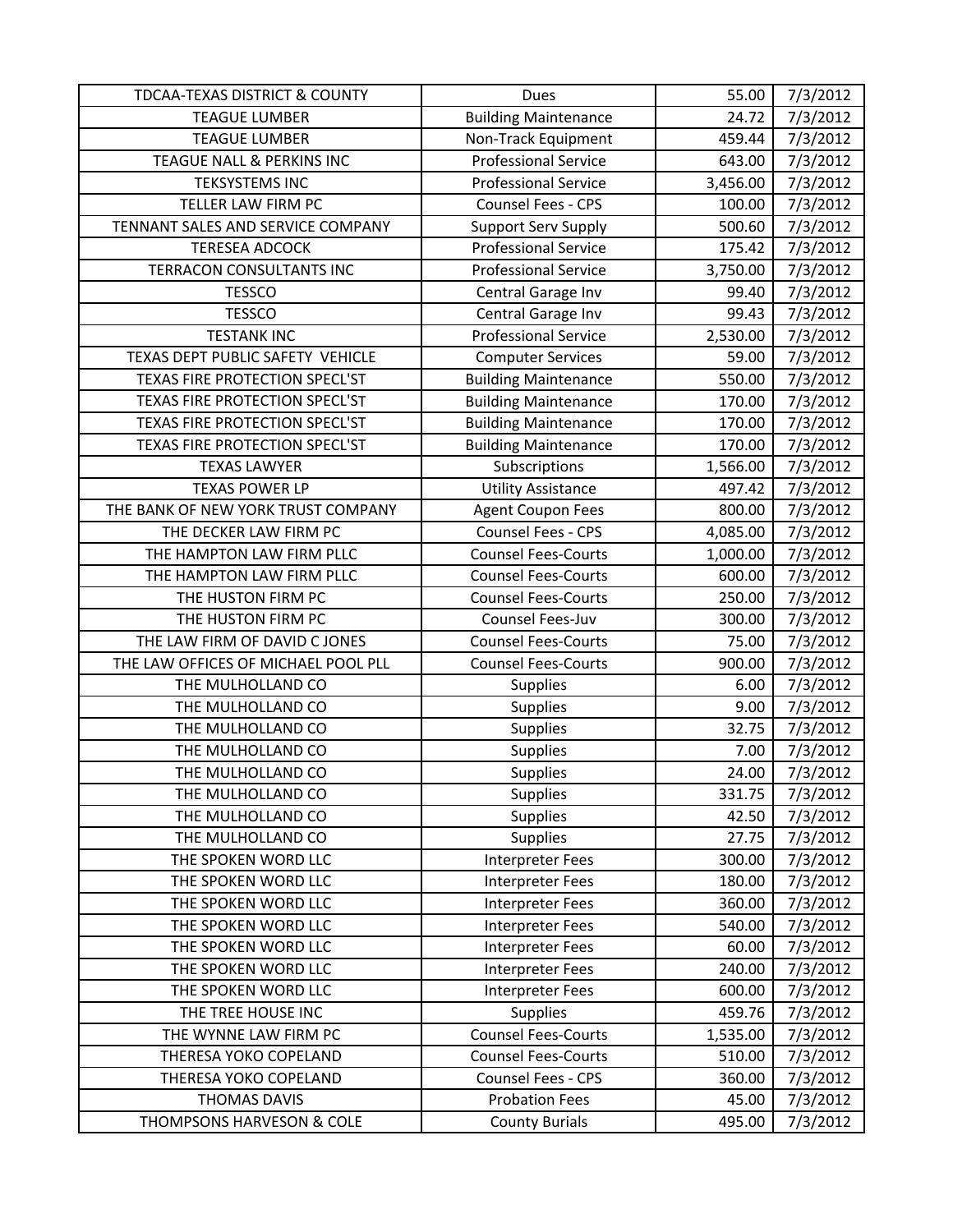| <b>THYSSENKRUPP ELEVATOR</b>        | <b>Elevator Maintenance</b> | 3,062.17  | 7/3/2012 |
|-------------------------------------|-----------------------------|-----------|----------|
| THYSSENKRUPP ELEVATOR               | <b>Elevator Maintenance</b> | 5,358.79  | 7/3/2012 |
| <b>THYSSENKRUPP ELEVATOR</b>        | <b>Elevator Maintenance</b> | 172.62    | 7/3/2012 |
| THYSSENKRUPP ELEVATOR               | <b>Elevator Maintenance</b> | 2,296.61  | 7/3/2012 |
| <b>THYSSENKRUPP ELEVATOR</b>        | <b>Elevator Maintenance</b> | 5,603.70  | 7/3/2012 |
| THYSSENKRUPP ELEVATOR               | <b>Elevator Maintenance</b> | 2,409.86  | 7/3/2012 |
| THYSSENKRUPP ELEVATOR               | <b>Elevator Maintenance</b> | 2,296.61  | 7/3/2012 |
| <b>TIGER VALLEY LLC</b>             | Education                   | 125.00    | 7/3/2012 |
| <b>TIGER VALLEY LLC</b>             | Education                   | 125.00    | 7/3/2012 |
| <b>TIM MOORE</b>                    | <b>Counsel Fees-Courts</b>  | 450.00    | 7/3/2012 |
| <b>TIM MOORE</b>                    | <b>Counsel Fees-Courts</b>  | 1,000.00  | 7/3/2012 |
| <b>TIM MOORE</b>                    | <b>Counsel Fees-Courts</b>  | 200.00    | 7/3/2012 |
| TMDC ACQUISITION LLC                | <b>Building Maintenance</b> | 3,007.05  | 7/3/2012 |
| TOM R STALLINGS                     | Education                   | 459.60    | 7/3/2012 |
| <b>TONI FREEMAN</b>                 | Reporter's Records          | 256.00    | 7/3/2012 |
| <b>TORI JACK</b>                    | <b>Relative Assistance</b>  | 1,500.00  | 7/3/2012 |
| <b>TOSHIBA BUSINESS SOLUTIONS</b>   | <b>Equipment Maint</b>      | 160.14    | 7/3/2012 |
| TOWER ENGINEERING INC               | <b>Building Maintenance</b> | 225.00    | 7/3/2012 |
| TRACI D WILKINSON PC                | Counsel Fees - CPS          | 100.00    | 7/3/2012 |
| <b>TRACIE KENAN</b>                 | <b>Counsel Fees-Courts</b>  | 1,500.00  | 7/3/2012 |
| <b>TRAVIS YOUNG</b>                 | <b>Counsel Fees-Courts</b>  | 400.00    | 7/3/2012 |
| TRI COUNTY ELECTRIC COOPERATIVE INC | <b>Utility Assistance</b>   | 223.54    | 7/3/2012 |
| TRIAD MARINE & INDUSTRIAL SUPPLY IN | Furn&Office Eq (Mod)        | 20,425.00 | 7/3/2012 |
| TRIAD MARINE & INDUSTRIAL SUPPLY IN | LV Furn&Off Eq(Mod)         | 2,925.00  | 7/3/2012 |
| TRIAD MARINE & INDUSTRIAL SUPPLY IN | Non-Track Equipment         | 828.40    | 7/3/2012 |
| <b>TRUGREEN CHEMLAWN</b>            | Landscaping Expense         | 65.00     | 7/3/2012 |
| TRUGREEN CHEMLAWN                   | Landscaping Expense         | 345.00    | 7/3/2012 |
| TRUGREEN CHEMLAWN                   | Landscaping Expense         | 149.00    | 7/3/2012 |
| TRUGREEN CHEMLAWN                   | Landscaping Expense         | 261.00    | 7/3/2012 |
| TRUGREEN LANDCARE LLC               | <b>Building Maintenance</b> | 123.72    | 7/3/2012 |
| TRUGREEN LANDCARE LLC               | Landscaping Expense         | 189.00    | 7/3/2012 |
| TX MOTORS FORD                      | Parts and Supplies          | 55.71     | 7/3/2012 |
| <b>TX MOTORS FORD</b>               | Parts and Supplies          | 66.56     | 7/3/2012 |
| TXDLA - TX DISTANCE LEARNING ASSOC  | Dues                        | 75.00     | 7/3/2012 |
| TXI OPERATIONS, LP (NT)             | <b>Cement and Concrete</b>  | 1,661.55  | 7/3/2012 |
| <b>TXU ENERGY</b>                   | <b>Utility Assistance</b>   | 1,247.94  | 7/3/2012 |
| <b>TXU ENERGY</b>                   | <b>Utility Assistance</b>   | 2,152.23  | 7/3/2012 |
| <b>TXU ENERGY</b>                   | <b>Utility Assistance</b>   | 75.64     | 7/3/2012 |
| <b>TXU ENERGY</b>                   | <b>Utility Assistance</b>   | 1,961.38  | 7/3/2012 |
| <b>TXU ENERGY</b>                   | <b>Utility Assistance</b>   | 1,354.45  | 7/3/2012 |
| <b>TXU ENERGY</b>                   | <b>Utility Assistance</b>   | 527.96    | 7/3/2012 |
| <b>U S POSTMASTER</b>               | Postage                     | 150.00    | 7/3/2012 |
| <b>U S POSTMASTER</b>               | Postage                     | 85.05     | 7/3/2012 |
| UNION GOSPEL MISSION                | Rental Assistance           | 724.50    | 7/3/2012 |
| <b>UNION PARISH</b>                 | <b>Court Costs</b>          | 50.00     | 7/3/2012 |
| UNITED HISPANIC COUNCIL OF          | <b>Professional Service</b> | 3,850.00  | 7/3/2012 |
| UNITED LABORATORIES                 | Parts and Supplies          | 282.00    | 7/3/2012 |
| UNITED RECREATION CENTER            | <b>Supplies</b>             | 473.83    | 7/3/2012 |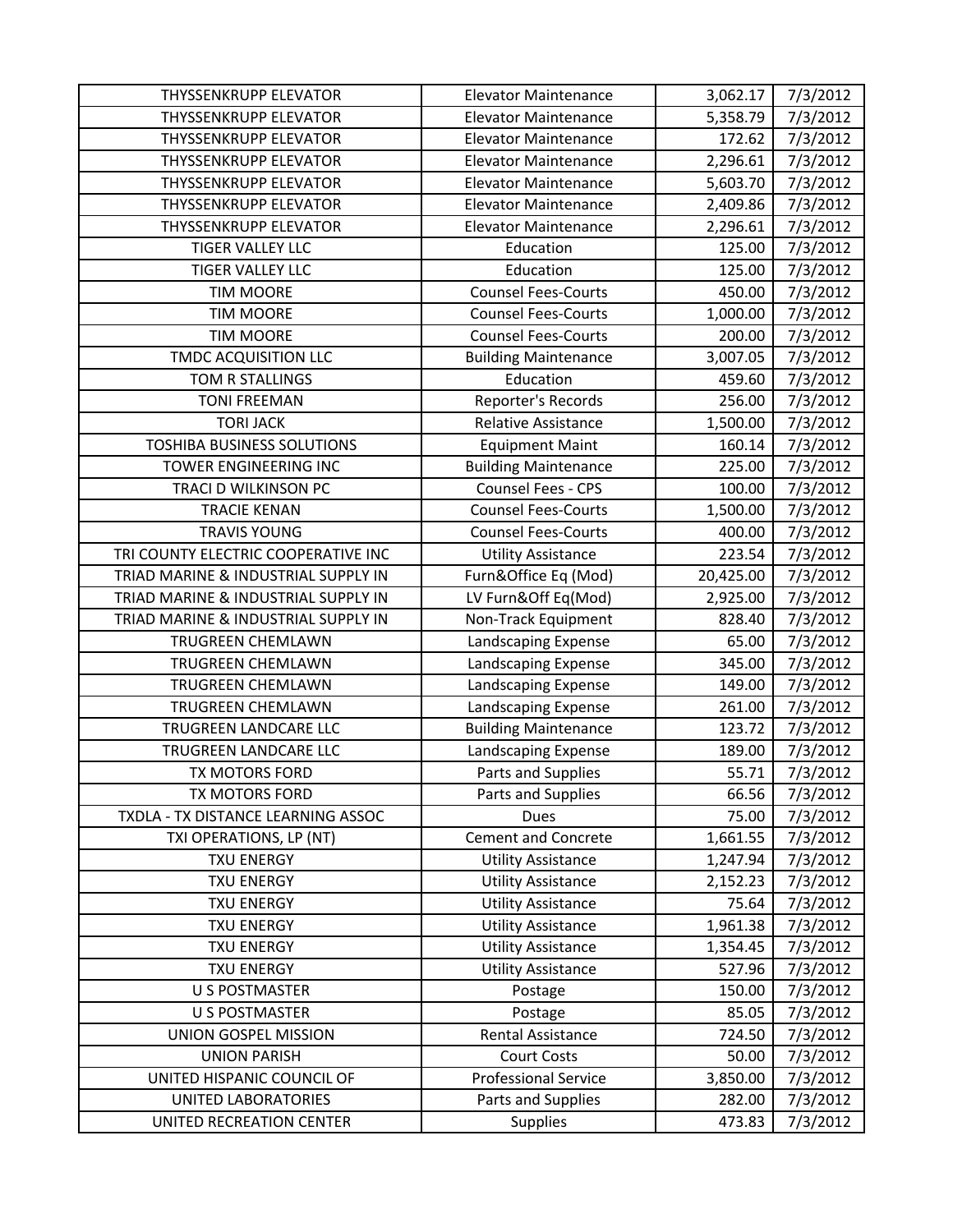| UNIVERSITY OF N TX HEALTH SCIENCE    | <b>Professional Service</b> | 512.64    | 7/3/2012 |
|--------------------------------------|-----------------------------|-----------|----------|
| UNIVERSITY OF N TX HEALTH SCIENCE    | <b>Professional Service</b> | 7,370.00  | 7/3/2012 |
| UNIVERSITY OF N TX HEALTH SCIENCE    | <b>Professional Service</b> | 8,470.00  | 7/3/2012 |
| UNIVERSITY OF NORTH TEXAS AT DALLAS  | Education                   | 150.00    | 7/3/2012 |
| UNIVERSITY OF NORTH TX HLTH SC       | <b>Medical Services</b>     | 242.00    | 7/3/2012 |
| UNIVERSITY OF WISCONSIN-EXTENSION    | <b>Educational Material</b> | 60.76     | 7/3/2012 |
| UPS/UNITED PARCEL SERVICE            | Postage                     | 50.32     | 7/3/2012 |
| UPS/UNITED PARCEL SERVICE            | Postage                     | 50.32     | 7/3/2012 |
| UPS/UNITED PARCEL SERVICE            | Postage                     | 210.20    | 7/3/2012 |
| UPS/UNITED PARCEL SERVICE            | Postage                     | 4.83      | 7/3/2012 |
| <b>US DIAGNOSTICS INC</b>            | Lab Supplies                | 16,880.00 | 7/3/2012 |
| VAQUERO HOMEOWNERS ASSOCIATION INC   | State Right of Way          | 29,185.00 | 7/3/2012 |
| <b>VENDING NUT COMPANY</b>           | Food                        | 248.75    | 7/3/2012 |
| <b>VERIZON WIRELESS SERVICES LLC</b> | <b>Wireless Data Access</b> | 37.99     | 7/3/2012 |
| VERIZON WIRELESS SERVICES LLC        | <b>Wireless Data Access</b> | 37.99     | 7/3/2012 |
| <b>VERIZON WIRELESS SERVICES LLC</b> | <b>Wireless Data Access</b> | 37.99     | 7/3/2012 |
| <b>VERIZON WIRELESS SERVICES LLC</b> | <b>Wireless Data Access</b> | 37.99     | 7/3/2012 |
| VERIZON WIRELESS SERVICES LLC        | <b>Wireless Data Access</b> | 37.99     | 7/3/2012 |
| <b>VERIZON WIRELESS SERVICES LLC</b> | <b>Wireless Data Access</b> | 37.99     | 7/3/2012 |
| VERIZON WIRELESS SERVICES LLC        | <b>Wireless Data Access</b> | 37.99     | 7/3/2012 |
| <b>VERIZON WIRELESS SERVICES LLC</b> | <b>Wireless Data Access</b> | 37.99     | 7/3/2012 |
| <b>VERIZON WIRELESS SERVICES LLC</b> | <b>Wireless Data Access</b> | 151.96    | 7/3/2012 |
| <b>VERIZON WIRELESS SERVICES LLC</b> | <b>Wireless Data Access</b> | 151.96    | 7/3/2012 |
| <b>VERIZON WIRELESS SERVICES LLC</b> | <b>Wireless Data Access</b> | 37.99     | 7/3/2012 |
| VERIZON WIRELESS SERVICES LLC        | <b>Wireless Data Access</b> | 37.99     | 7/3/2012 |
| VERIZON WIRELESS SERVICES LLC        | <b>Wireless Data Access</b> | 37.99     | 7/3/2012 |
| VERIZON WIRELESS SERVICES LLC        | <b>Wireless Data Access</b> | 37.99     | 7/3/2012 |
| VERIZON WIRELESS SERVICES LLC        | <b>Wireless Data Access</b> | 37.99     | 7/3/2012 |
| <b>VERIZON WIRELESS SERVICES LLC</b> | <b>Wireless Data Access</b> | 37.99     | 7/3/2012 |
| <b>VERIZON WIRELESS SERVICES LLC</b> | <b>Wireless Data Access</b> | 37.99     | 7/3/2012 |
| <b>VERIZON WIRELESS SERVICES LLC</b> | <b>Wireless Data Access</b> | 37.99     | 7/3/2012 |
| <b>VERIZON WIRELESS SERVICES LLC</b> | <b>Wireless Data Access</b> | 1,158.69  | 7/3/2012 |
| <b>VERIZON WIRELESS SERVICES LLC</b> | <b>Wireless Data Access</b> | 75.98     | 7/3/2012 |
| <b>VERIZON WIRELESS SERVICES LLC</b> | <b>Wireless Data Access</b> | 113.97    | 7/3/2012 |
| <b>VERIZON WIRELESS SERVICES LLC</b> | <b>Wireless Data Access</b> | 113.97    | 7/3/2012 |
| <b>VERIZON WIRELESS SERVICES LLC</b> | <b>Wireless Data Access</b> | 37.99     | 7/3/2012 |
| <b>VERIZON WIRELESS SERVICES LLC</b> | <b>Wireless Data Access</b> | 37.99     | 7/3/2012 |
| <b>VERIZON WIRELESS SERVICES LLC</b> | <b>Wireless Data Access</b> | 75.98     | 7/3/2012 |
| <b>VERIZON WIRELESS SERVICES LLC</b> | <b>Wireless Data Access</b> | 75.98     | 7/3/2012 |
| <b>VERIZON WIRELESS SERVICES LLC</b> | <b>Wireless Data Access</b> | 37.99     | 7/3/2012 |
| <b>VERIZON WIRELESS SERVICES LLC</b> | <b>Wireless Data Access</b> | 37.99     | 7/3/2012 |
| <b>VERIZON WIRELESS SERVICES LLC</b> | <b>Wireless Data Access</b> | 37.99     | 7/3/2012 |
| <b>VERIZON WIRELESS SERVICES LLC</b> | <b>Wireless Data Access</b> | 37.99     | 7/3/2012 |
| <b>VERIZON WIRELESS SERVICES LLC</b> | <b>Wireless Data Access</b> | 151.96    | 7/3/2012 |
| <b>VERIZON WIRELESS SERVICES LLC</b> | <b>Wireless Data Access</b> | 151.96    | 7/3/2012 |
| <b>VERIZON WIRELESS SERVICES LLC</b> | <b>Wireless Data Access</b> | 37.99     | 7/3/2012 |
| <b>VERIZON WIRELESS SERVICES LLC</b> | <b>Wireless Data Access</b> | 37.99     | 7/3/2012 |
| VERIZON WIRELESS SERVICES LLC        | <b>Wireless Data Access</b> | 113.97    | 7/3/2012 |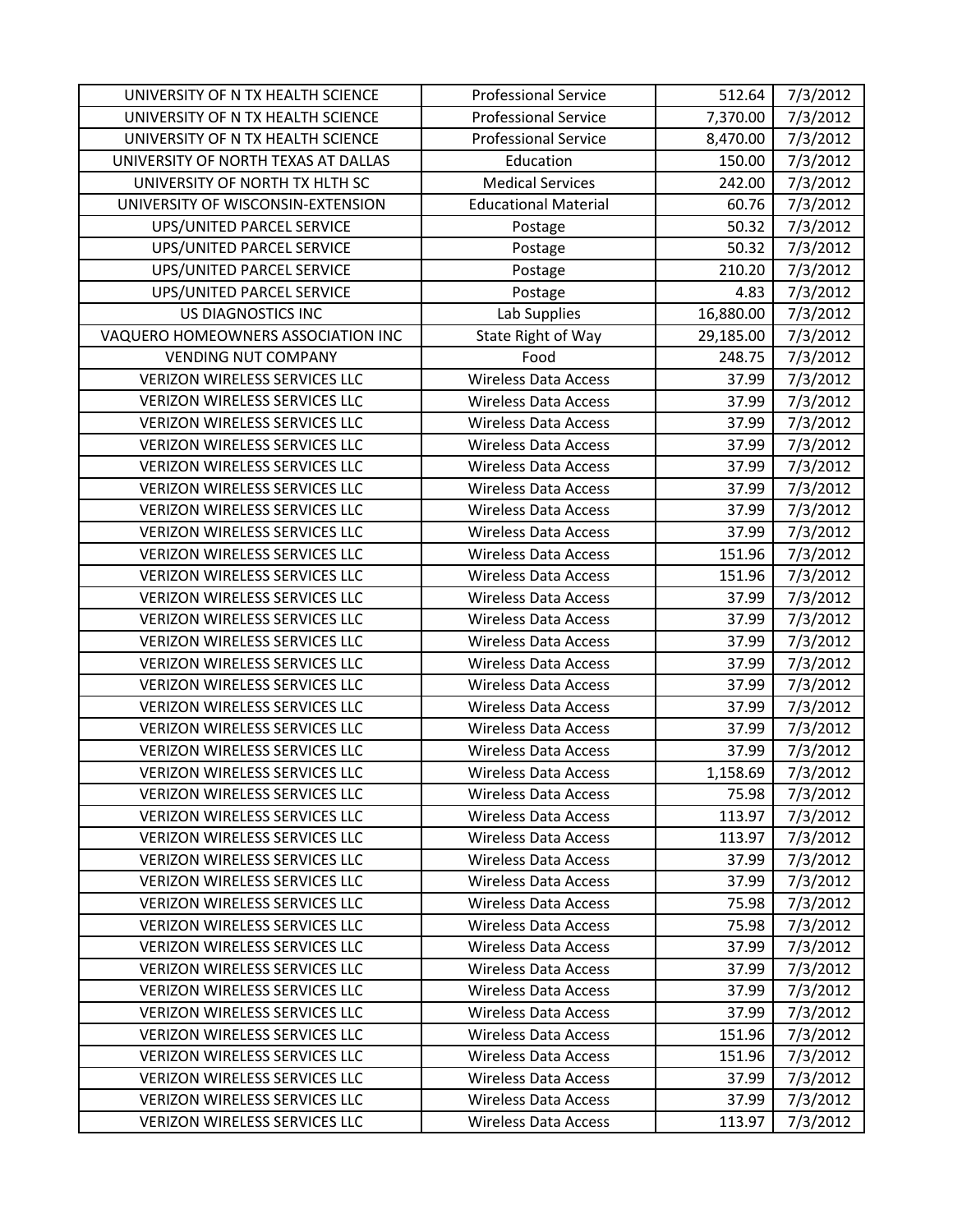| <b>VERIZON WIRELESS SERVICES LLC</b> | <b>Wireless Data Access</b> | 113.97    | 7/3/2012 |
|--------------------------------------|-----------------------------|-----------|----------|
| <b>VERIZON WIRELESS SERVICES LLC</b> | <b>Wireless Data Access</b> | 113.97    | 7/3/2012 |
| VERIZON WIRELESS SERVICES LLC        | <b>Wireless Data Access</b> | 113.97    | 7/3/2012 |
| <b>VERIZON WIRELESS SERVICES LLC</b> | <b>Wireless Data Access</b> | 37.99     | 7/3/2012 |
| <b>VERIZON WIRELESS SERVICES LLC</b> | <b>Wireless Data Access</b> | 37.99     | 7/3/2012 |
| VERIZON WIRELESS SERVICES LLC        | <b>Wireless Data Access</b> | 113.97    | 7/3/2012 |
| <b>VERIZON WIRELESS SERVICES LLC</b> | <b>Wireless Data Access</b> | 113.97    | 7/3/2012 |
| <b>VERIZON WIRELESS SERVICES LLC</b> | <b>Wireless Data Access</b> | 75.98     | 7/3/2012 |
| <b>VERIZON WIRELESS SERVICES LLC</b> | <b>Wireless Data Access</b> | 75.98     | 7/3/2012 |
| VERIZON WIRELESS SERVICES LLC        | <b>Wireless Data Access</b> | 113.97    | 7/3/2012 |
| <b>VERIZON WIRELESS SERVICES LLC</b> | <b>Wireless Data Access</b> | 113.97    | 7/3/2012 |
| VERIZON WIRELESS SERVICES LLC        | <b>Wireless Data Access</b> | 37.99     | 7/3/2012 |
| VERIZON WIRELESS SERVICES LLC        | <b>Wireless Data Access</b> | 37.99     | 7/3/2012 |
| VERIZON WIRELESS SERVICES LLC        | <b>Wireless Data Access</b> | 113.97    | 7/3/2012 |
| <b>VERIZON WIRELESS SERVICES LLC</b> | <b>Wireless Data Access</b> | 113.97    | 7/3/2012 |
| VERIZON WIRELESS SERVICES LLC        | <b>Wireless Data Access</b> | 1,367.64  | 7/3/2012 |
| <b>VERIZON WIRELESS SERVICES LLC</b> | <b>Wireless Data Access</b> | 1,367.66  | 7/3/2012 |
| VERIZON WIRELESS SERVICES LLC        | <b>Wireless Data Access</b> | 2,165.43  | 7/3/2012 |
| VERIZON WIRELESS SERVICES LLC        | <b>Wireless Data Access</b> | 1,082.72  | 7/3/2012 |
| VERIZON WIRELESS SERVICES LLC        | <b>Wireless Data Access</b> | 30.77     | 7/3/2012 |
| <b>VERIZON WIRELESS SERVICES LLC</b> | <b>Wireless Data Access</b> | 30.77     | 7/3/2012 |
| VERIZON WIRELESS SERVICES LLC        | <b>Wireless Data Access</b> | 151.96    | 7/3/2012 |
| <b>VERIZON WIRELESS SERVICES LLC</b> | <b>Wireless Data Access</b> | 151.96    | 7/3/2012 |
| <b>VERNON CROSSETT</b>               | <b>Restitution Payable</b>  | 300.00    | 7/3/2012 |
| <b>VICKI B ISAACKS</b>               | Travel                      | 56.87     | 7/3/2012 |
| <b>VICKI E WILEY</b>                 | Counsel Fees - CPS          | 100.00    | 7/3/2012 |
| <b>VICKI E WILEY</b>                 | Cnsl Fees-Fam Drg Ct        | 100.00    | 7/3/2012 |
| <b>VIOLET NWOKOYE</b>                | Counsel Fees - CPS          | 100.00    | 7/3/2012 |
| <b>VIRGINIA CARTER</b>               | Counsel Fees-Juv            | 100.00    | 7/3/2012 |
| <b>VOLUNTEERS OF AMERICA</b>         | <b>Subrecipient Service</b> | 19,730.14 | 7/3/2012 |
| <b>WADE TYLER WILSON</b>             | Cnsl Fees-Crim Appls        | 3,720.00  | 7/3/2012 |
| <b>WADE TYLER WILSON</b>             | Crim Appeal-OthrCost        | 58.38     | 7/3/2012 |
| <b>WAHEED FAZLI</b>                  | <b>Rental Assistance</b>    | 788.00    | 7/3/2012 |
| WALGREEN CO #4132                    | Food/Hygiene Assist         | 40.00     | 7/3/2012 |
| WALGREENS #7299                      | Food/Hygiene Assist         | 20.00     | 7/3/2012 |
| WALMART #1801                        | Food/Hygiene Assist         | 20.00     | 7/3/2012 |
| WALMART #266                         | Food/Hygiene Assist         | 20.00     | 7/3/2012 |
| WALMART #284                         | Food/Hygiene Assist         | 19.54     | 7/3/2012 |
| WALMART #3284                        | Food/Hygiene Assist         | 64.81     | 7/3/2012 |
| WALMART #3773                        | Food/Hygiene Assist         | 20.00     | 7/3/2012 |
| WALMART #5312                        | Food/Hygiene Assist         | 136.60    | 7/3/2012 |
| WALT A CLEVELAND                     | <b>Counsel Fees-Courts</b>  | 400.00    | 7/3/2012 |
| WARES GIANT TIRE SERVICE LLC         | <b>Tires and Tubes</b>      | 89.00     | 7/3/2012 |
| <b>WARREN ST JOHN</b>                | <b>Counsel Fees-Courts</b>  | 100.00    | 7/3/2012 |
| <b>WARREN ST JOHN</b>                | Cnsl Fees-Crim Appls        | 4,612.50  | 7/3/2012 |
| <b>WARREN ST JOHN</b>                | Crim Appeal-OthrCost        | 75.50     | 7/3/2012 |
| <b>WEBER SCIENTIFIC</b>              | Lab Supplies                | 2.40      | 7/3/2012 |
| <b>WENDELLS INC</b>                  | <b>Training Supplies</b>    | 178.78    | 7/3/2012 |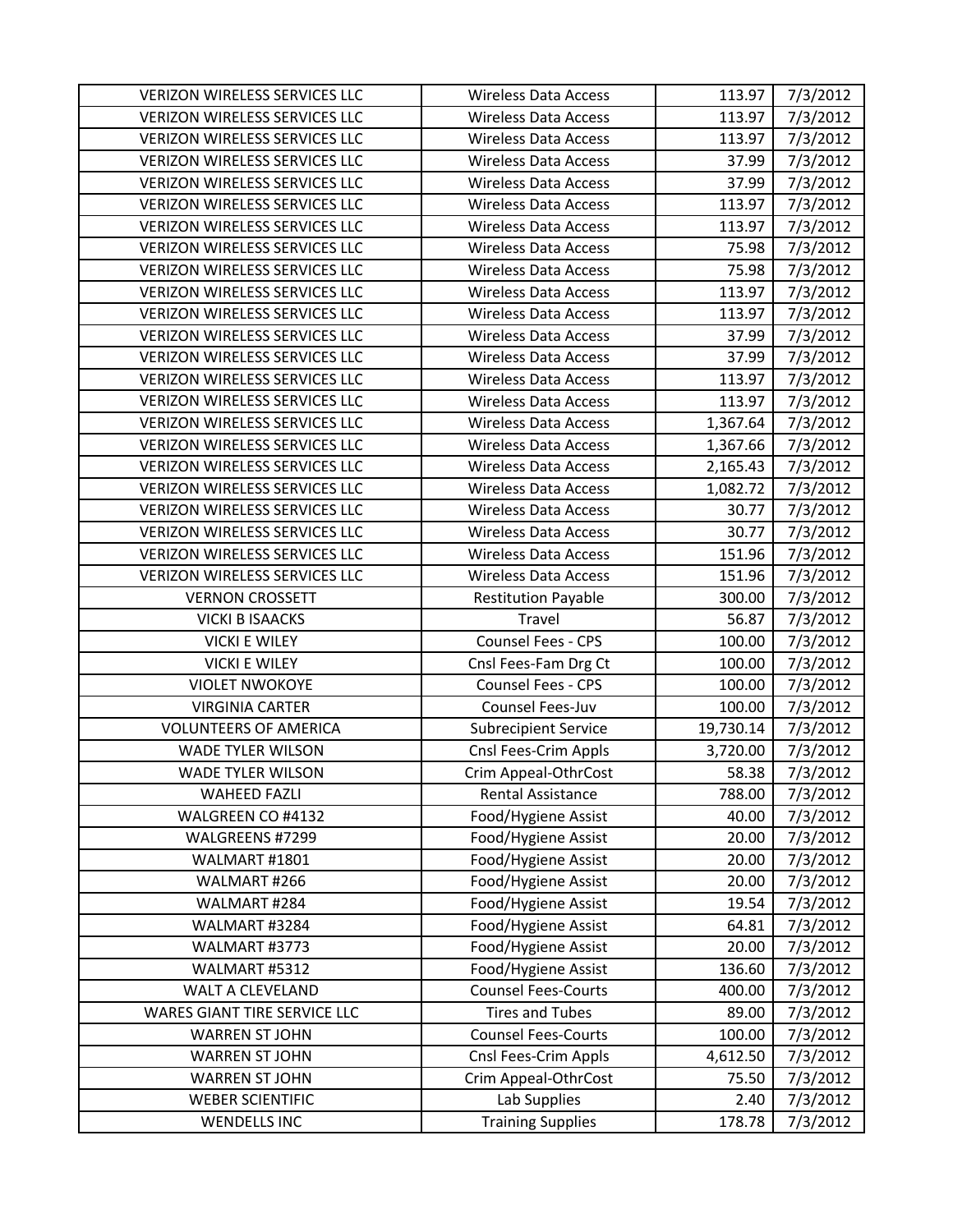| <b>WEST GROUP</b>                | Subscriptions               | 221.04    | 7/3/2012 |
|----------------------------------|-----------------------------|-----------|----------|
| <b>WEST GROUP</b>                | Law Books                   | 59.50     | 7/3/2012 |
| <b>WEST GROUP</b>                | <b>Professional Service</b> | 1,122.10  | 7/3/2012 |
| <b>WEST GROUP</b>                | On-Line Service             | 5,866.84  | 7/3/2012 |
| <b>WEST GROUP PAYMENT CENTER</b> | <b>On-Line Service</b>      | 1,896.28  | 7/3/2012 |
| WEST SIDE LANDFILL WM            | <b>Disposal Service</b>     | 169.85    | 7/3/2012 |
| <b>WESTERN-BRW PAPER CO INC</b>  | <b>Supplies</b>             | 197.50    | 7/3/2012 |
| <b>WESTERN-BRW PAPER CO INC</b>  | <b>Supplies</b>             | 79.00     | 7/3/2012 |
| WESTERN-BRW PAPER CO INC         | Supplies                    | 118.50    | 7/3/2012 |
| <b>WESTERN-BRW PAPER CO INC</b>  | <b>Supplies</b>             | 118.50    | 7/3/2012 |
| <b>WESTERN-BRW PAPER CO INC</b>  | <b>Supplies</b>             | 197.50    | 7/3/2012 |
| <b>WESTERN-BRW PAPER CO INC</b>  | <b>Supplies</b>             | 197.50    | 7/3/2012 |
| <b>WESTERN-BRW PAPER CO INC</b>  | <b>Supplies</b>             | 197.50    | 7/3/2012 |
| WESTERN-BRW PAPER CO INC         | Supplies                    | 197.50    | 7/3/2012 |
| WESTERN-BRW PAPER CO INC         | Supplies                    | 160.80    | 7/3/2012 |
| WESTERN-BRW PAPER CO INC         | Sheriff Inventory           | 3,612.10  | 7/3/2012 |
| <b>WESTERN-BRW PAPER CO INC</b>  | Graphics Inventory          | 7,505.00  | 7/3/2012 |
| WESTERN-BRW PAPER CO INC         | <b>Supplies</b>             | 268.00    | 7/3/2012 |
| <b>WESTERN-BRW PAPER CO INC</b>  | <b>Supplies</b>             | 268.00    | 7/3/2012 |
| WESTERN-BRW PAPER CO INC         | Supplies                    | 147.50    | 7/3/2012 |
| <b>WESTERN-BRW PAPER CO INC</b>  | <b>Supplies</b>             | 790.00    | 7/3/2012 |
| <b>WESTERN-BRW PAPER CO INC</b>  | <b>Supplies</b>             | 118.50    | 7/3/2012 |
| WESTERN-BRW PAPER CO INC         | Supplies                    | 2,144.00  | 7/3/2012 |
| <b>WESTERN-BRW PAPER CO INC</b>  | <b>Supplies</b>             | 1,580.00  | 7/3/2012 |
| <b>WILBARGER COUNTY CLERK</b>    | Crim Crt Mental Comp        | 685.00    | 7/3/2012 |
| <b>WILBARGER COUNTY CLERK</b>    | Crim Crt Mental Comp        | 685.00    | 7/3/2012 |
| <b>WILLIAM BRIAN GOZA</b>        | <b>Counsel Fees-Courts</b>  | 700.00    | 7/3/2012 |
| <b>WILLIAM BRIAN GOZA</b>        | <b>Counsel Fees-Courts</b>  | 700.00    | 7/3/2012 |
| <b>WILLIAM BRIAN GOZA</b>        | <b>Counsel Fees-Courts</b>  | 450.00    | 7/3/2012 |
| WILLIAM H BILL RAY PC            | <b>Counsel Fees-Courts</b>  | 650.00    | 7/3/2012 |
| WILLIAM H BILL RAY PC            | <b>Counsel Fees-Courts</b>  | 5,237.50  | 7/3/2012 |
| WILLIAM H BILL RAY PC            | <b>Counsel Fees-Courts</b>  | 100.00    | 7/3/2012 |
| WILLIAM H BILL RAY PC            | Cnsl Fees-Crim Appls        | 225.00    | 7/3/2012 |
| WILLIAM H BILL RAY PC            | <b>Litigation Expense</b>   | 26.90     | 7/3/2012 |
| WILLIAM MICHAEL HARBER JR        | <b>Counsel Fees-Courts</b>  | 400.00    | 7/3/2012 |
| <b>WILLIAM S HARRIS</b>          | <b>Counsel Fees-Courts</b>  | 1,290.00  | 7/3/2012 |
| <b>WILLIAM S HARRIS</b>          | <b>Counsel Fees-Courts</b>  | 125.00    | 7/3/2012 |
| <b>WILLIAM S HARRIS</b>          | <b>Litigation Expense</b>   | 66.43     | 7/3/2012 |
| <b>WILLIAM SHELTON</b>           | Reporter's Records          | 108.00    | 7/3/2012 |
| <b>WILSON OFFICE INTERIORS</b>   | <b>Supplies</b>             | 877.78    | 7/3/2012 |
| <b>WINFIELD SOLUTIONS LLC</b>    | Insecticides                | 289.50    | 7/3/2012 |
| WM BARRY NORMAN                  | Psych Exam/Testimony        | 1,000.00  | 7/3/2012 |
| <b>WM BARRY NORMAN</b>           | Psych Exam/Testimony        | 400.00    | 7/3/2012 |
| WORKFORCE SOLUTIONS FOR TARR CTY | Education                   | 297.00    | 7/3/2012 |
| <b>WRS GROUP LTD</b>             | <b>Educational Material</b> | 502.10    | 7/3/2012 |
| YMCA OF METROPOLITAN FORT WORTH  | <b>Subrecipient Service</b> | 1,087.47  | 7/3/2012 |
| YOUTH ADVOCATE PROGRAMS INC      | <b>Professional Service</b> | 47,676.32 | 7/3/2012 |
| YOUTH ADVOCATE PROGRAMS INC      | <b>Professional Service</b> | 4,219.39  | 7/3/2012 |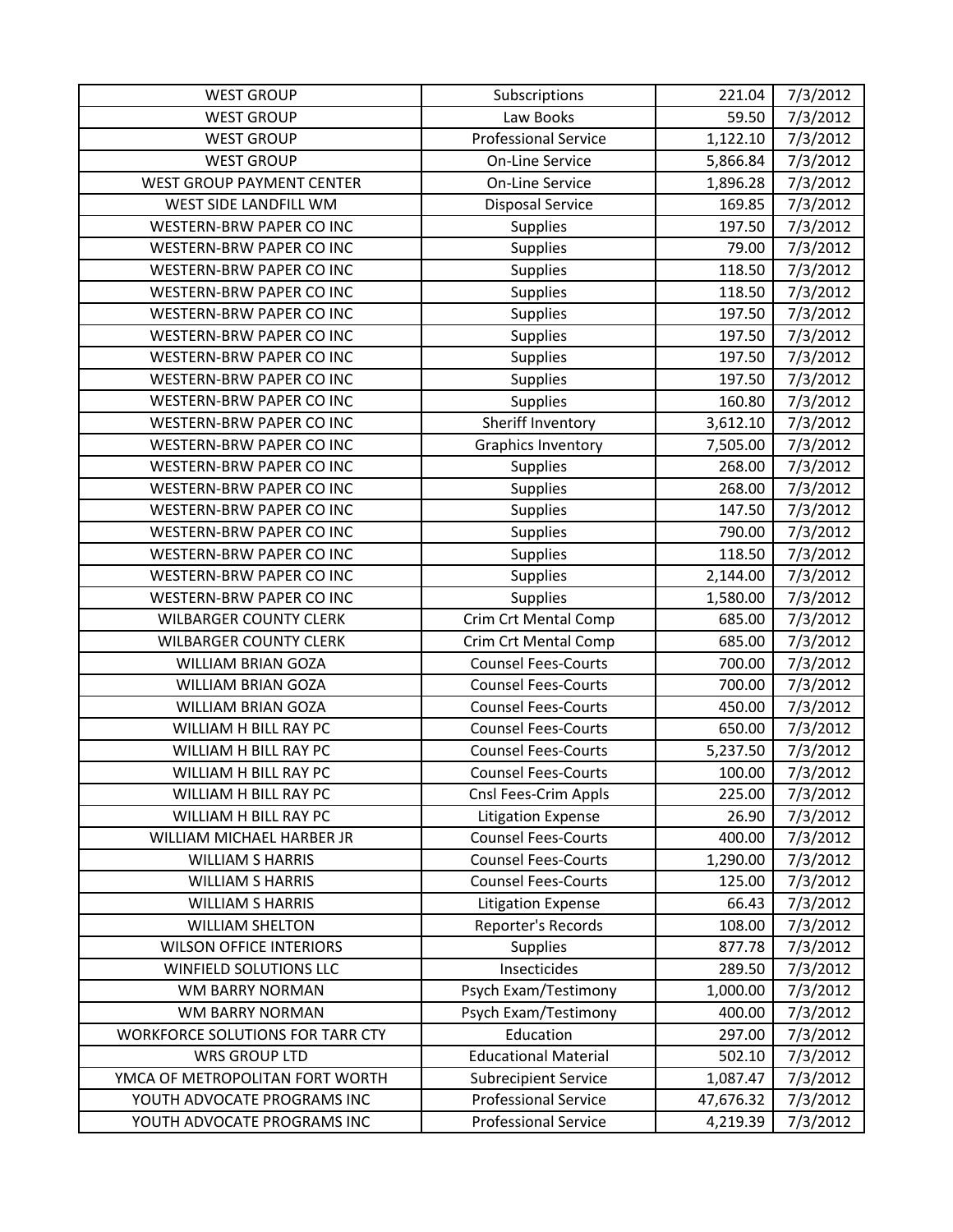| <b>ZEP MFG</b>                     | Kitchen Supplies                                  | 2,735.45           | 7/3/2012          |
|------------------------------------|---------------------------------------------------|--------------------|-------------------|
| <b>ZEP MFG</b>                     | <b>Laundry Services</b>                           | 863.60             | 7/3/2012          |
|                                    | <b>COMMISSIONERS' REPORT OF CLAIMS - Addendum</b> |                    |                   |
|                                    | FOR THE WEEK ENDING - July 3, 2012                |                    |                   |
|                                    |                                                   |                    |                   |
| <b>Vendor Name</b>                 | <b>Item Description</b>                           | <b>Paid Amount</b> | <b>Check Date</b> |
| AK Child Support Services          | Child Support                                     | 88.86              | 7/3/2012          |
| Alice Whitten                      | 5006 Chapter 13 Levy                              | 35.08              | 7/3/2012          |
| <b>Arlington Water Utilities</b>   | Water                                             | 160.63             | 7/3/2012          |
| CLEAT                              | <b>Union Dues</b>                                 | (6, 249.00)        | 7/3/2012          |
| California Sdu                     | Child Support                                     | 44.65              | 7/3/2012          |
| <b>Charter Communications</b>      | Subscriptions                                     | 124.67             | 7/3/2012          |
| Continental Maintenance Co         | <b>Custodian Services</b>                         | 635.00             | 7/3/2012          |
| Cordell & Cordell PC               | <b>Counsel Fees-Courts</b>                        | 300.00             | 7/3/2012          |
| <b>Dallas County Clerk</b>         | Trust - Constable 7                               | 310.00             | 7/3/2012          |
| Delta Dental                       | <b>Dental Claims</b>                              | 16,192.20          | 7/3/2012          |
| Delta Dental                       | <b>Dental Claims</b>                              | 1,220.80           | 7/3/2012          |
| Delta Management Associat          | 5002 Student Loan Levy                            | 49.46              | 7/3/2012          |
| <b>Emily Morgan Hotel</b>          | Education                                         | 297.71             | 7/3/2012          |
| <b>Fraternal Order of Police</b>   | <b>Union Dues</b>                                 | (1,700.00)         | 7/3/2012          |
| <b>G Andrew Platt</b>              | <b>Counsel Fees-Courts</b>                        | 1,375.00           | 7/3/2012          |
| <b>GC Services LP</b>              | 5002 Student Loan Levy                            | 23.82              | 7/3/2012          |
| <b>General Revenue Corporation</b> | 5002 Student Loan Levy                            | (23.50)            | 7/3/2012          |
| <b>Internal Revenue Service</b>    | 5001 Tax Levy                                     | (120.00)           | 7/3/2012          |
| <b>IRS FICA EE</b>                 | FICA-Employee                                     | 18,767.12          | 7/3/2012          |
| <b>IRS FICA ER</b>                 | FICA-Employer                                     | 27,703.21          | 7/3/2012          |
| <b>IRS FIT</b>                     | FIT Withholding                                   | 76,132.65          | 7/3/2012          |
| <b>IRS FIT</b>                     | FIT Withholding                                   | 1,000.00           | 7/3/2012          |
| IRS MED EE                         | Medicare-Employee                                 | 6,642.72           | 7/3/2012          |
| <b>IRS MED ER</b>                  | Medicare-Employer                                 | 6,642.72           | 7/3/2012          |
| Lincoln Financial Group            | Deferred Comp                                     | 32,885.00          | 7/3/2012          |
| Metropolitan Life                  | Metlife                                           | (15,922.88)        | 7/3/2012          |
| Ms Debra L Conner                  | Education                                         | 140.00             | 7/3/2012          |
| Ms Janice M Pledger                | Education                                         | 140.00             | 7/3/2012          |
| Nashatrica McNeal                  | Trust - Constable 8                               | 750.00             | 7/3/2012          |
| National Pen Co LLC                | <b>Meeting Expenses</b>                           | 124.40             | 7/3/2012          |
| Nationwide Retirement Sol          | Deferred Comp                                     | 9,973.57           | 7/3/2012          |
| New Horizons Ranch & Center Inc    | <b>Residential Servc</b>                          | 9,815.75           | 7/3/2012          |
| Oklahoma Guaranteed Stude          | 5002 Student Loan Levy                            | 20.85              | 7/3/2012          |
| PayFlex                            | Section 125 Claims                                | 3,614.20           | 7/3/2012          |
| PayFlex                            | <b>Dependent Care Claims</b>                      | 35,949.85          | 7/3/2012          |
| Pennsylvania-HEAA                  | 5002 Student Loan Levy                            | (0.01)             | 7/3/2012          |
| Phoenix House of Texas Inc         | <b>Residential Servc</b>                          | 12,442.50          | 7/3/2012          |
| Police & Firefighters Ins          | <b>Union Dues</b>                                 | (18,092.24)        | 7/3/2012          |
| Premiere Credit of North           | 5002 Student Loan Levy                            | (248.47)           | 7/3/2012          |
| <b>Prepaid Legal Services</b>      | Prepaid Attorney                                  | (3,500.00)         | 7/3/2012          |
| Reynolds Asphalt                   | Asphalt-Rock/Hot Mix                              | 6,977.39           | 7/3/2012          |
| Reynolds Asphalt                   | Asphalt-Rock/Hot Mix                              | 3,632.82           | 7/3/2012          |